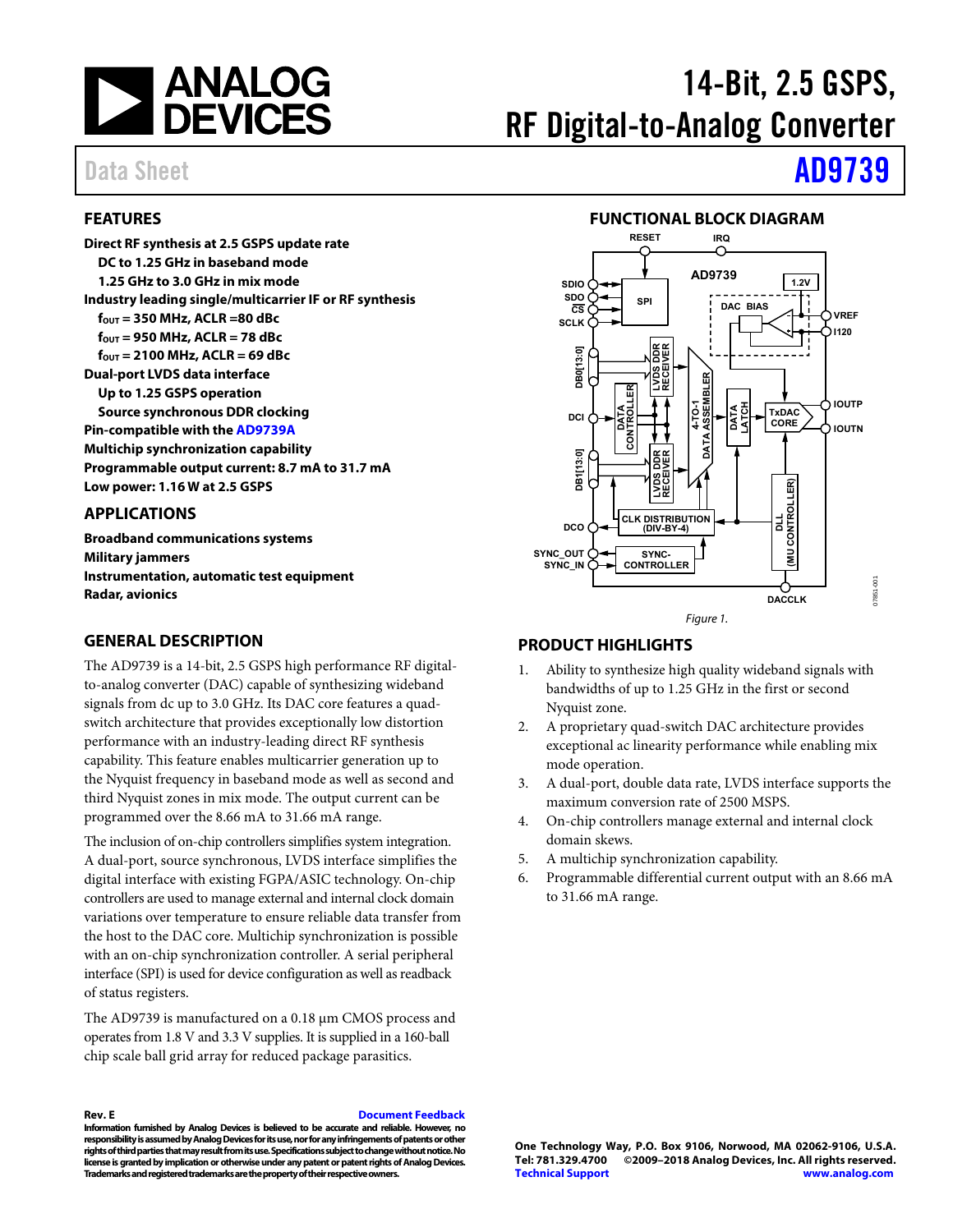# TABLE OF CONTENTS

| Pin Configurations and Function Descriptions  10        |  |
|---------------------------------------------------------|--|
|                                                         |  |
|                                                         |  |
|                                                         |  |
|                                                         |  |
|                                                         |  |
|                                                         |  |
|                                                         |  |
|                                                         |  |
| SPI Port Configuration and Software Reset 24            |  |
| Power-Down LVDS Interface and TxDAC® 24                 |  |
|                                                         |  |
|                                                         |  |
| TxDAC Full-Scale Current Setting (IOUTFS) and Sleep  25 |  |
|                                                         |  |

| Data Receiver Controller Configuration 25                 |  |
|-----------------------------------------------------------|--|
| Data Receiver Controller_Data Sample Delay Value  26      |  |
| Data and Sync Receiver Controller_DCI Delay               |  |
| Data Receiver Controller_Delay Line Status and Sync       |  |
| Sync and Data Receiver Controller Lock/Tracking Status 27 |  |
|                                                           |  |
| Microcontroller Configuration and Status  27              |  |
|                                                           |  |
|                                                           |  |
|                                                           |  |
|                                                           |  |
|                                                           |  |
|                                                           |  |
|                                                           |  |
|                                                           |  |
|                                                           |  |
|                                                           |  |
|                                                           |  |
|                                                           |  |
|                                                           |  |
| Power Dissipation and Supply Domains 46                   |  |
|                                                           |  |
|                                                           |  |
|                                                           |  |
|                                                           |  |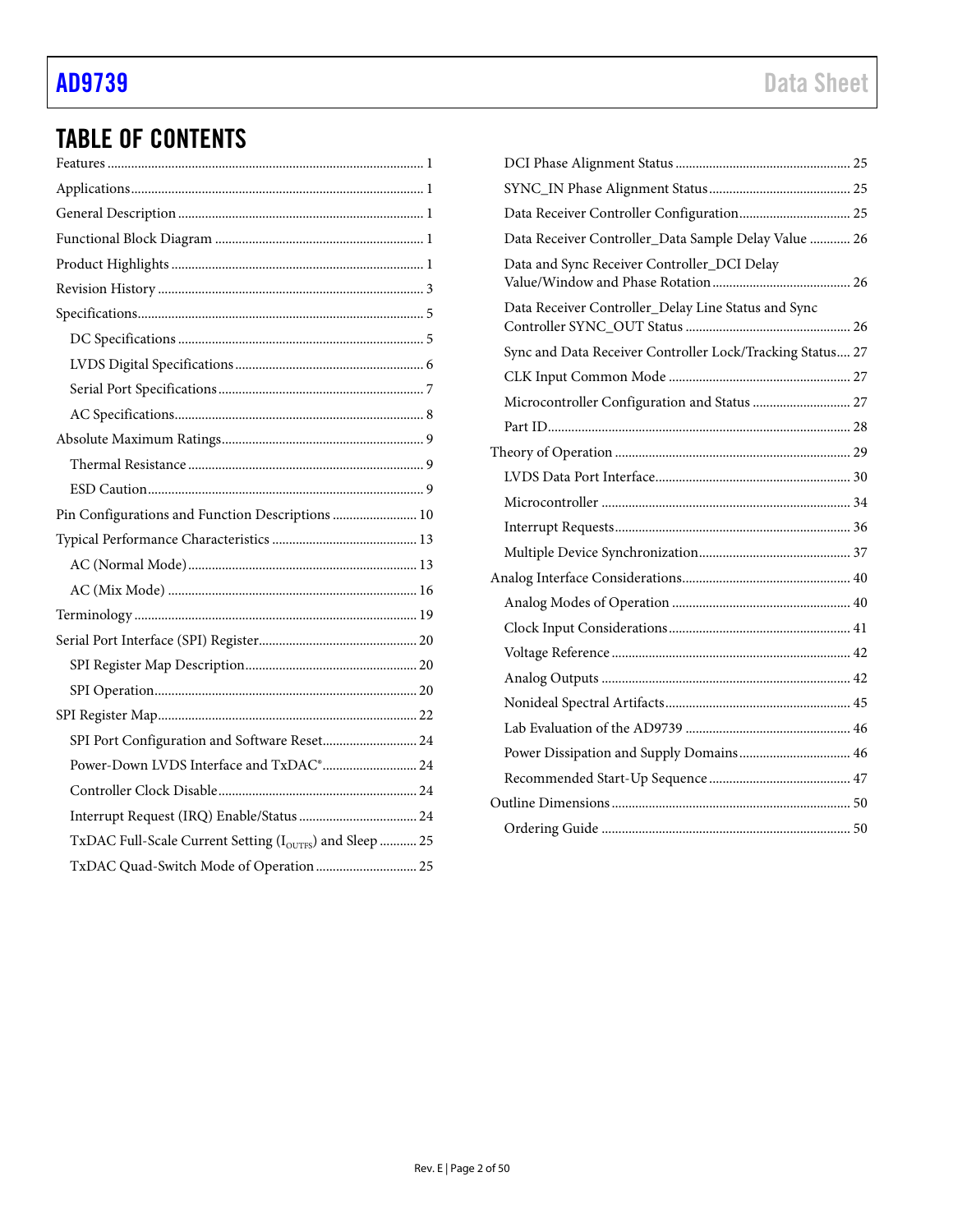# <span id="page-2-0"></span>**REVISION HISTORY**

| $6/2018$ —Rev. D to Rev. E                             |  |
|--------------------------------------------------------|--|
|                                                        |  |
| Data Receiver Operation at Lower Clock Rates Section32 |  |

## **5/2017—Rev. C to Rev. D**

# **2/2015—Rev. B to Rev. C**

| Changes to Clock Input Considerations Section 40 |  |
|--------------------------------------------------|--|
|                                                  |  |
|                                                  |  |
|                                                  |  |

## **1/2012—Rev. A to Rev. B**

| Changes to Features Section, Applications Section, General       |
|------------------------------------------------------------------|
| Description Section, Figure 1, Product Highlights Section 1      |
|                                                                  |
| Changed Digital Specifications Section to LVDS Digital           |
|                                                                  |
| Changes to LVDS Digital Specifications Section 5                 |
| Added Serial Port Specifications Section and Table 3;            |
|                                                                  |
|                                                                  |
|                                                                  |
|                                                                  |
| Deleted Static Linearity Section and Figure 7 to Figure 17;      |
|                                                                  |
| Changed Dynamic Performance Normal Mode, 20 mA Full              |
| Scale (Unless Otherwise Noted) Section to AC (Normal Mode)       |
|                                                                  |
|                                                                  |
| Changed Dynamic Performance Mix Mode, 20 mA Full Scale           |
|                                                                  |
|                                                                  |
| Added Serial Port Interface (SPI) Register Section, SPI Register |
| Map Description Section, Reset Section, Table 8, and SPI         |
|                                                                  |
| Deleted DOCSIS Performance Section and Figure 46 to              |
| Figure 72 and added Figure 35 through Figure 38; Renumbered      |
|                                                                  |
| Changes to SPI Register Map Section and Table 920                |
| Added SPI Port Configuration and Software Reset Section,         |
| Power-Down LVDS Interface and TxDAC® Section, Controller         |
| Clock Disable Section, Interrupt Request (IRQ) Enable/Status     |
|                                                                  |
| Added TxDAC Full-Scale Current Setting (IOUTFES) and Sleep       |
| Section, TxDAC Quad-Switch Mode of Operation Section, DCI        |
| Phase Alignment Status Section, SYNC_IN Phase Alignment          |
| Status Section, Data Receiver Controller Configuration Section,  |
|                                                                  |

| Added Data Receiver Controller_Data Sample Delay Value                |
|-----------------------------------------------------------------------|
| Section, Data and Sync Receiver Controller_DCI Delay                  |
| Value/Window and Phase Rotation Section, Data Receiver                |
| Controller_Delay Line Status and Sync Controller SYNC_OUT             |
|                                                                       |
| Deleted Serial Peripheral Interface Section, General Operation        |
|                                                                       |
| of the Serial Interface Section, Instruction Mode (8-Bit Instruction) |
| Section, and Serial Interface Port Pin Description Section25          |
| Added Sync and Data Receiver Controller Lock/Tracking Status          |
| Section, CLK Input Common Mode Section, Mu Controller                 |
| Configuration and Status Section, and Table 22 to Table 2425          |
| Deleted MSB/LSB Transfers Section, Serial Port Configuration          |
|                                                                       |
|                                                                       |
|                                                                       |
|                                                                       |
| Deleted SPI Registers Section and Table 8 to Table 3128               |
| Moved and Changes to LVDS Data Port Interface Section 28              |
|                                                                       |
|                                                                       |
|                                                                       |
| Added Data Receiver Controller Initialization Description             |
| Section, Table 26, and Data Receiver Operation at Lower Clock         |
|                                                                       |
| Added LVDS Driver and Receiver Input Section, Figure 44 to            |
|                                                                       |
| Changed and Moved Mu Delay Controller Section to Mu                   |
|                                                                       |
|                                                                       |
| Changes to Mu Controller Section, Figure 48, and Figure 4932          |
|                                                                       |
| Added Mu Controller Initialization Description Section33              |
|                                                                       |
|                                                                       |
| Changed Synchronization Controller Section to Multiple                |
|                                                                       |
|                                                                       |
|                                                                       |
| Added Sync Controller Initialization Description Section 36           |
| Added Synchronization Limitations Section37                           |
| Changed Applications Information to Analog Interface                  |
|                                                                       |
|                                                                       |
|                                                                       |
| Changes to Analog Modes of Operation Section 38                       |
| Deleted Clocking the AD9739 Section, Figure 85, and Figure 8639       |
| Added Clock Input Considerations Section, Figure 58 to                |
|                                                                       |
| Deleted Clock Phase Noise Affects on AC Performance Section,          |
| Table 32 to Table 34, Applying Data to the AD9739 Section, and        |
|                                                                       |
|                                                                       |
| Changes to Voltage References Section and Analog Outputs              |
|                                                                       |
| Added Equivalent DAC Output and Transfer Function and                 |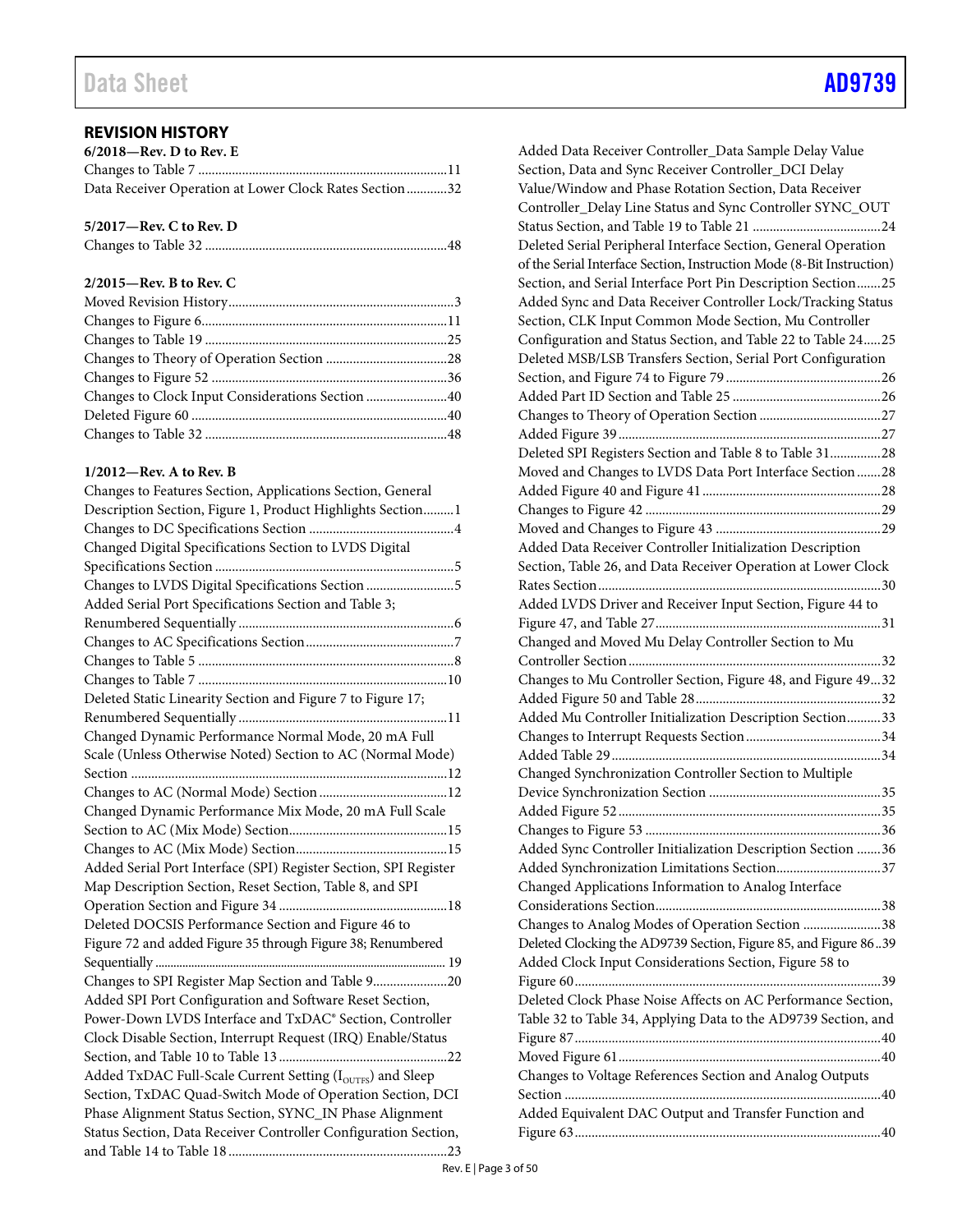| Added Peak DAC Output Power Capability Section and Figure 6541<br>Deleted Figure 90, Figure 91, Track Mode Section, Mu Delay<br>and Phase Readback Section, Operating the Mu Controller<br>Manually Section, and Calculating Mu Delay Line Step Size<br>Added Output Stage Configuration Section and Figure 66 to<br>Added Nonideal Spectral Artifacts Section, Figure 71, and<br>Deleted Operation in Master Mode, Figure 93, and Figure 94  44<br>Added Lab Evaluation of the AD9739 Section, Power Dissipation<br>and Supply Domains Section, and Figure 72 to Figure 74  44<br>Deleted Figure 95, Operation in Slave Mode Section, and Data<br>Receiver Operation in Auto Mode Section  45<br>Changes to Recommended Start-Up Sequence Section 45 | Deleted Mu Control Operation Section, Search Mode Section, |
|-------------------------------------------------------------------------------------------------------------------------------------------------------------------------------------------------------------------------------------------------------------------------------------------------------------------------------------------------------------------------------------------------------------------------------------------------------------------------------------------------------------------------------------------------------------------------------------------------------------------------------------------------------------------------------------------------------------------------------------------------------|------------------------------------------------------------|
|                                                                                                                                                                                                                                                                                                                                                                                                                                                                                                                                                                                                                                                                                                                                                       |                                                            |
|                                                                                                                                                                                                                                                                                                                                                                                                                                                                                                                                                                                                                                                                                                                                                       |                                                            |
|                                                                                                                                                                                                                                                                                                                                                                                                                                                                                                                                                                                                                                                                                                                                                       |                                                            |
|                                                                                                                                                                                                                                                                                                                                                                                                                                                                                                                                                                                                                                                                                                                                                       |                                                            |
|                                                                                                                                                                                                                                                                                                                                                                                                                                                                                                                                                                                                                                                                                                                                                       |                                                            |
|                                                                                                                                                                                                                                                                                                                                                                                                                                                                                                                                                                                                                                                                                                                                                       |                                                            |
|                                                                                                                                                                                                                                                                                                                                                                                                                                                                                                                                                                                                                                                                                                                                                       |                                                            |
|                                                                                                                                                                                                                                                                                                                                                                                                                                                                                                                                                                                                                                                                                                                                                       |                                                            |
|                                                                                                                                                                                                                                                                                                                                                                                                                                                                                                                                                                                                                                                                                                                                                       |                                                            |
|                                                                                                                                                                                                                                                                                                                                                                                                                                                                                                                                                                                                                                                                                                                                                       |                                                            |
|                                                                                                                                                                                                                                                                                                                                                                                                                                                                                                                                                                                                                                                                                                                                                       |                                                            |
|                                                                                                                                                                                                                                                                                                                                                                                                                                                                                                                                                                                                                                                                                                                                                       |                                                            |
|                                                                                                                                                                                                                                                                                                                                                                                                                                                                                                                                                                                                                                                                                                                                                       |                                                            |
|                                                                                                                                                                                                                                                                                                                                                                                                                                                                                                                                                                                                                                                                                                                                                       |                                                            |
|                                                                                                                                                                                                                                                                                                                                                                                                                                                                                                                                                                                                                                                                                                                                                       |                                                            |
|                                                                                                                                                                                                                                                                                                                                                                                                                                                                                                                                                                                                                                                                                                                                                       |                                                            |
|                                                                                                                                                                                                                                                                                                                                                                                                                                                                                                                                                                                                                                                                                                                                                       |                                                            |
|                                                                                                                                                                                                                                                                                                                                                                                                                                                                                                                                                                                                                                                                                                                                                       |                                                            |

| Deleted Figure 97, Data Receiver Operation in Manual Mode<br>Section, Calculating the DCI Delay Line Step Size Section, and |
|-----------------------------------------------------------------------------------------------------------------------------|
| Maximum Allowable Data Timing Skew/Jitter Section  46                                                                       |
|                                                                                                                             |
| Deleted Optimizing the Clock Common-Mode Voltage Section,                                                                   |
| Figure 99, Analog Control Registers Section, Mirror Roll-Off                                                                |
|                                                                                                                             |
|                                                                                                                             |
|                                                                                                                             |
|                                                                                                                             |
|                                                                                                                             |
|                                                                                                                             |

# **7/2011—Rev 0 to Rev A**

| Changes to Table 2, DAC CLOCK INPUT (DACCLK_P,             |
|------------------------------------------------------------|
|                                                            |
| Changes to Table 3, Added Dynamic Performance Parameters 5 |
|                                                            |

**2/2009—Revision 0: Initial Version**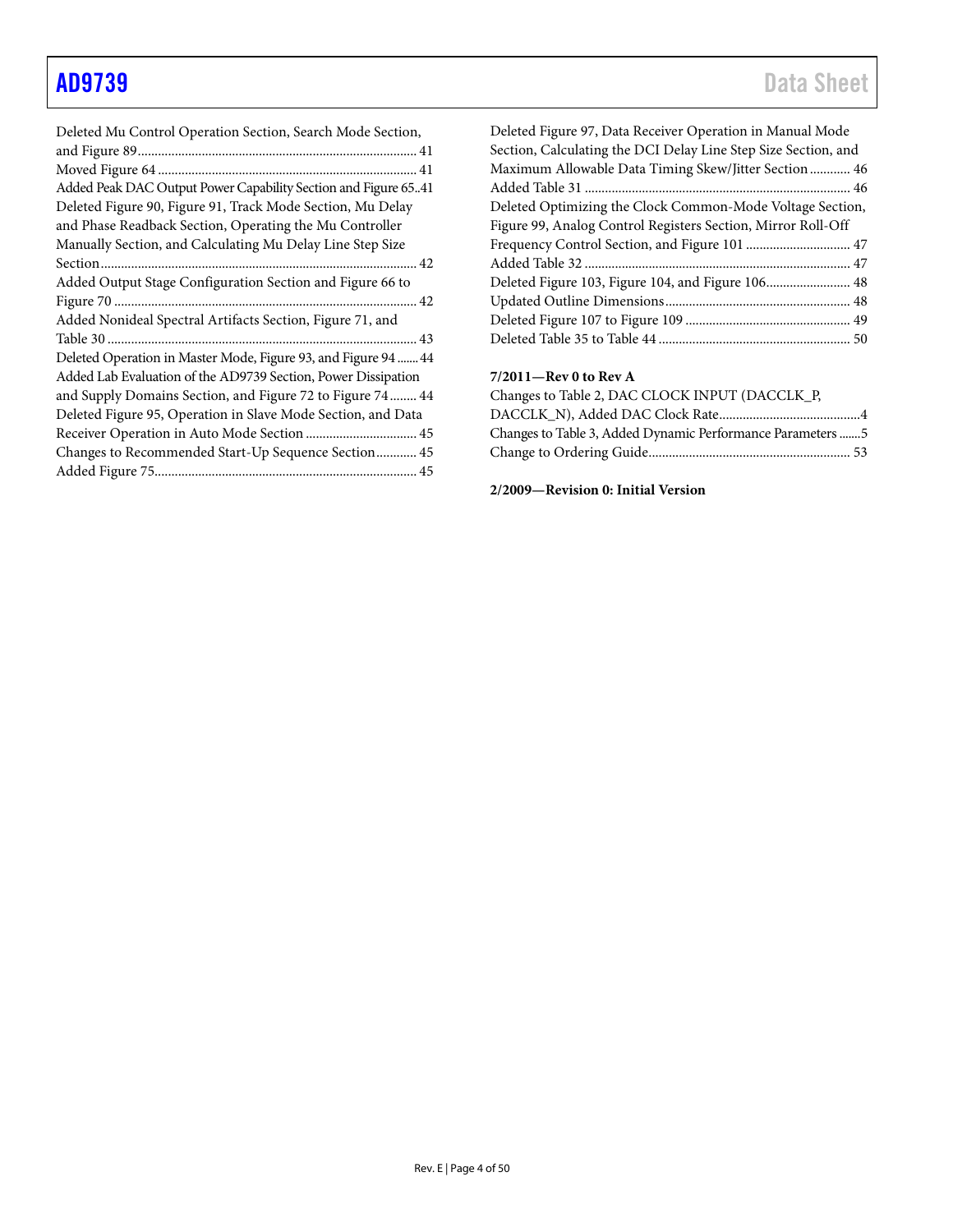# <span id="page-4-0"></span>**SPECIFICATIONS**

# <span id="page-4-1"></span>**DC SPECIFICATIONS**

VDDA = VDD33 = 3.3 V, VDDC = VDD = 1.8 V,  $I_{\text{outrs}}$  = 20 mA.

| Table 1.                                                             |        |            |            |              |
|----------------------------------------------------------------------|--------|------------|------------|--------------|
| <b>Parameter</b>                                                     | Min    | <b>Typ</b> | <b>Max</b> | Unit         |
| <b>RESOLUTION</b>                                                    |        | 14         |            | <b>Bits</b>  |
| <b>ACCURACY</b>                                                      |        |            |            |              |
| Integral Nonlinearity (INL)                                          |        | ±1.3       |            | <b>LSB</b>   |
| <b>Differential Nonlinearity (DNL)</b>                               |        | ±0.8       |            | <b>LSB</b>   |
| <b>ANALOG OUTPUTS</b>                                                |        |            |            |              |
| Gain Error (with Internal Reference)                                 |        | 5.5        |            | $\%$         |
| Full-Scale Output Current                                            | 8.66   | 20.2       | 31.66      | mA           |
| <b>Output Compliance Range</b>                                       | $-1.0$ |            | $+1.0$     | v            |
| Common-Mode Output Resistance                                        |        | 10         |            | MΩ           |
| <b>Differential Output Resistance</b>                                |        | 70         |            | Ω            |
| <b>Output Capacitance</b>                                            |        | 1          |            | pF           |
| DAC CLOCK INPUT (DACCLK_P, DACCLK_N)                                 |        |            |            |              |
| Differential Peak-to-Peak Voltage                                    | 1.2    | 1.6        | 2.0        | v            |
| Common-Mode Voltage                                                  |        | 900        |            | mV           |
| <b>DAC Clock Rate</b>                                                | 0.8    |            | 2.5        | GHz          |
| <b>TEMPERATURE DRIFT</b>                                             |        |            |            |              |
| Gain                                                                 |        | 60         |            | ppm/°C       |
| Reference Voltage                                                    |        | 20         |            | ppm/°C       |
| <b>REFERENCE</b>                                                     |        |            |            |              |
| Internal Reference Voltage                                           | 1.15   | 1.2        | 1.25       | V            |
| <b>Output Resistance</b>                                             |        | 5          |            | $k\Omega$    |
| ANALOG SUPPLY VOLTAGES                                               |        |            |            |              |
| <b>VDDA</b>                                                          | 3.1    | 3.3        | 3.5        | v            |
| <b>VDDC</b>                                                          | 1.70   | 1.8        | 1.90       | v            |
| DIGITAL SUPPLY VOLTAGES                                              |        |            |            |              |
| VDD33                                                                | 3.10   | 3.3        | 3.5        | $\mathsf{V}$ |
| <b>VDD</b>                                                           | 1.70   | 1.8        | 1.90       | v            |
| SUPPLY CURRENTS AND POWER DISSIPATION, 2.0 GSPS                      |        |            |            |              |
| $I_{VDDA}$                                                           |        | 37         | 38         | mA           |
| <b>I</b> <sub>VDDC</sub>                                             |        | 159        | 166        | mA           |
| I <sub>VDD33</sub>                                                   |        | 34         | 37         | mA           |
| $I_{VDD}$                                                            |        | 233        | 238        | mA           |
| Power Dissipation                                                    |        | 0.940      | 0.975      | W            |
| Sleep Mode, I <sub>VDDA</sub>                                        |        | 2.5        | 2.75       | mA           |
| Power-Down Mode (Register 0x01 = $0x33$ and Register 0x02 = $0x80$ ) |        |            |            |              |
| $I_{VDDA}$                                                           |        | 0.02       |            | mA           |
| $I_{VDDC}$                                                           |        | 3.8        |            | mA           |
| I <sub>VDD33</sub>                                                   |        | 0.5        |            | mA           |
| $I_{VDD}$                                                            |        | 0.1        |            | mA           |
| SUPPLY CURRENTS AND POWER DISSIPATION, 2.5 GSPS                      |        |            |            |              |
| $I_{VDDA}$                                                           |        | 37         |            | mA           |
| $I_{VDDC}$                                                           |        | 223        |            | mA           |
| I <sub>VDD33</sub>                                                   |        | 34         |            | mA           |
| $I_{VDD}$                                                            |        | 290        |            | mA           |
| Power Dissipation                                                    |        | 1.16       |            | W            |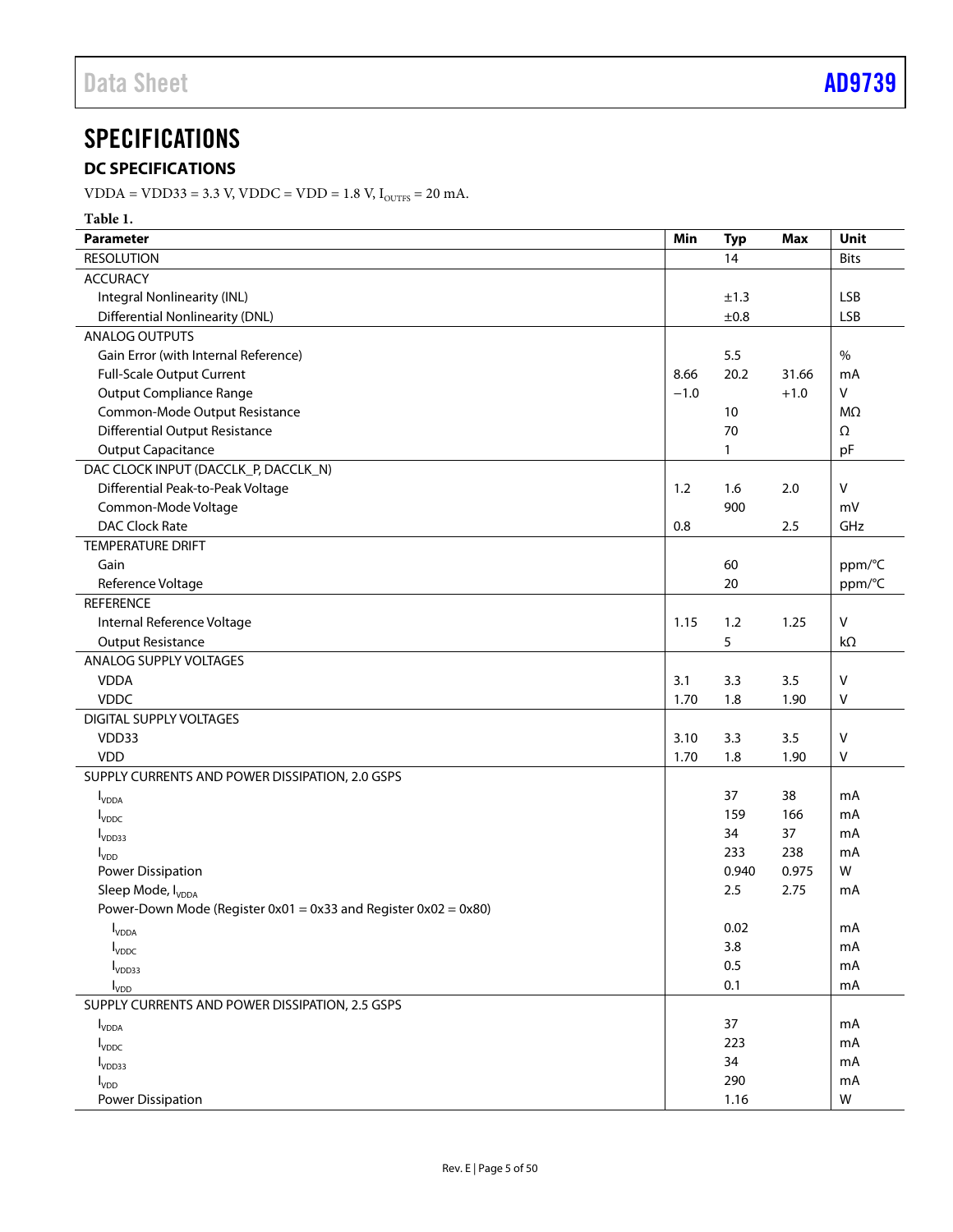# <span id="page-5-0"></span>**LVDS DIGITAL SPECIFICATIONS**

VDDA = VDD33 = 3.3 V, VDDC = VDD = 1.8 V,  $I_{\text{outrs}}$  = 20 mA. LVDS drivers and receivers are compliant to the IEEE Standard 1596.3-1996 reduced range link, unless otherwise noted.

| Table 2.                                                           |            |            |            |             |
|--------------------------------------------------------------------|------------|------------|------------|-------------|
| <b>Parameter</b>                                                   | <b>Min</b> | <b>Typ</b> | <b>Max</b> | <b>Unit</b> |
| LVDS DATA INPUTS (DB0[13:0], DB1[13:0]) <sup>1</sup>               |            |            |            |             |
| Input Common-Mode Voltage Range, V <sub>COM</sub>                  | 825        |            | 1575       | mV          |
| Logic High Differential Input Threshold, V <sub>IH DTH</sub>       | 175        | 400        |            | mV          |
| Logic Low Differential Input Threshold, V <sub>ILDTH</sub>         | $-175$     | $-400$     |            | mV          |
| Receiver Differential Input Impedance, R <sub>IN</sub>             | 80         |            | 120        | Ω           |
| Input Capacitance                                                  |            | 1.2        |            | pF          |
| <b>LVDS Input Rate</b>                                             | 1250       |            |            | <b>MSPS</b> |
| LVDS Minimum Data Valid Period, t <sub>VALID</sub> (See Figure 41) |            |            | 344        | ps          |
| LVDS CLOCK INPUT (DCI and SYNC_IN) <sup>2</sup>                    |            |            |            |             |
| Input Common-Mode Voltage Range, V <sub>COM</sub>                  | 825        |            | 1575       | mV          |
| Logic High Differential Input Threshold, V <sub>IH DTH</sub>       | 175        | 400        |            | mV          |
| Logic Low Differential Input Threshold, $V_{ILDTH}$                | $-175$     | $-400$     |            | mV          |
| Receiver Differential Input Impedance, R <sub>IN</sub>             | 80         |            | 120        | $\Omega$    |
| Input Capacitance                                                  |            | 1.2        |            | pF          |
| <b>Maximum Clock Rate</b>                                          | 625        |            |            | MHz         |
| LVDS CLOCK OUTPUT (DCO and SYNC_OUT) <sup>3</sup>                  |            |            |            |             |
| Output Voltage High (x_P or x_N)                                   |            |            | 1375       | mV          |
| Output Voltage Low (x_P or x_N)                                    | 1025       |            |            | mV          |
| Output Differential Voltage,  Vop                                  | 150        | 200        | 250        | mV          |
| Output Offset Voltage, V <sub>os</sub>                             | 1150       |            | 1250       | mV          |
| Output Impedance, Single-Ended, R <sub>o</sub>                     | 80         | 100        | 120        | $\Omega$    |
| $R_0$ Single-Ended Mismatch                                        |            |            | 10         | $\%$        |
| <b>Maximum Clock Rate</b>                                          | 625        |            |            | MHz         |

<sup>1</sup> DB0[x]P, DB0[x]N, DB1[x]P, and DB1[x]N pins.

<sup>2</sup> DCI\_P and DCI\_N pins, as well as SYNC\_IN\_P and SYNC\_IN\_N pins.

 $3$  DCO\_P and DCO\_N pins, as well as SYNC\_OUT\_P/SYNC\_OUT\_N pins with 100 Ω differential termination.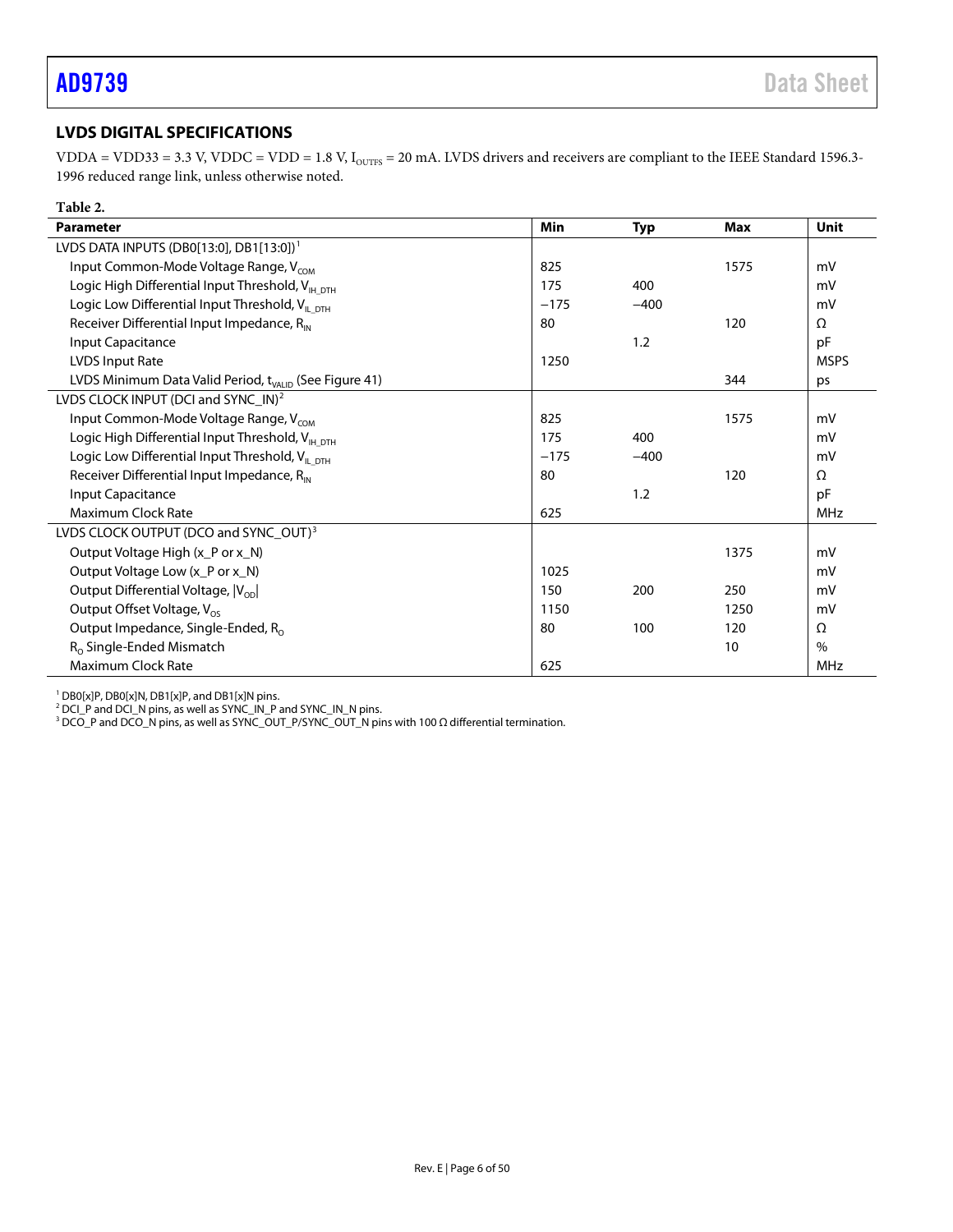# <span id="page-6-0"></span>**SERIAL PORT SPECIFICATIONS**

 $VDDA = VDD33 = 3.3 V, VDDC = VDD = 1.8 V.$ 

# **Table 3**.

| <b>Parameter</b>                                                         | Min         | <b>Typ</b>     | Max   | <b>Unit</b> |
|--------------------------------------------------------------------------|-------------|----------------|-------|-------------|
| WRITE OPERATION (See Figure 36)                                          |             |                |       |             |
| SCLK Clock Rate, $f_{\text{SCLK}}$ (or $/t_{\text{SCLK}}$ )              |             |                | 20    | <b>MHz</b>  |
| SCLK Clock High, t <sub>HI</sub>                                         | 18          |                |       | ns          |
| SCLK Clock Low, t <sub>low</sub>                                         | 18          |                |       | ns          |
| SDIO to SCLK Setup Time, t <sub>ps</sub>                                 | 2           |                |       | ns          |
| SCLK to SDIO Hold Time, t <sub>DH</sub>                                  | 1           |                |       | ns          |
| $\overline{\mathsf{CS}}$ to SCLK Setup Time, t <sub>s</sub>              | 3           |                |       | ns          |
| SCLK to $\overline{\mathsf{CS}}$ Hold Time, $\mathsf{t}_{\mathsf{H}}$    | 2           |                |       | ns          |
| READ OPERATION (See Figure 37 and Figure 38)                             |             |                |       |             |
| SCLK Clock Rate, f <sub>SCLK</sub> (or /t <sub>SCLK</sub> )              |             |                | 20    | <b>MHz</b>  |
| SCLK Clock High, t <sub>HI</sub>                                         | 18          |                |       | ns          |
| SCLK Clock Low, t <sub>low</sub>                                         | 18          |                |       | ns          |
| SDIO to SCLK Setup Time, t <sub>ps</sub>                                 | 2           |                |       | ns          |
| SCLK to SDIO Hold Time, t <sub>DH</sub>                                  | 1           |                |       | ns          |
| $\overline{\mathsf{CS}}$ to SCLK Setup Time, t.                          | 3           |                |       | ns          |
| SCLK to SDIO (or SDO) Data Valid Time, t <sub>ov</sub>                   |             |                | 15    | ns          |
| $\overline{CS}$ to SDIO (or SDO) Output Valid to High-Z, t <sub>EZ</sub> |             | $\overline{2}$ |       | ns          |
| INPUTS (SDIO, SCLK, CS)                                                  |             |                |       |             |
| Voltage in High, V <sub>IH</sub>                                         | 2.0         | 3.3            |       | V           |
| Voltage in Low, $V_{\parallel}$                                          |             | $\Omega$       | 0.8   | V           |
| Current in High, I <sub>H</sub>                                          | $-10$       |                | $+10$ | μA          |
| Current in Low, I <sub>u</sub>                                           | $-10$       |                | $+10$ | μA          |
| <b>OUTPUT (SDIO)</b>                                                     |             |                |       |             |
| Voltage Out High, V <sub>OH</sub>                                        | 2.4         |                | 3.5   | ٧           |
| Voltage Out Low, V <sub>OL</sub>                                         | $\mathbf 0$ |                | 0.4   | V           |
| Current Out High, I <sub>OH</sub>                                        |             | 4              |       | mA          |
| Current Out Low, I <sub>ol</sub>                                         |             | 4              |       | mA          |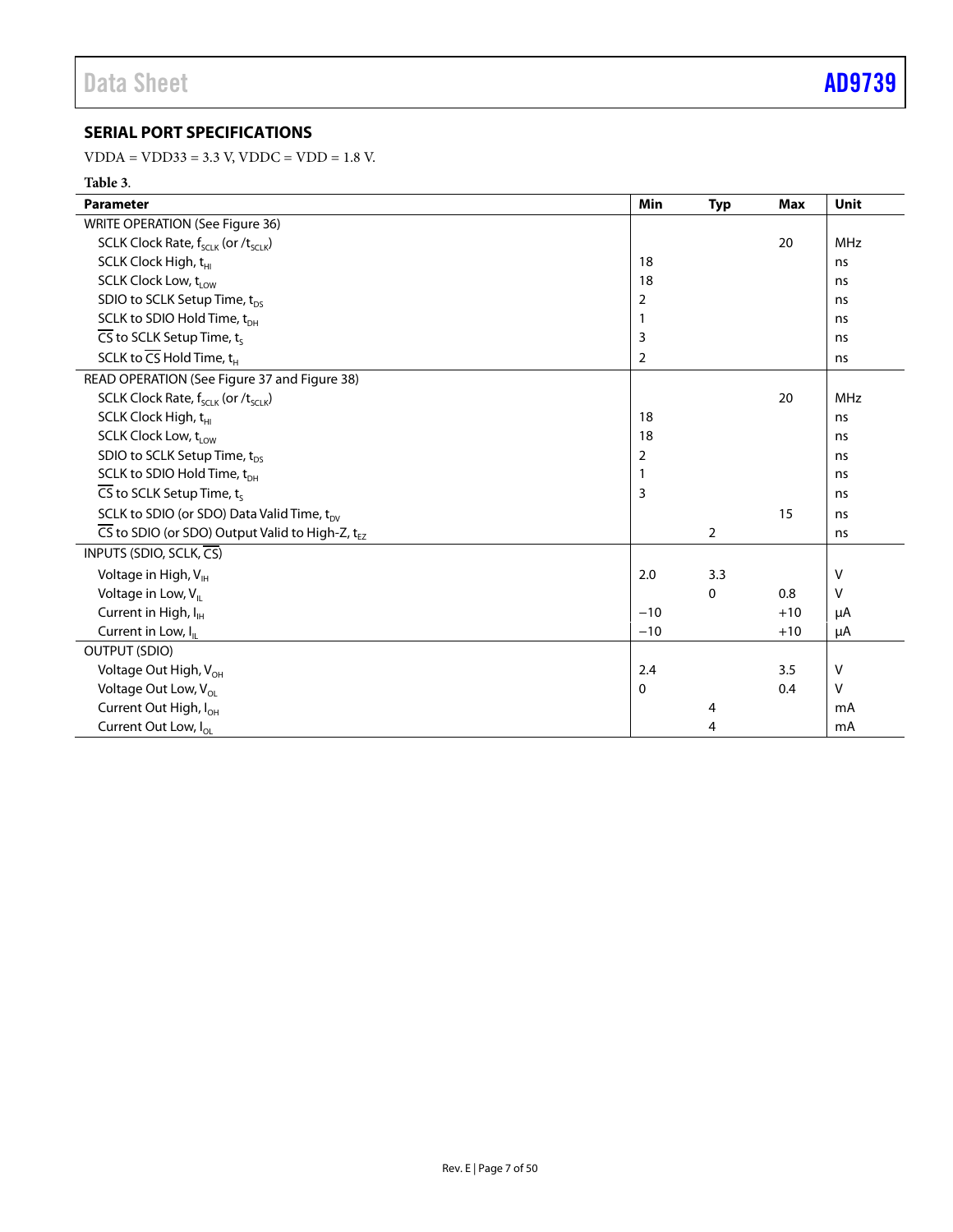# <span id="page-7-0"></span>**AC SPECIFICATIONS**

VDDA = VDD33 = 3.3 V, VDDC = VDD = 1.8 V,  $I_{\text{OUTFS}}$  = 20 mA,  $f_{\text{DAC}}$  = 2400 MSPS.

| <b>Parameter</b>                                                                     | Min | <b>Typ</b> | Max  | Unit        |
|--------------------------------------------------------------------------------------|-----|------------|------|-------------|
| <b>DYNAMIC PERFORMANCE</b>                                                           |     |            |      |             |
| DAC Clock Rate                                                                       | 800 |            | 2500 | <b>MSPS</b> |
| Adjusted DAC Update Rate <sup>1</sup>                                                | 800 |            | 2500 | <b>MSPS</b> |
| Output Settling Time $(t_{st})$ to 0.1%                                              |     | 13         |      | ns          |
| SPURIOUS-FREE DYNAMIC RANGE (SFDR)                                                   |     |            |      |             |
| $f_{\text{out}} = 100 \text{ MHz}$                                                   |     | 69.5       |      | dBc         |
| $f_{OUT}$ = 350 MHz                                                                  |     | 58.5       |      | dBc         |
| $f_{OUT}$ = 550 MHz                                                                  |     | 54         |      | dBc         |
| $f_{OUT}$ = 950 MHz                                                                  |     | 60         |      | dBc         |
| TWO-TONE INTERMODULATION DISTORTION (IMD), $f_{OUT2} = f_{OUT1} + 1.25$ MHz          |     |            |      |             |
| $f_{OUT}$ = 100 MHz                                                                  |     | 94         |      | dBc         |
| $f_{OUT}$ = 350 MHz                                                                  |     | 78         |      | dBc         |
| $f_{OUT}$ = 550 MHz                                                                  |     | 72         |      | dBc         |
| $f_{OUT} = 950 \text{ MHz}$                                                          |     | 68         |      | dBc         |
| NOISE SPECTRAL DENSITY (NSD), 0 dBFS SINGLE TONE                                     |     |            |      |             |
| $f_{\text{out}} = 100 \text{ MHz}$                                                   |     | $-166$     |      | dBm/Hz      |
| $f_{OUT}$ = 350 MHz                                                                  |     | $-161$     |      | dBm/Hz      |
| $f_{OUT}$ = 550 MHz                                                                  |     | $-160$     |      | dBm/Hz      |
| $f_{OUT} = 850 \text{ MHz}$                                                          |     | $-160$     |      | dBm/Hz      |
| WCDMA ACLR (SINGLE CARRIER), ADJACENT/ALTERNATE ADJACENT CHANNEL                     |     |            |      |             |
| $f_{\text{DAC}} = 2457.6 \text{ MSPS } f_{\text{OUT}} = 350 \text{ MHz}$             |     | 80/80      |      | dBc         |
| $f_{\text{DAC}}$ = 2457.6 MSPS, $f_{\text{OUT}}$ = 950 MHz                           |     | 78/79      |      | dBc         |
| $f_{\text{DAC}}$ = 2457.6 MSPS, $f_{\text{OUT}}$ = 1700 MHz (Mix Mode)               |     | 74/74      |      | dBc         |
| $f_{\text{DAC}} = 2457.6 \text{ MSPS}, f_{\text{OUT}} = 2100 \text{ MHz}$ (Mix Mode) |     | 69/72      |      | dBc         |

<sup>1</sup> Adjusted DAC updated rate is calculated as f<sub>DAC</sub> divided by the minimum required interpolation factor. For the AD9739, the minimum interpolation factor is 1. Thus, with  $f_{\texttt{DAC}}$  = 2500 MSPS,  $f_{\texttt{DAC}}$  adjusted = 2500 MSPS.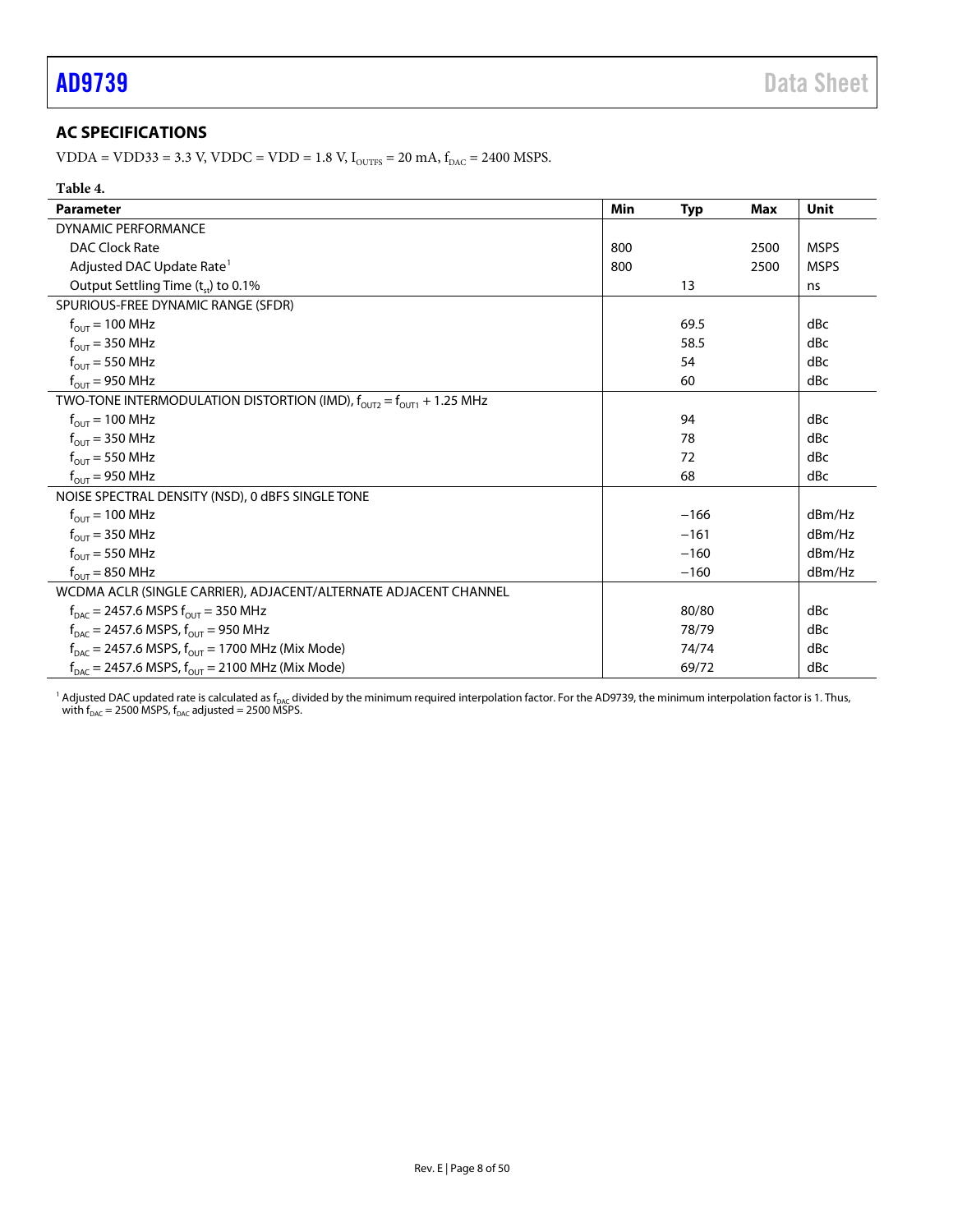# <span id="page-8-0"></span>ABSOLUTE MAXIMUM RATINGS

**Table 5.** 

|                      | With              |                                     |
|----------------------|-------------------|-------------------------------------|
| <b>Parameter</b>     | <b>Respect To</b> | Rating                              |
| VDDA                 | VSSA              | $-0.3 V$ to $+3.6 V$                |
| VDD33                | VSS               | $-0.3 V$ to $+3.6 V$                |
| VDD                  | VSS               | $-0.3$ V to $+1.98$ V               |
| <b>VDDC</b>          | VSSC              | $-0.3$ V to $+1.98$ V               |
| VSSA                 | VSS               | $-0.3$ V to $+0.3$ V                |
| VSSA                 | VSSC              | $-0.3$ V to $+0.3$ V                |
| VSS                  | VSSC              | $-0.3$ V to $+0.3$ V                |
| DACCLK P, DACCLK N   | VSSC              | $-0.3$ V to VDDC $+0.18$ V          |
| DCI, DCO, SYNC IN,   | VSS               | $-0.3$ V to VDD33 + 0.3 V           |
| SYNC OUT             |                   |                                     |
| LVDS Data Inputs     | VSS               | $-0.3$ V to VDD33 + 0.3 V           |
| IOUTP, IOUTN         | VSSA              | $-1.0$ V to VDDA + 0.3 V            |
| <b>1120, VREF</b>    | VSSA              | $-0.3$ V to VDDA + 0.3 V            |
| IRQ, CS, SCLK, SDO,  | VSS               | $-0.3$ V to VDD33 + 0.3 V           |
| SDIO, RESET          |                   |                                     |
| Junction Temperature |                   | $150^{\circ}$ C                     |
| Storage Temperature  |                   | $-65^{\circ}$ C to $+150^{\circ}$ C |

Stresses at or above those listed under Absolute Maximum Ratings may cause permanent damage to the product. This is a stress rating only; functional operation of the product at these or any other conditions above those indicated in the operational section of this specification is not implied. Operation beyond the maximum operating conditions for extended periods may affect product reliability.

# <span id="page-8-1"></span>**THERMAL RESISTANCE**

 $\theta_{IA}$  is specified for the worst-case conditions, that is, a device soldered in a circuit board for surface-mount packages.

## **Table 6. Thermal Resistance**

| Package Type     | 'JA | .J .c. | Unit |
|------------------|-----|--------|------|
| 160-Ball CSP BGA |     |        |      |

<sup>1</sup> With no airflow movement.

## <span id="page-8-2"></span>**ESD CAUTION**



ESD (electrostatic discharge) sensitive device. Charged devices and circuit boards can discharge without detection. Although this product features patented or proprietary protection circuitry, damage<br>may occur on devices subjected to high energy ESD. Therefore, proper ESD precautions should be taken to avoid performance degradation or loss of functionality.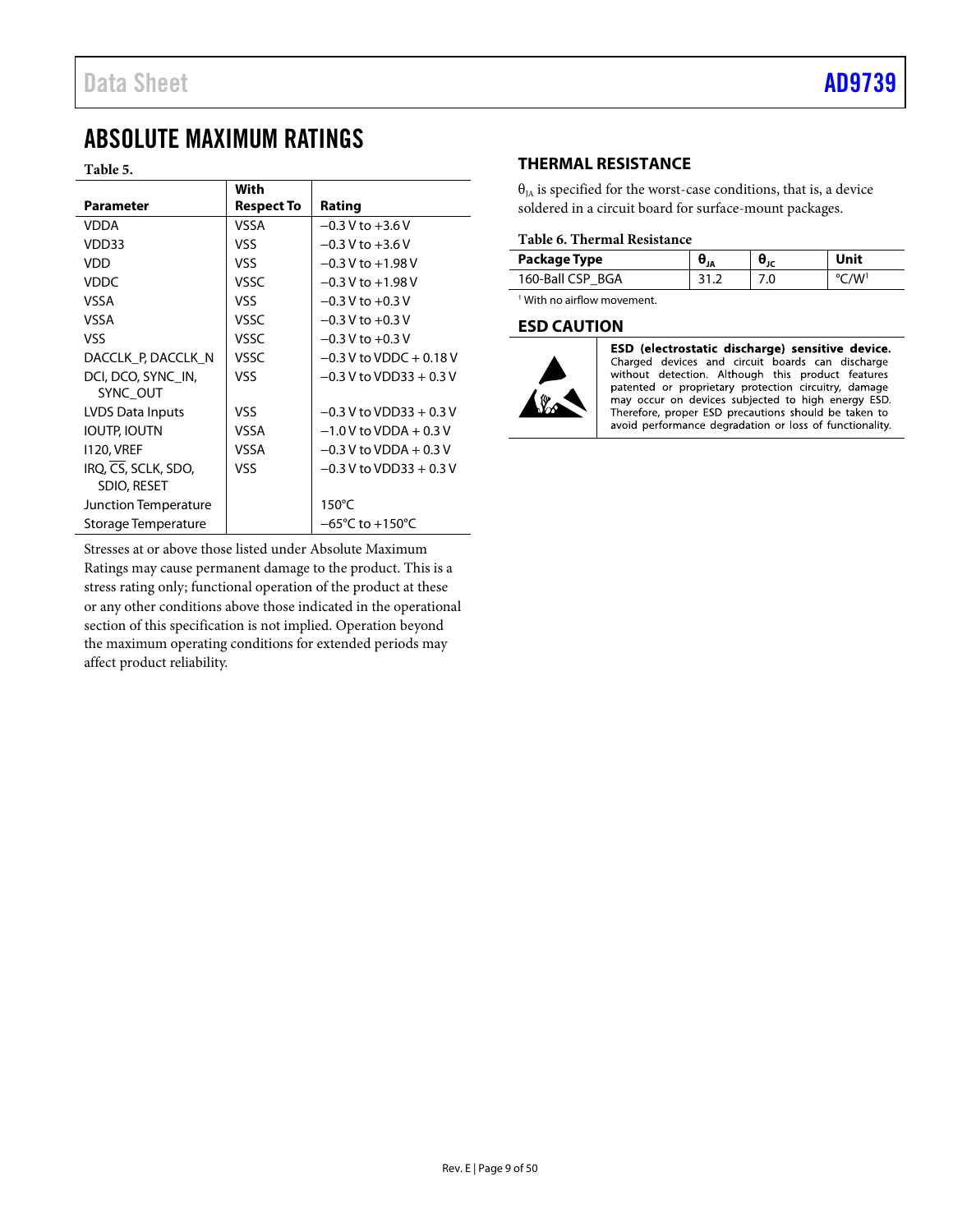# <span id="page-9-0"></span>PIN CONFIGURATIONS AND FUNCTION DESCRIPTIONS

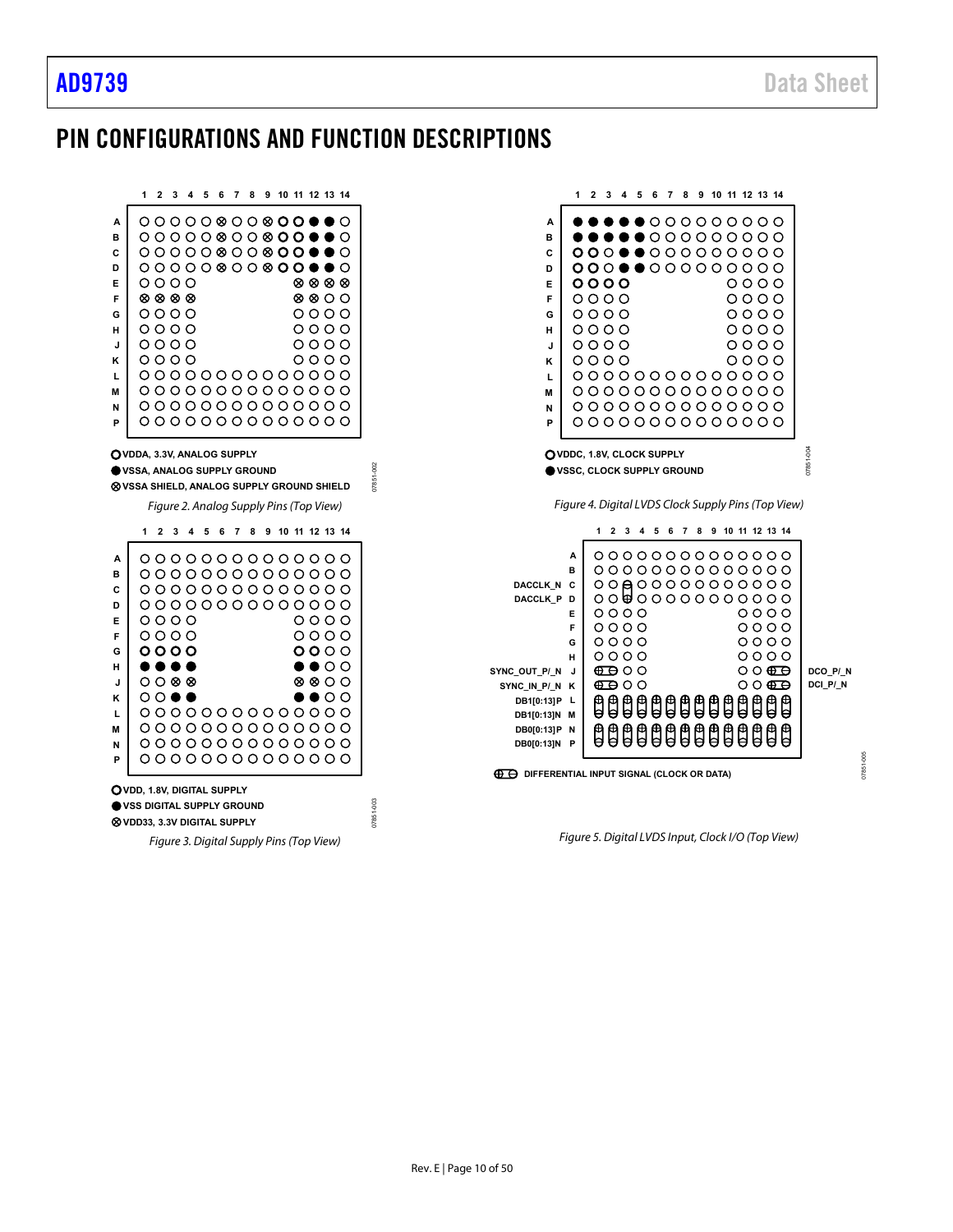

*Figure 6. Analog I/O and SPI Control Pins (Top View)*

**Table** 7**[. AD9739](http://www.analog.com/AD9739?doc=AD9739.pdf) Pin Function Descriptions** 

| rapic / AD / / 37 Fm Function Descriptions                                      |                          |                                                                                                                       |
|---------------------------------------------------------------------------------|--------------------------|-----------------------------------------------------------------------------------------------------------------------|
| Pin No.                                                                         | <b>Mnemonic</b>          | <b>Description</b>                                                                                                    |
| C1, C2, D1, D2, E1, E2, E3, E4                                                  | <b>VDDC</b>              | 1.8 V Clock Supply Input.                                                                                             |
| A1, A2, A3, A4, A5, B1, B2, B3, B4, B5, C4,<br>C5, D4, D5                       | <b>VSSC</b>              | Clock Supply Return.                                                                                                  |
| A10, A11, B10, B11, C10, C11, D10, D11                                          | <b>VDDA</b>              | 3.3 V Analog Supply Input.                                                                                            |
| A12, A13, B12, B13, C12, C13, D12, D13,                                         | <b>VSSA</b>              | Analog Supply Return.                                                                                                 |
| A6, A9, B6, B9, C6, C9, D6, D9, F1, F2, F3,<br>F4, E11, E12, E13, E14, F11, F12 | VSSA Shield              | Analog Supply Return Shield. Tie to VSSA at the DAC.                                                                  |
| A14                                                                             | <b>NC</b>                | No Connect. Do not connect to this pin.                                                                               |
| A7, B7, C7, D7                                                                  | <b>IOUTN</b>             | DAC Negative Current Output Source.                                                                                   |
| A8, B8, C8, D8                                                                  | <b>IOUTP</b>             | DAC Positive Current Output Source.                                                                                   |
| <b>B14</b>                                                                      | 1120                     | Nominal 1.2 V Reference. Tie to analog ground via a 10 k $\Omega$<br>resistor to generate a 120 µA reference current. |
| C <sub>14</sub>                                                                 | <b>VREF</b>              | Voltage Reference Input/Output. Decouple to VSSA with a<br>1 nF capacitor.                                            |
| D <sub>14</sub>                                                                 | <b>NC</b>                | Factory Test Pin. Do not connect to this pin.                                                                         |
| C3, D3                                                                          | DACCLK N/DACCLK P        | Negative/Positive DAC Clock Input (DACCLK).                                                                           |
| F13                                                                             | <b>IRO</b>               | Interrupt Request Open Drain Output. Active high. Pull up to<br>VDD33 with a 10 k $\Omega$ resistor.                  |
| F14                                                                             | <b>RESET</b>             | Reset Input. Active high. Tie to VSS if unused.                                                                       |
| G13                                                                             | $\overline{\mathsf{CS}}$ | Serial Port Enable Input.                                                                                             |
| G14                                                                             | <b>SDIO</b>              | Serial Port Data Input/Output.                                                                                        |
| H <sub>13</sub>                                                                 | <b>SCLK</b>              | Serial Port Clock Input.                                                                                              |
| H14                                                                             | SDO                      | Serial Port Data Output.                                                                                              |
| J3, J4, J11, J12                                                                | VDD33                    | 3.3 V Digital Supply Input.                                                                                           |
| G1, G2, G3, G4, G11, G12                                                        | <b>VDD</b>               | 1.8 V Digital Supply. Input.                                                                                          |
| H1, H2, H3, H4, H11, H12, K3, K4, K11, K12                                      | <b>VSS</b>               | Digital Supply Return.                                                                                                |
| J1, J2                                                                          | SYNC_OUT_P/SYNC_OUT_N    | Positive/Negative SYNC Output (SYNC_OUT)                                                                              |
| K1, K2                                                                          | SYNC_IN_P/SYNC_IN_N      | Positive/Negative SYNC Input (SYNC_IN)                                                                                |
| J13, J14                                                                        | DCO_P/DCO_N              | Positive/Negative Data Clock Output (DCO).                                                                            |
| K13, K14                                                                        | DCI_P/DCI_N              | Positive/Negative Data Clock Input (DCI).                                                                             |
| L1, M1                                                                          | DB1[0]P/DB1[0]N          | Port 1 Positive/Negative Data Input Bit 0, LSB.                                                                       |
| L <sub>2</sub> , M <sub>2</sub>                                                 | DB1[1]P/DB1[1]N          | Port 1 Positive/Negative Data Input Bit 1.                                                                            |
| L3, M3                                                                          | DB1[2]P/DB1[2]N          | Port 1 Positive/Negative Data Input Bit 2.                                                                            |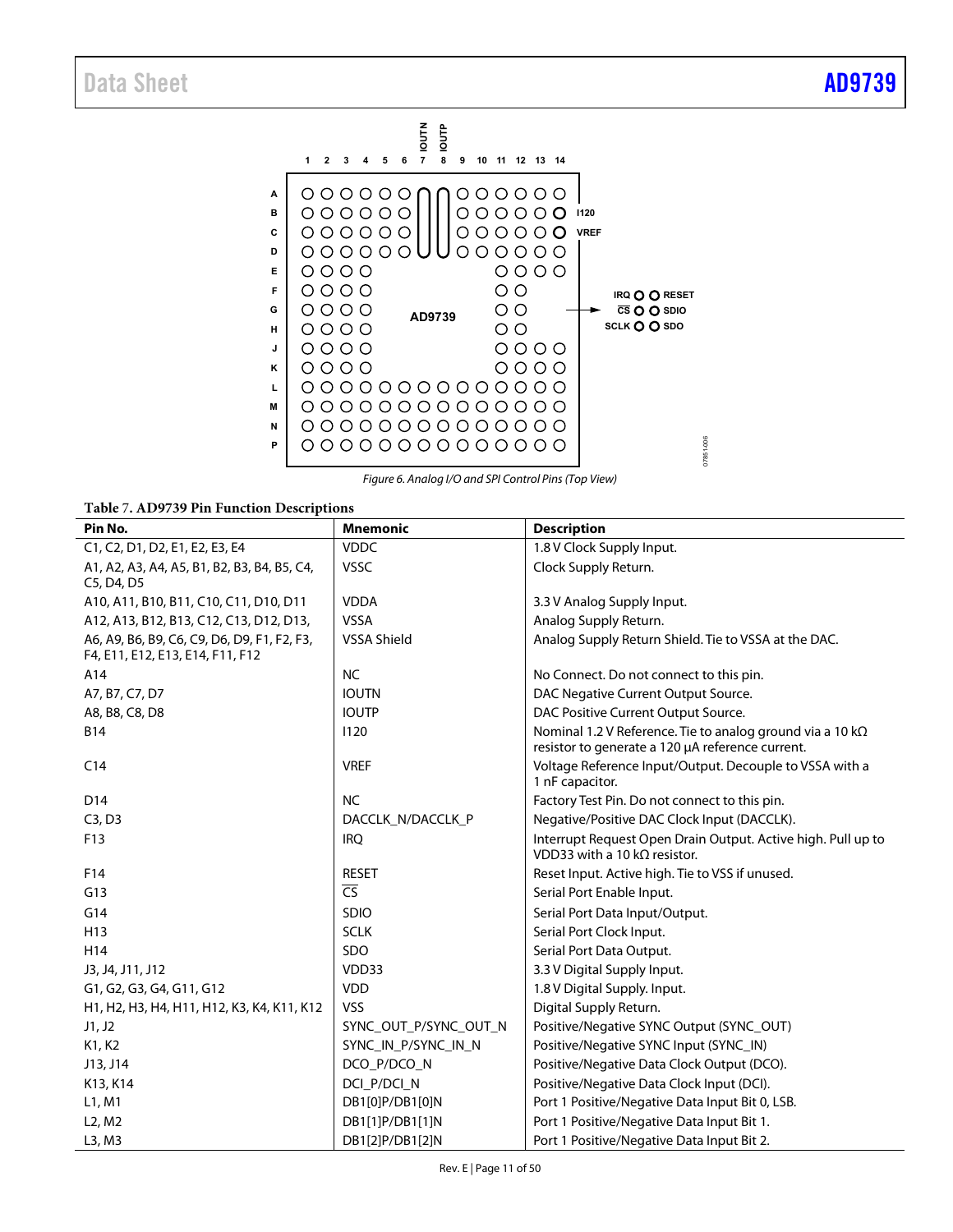$\overline{\phantom{0}}$ J.

÷

| Pin No.                           | <b>Mnemonic</b>   | <b>Description</b>                               |
|-----------------------------------|-------------------|--------------------------------------------------|
| L4, M4                            | DB1[3]P/DB1[3]N   | Port 1 Positive/Negative Data Input Bit 3.       |
| L5, M5                            | DB1[4]P/DB1[4]N   | Port 1 Positive/Negative Data Input Bit 4.       |
| L6, M6                            | DB1[5]P/DB1[5]N   | Port 1 Positive/Negative Data Input Bit 5.       |
| L7, M7                            | DB1[6]P/DB1[6]N   | Port 1 Positive/Negative Data Input Bit 6.       |
| L8, M8                            | DB1[7]P/DB1[7]N   | Port 1 Positive/Negative Data Input Bit 7.       |
| L9, M9                            | DB1[8]P/DB1[8]N   | Port 1 Positive/Negative Data Input Bit 8.       |
| L10, M10                          | DB1[9]P/DB1[9]N   | Port 1 Positive/Negative Data Input Bit 9.       |
| L <sub>11</sub> , M <sub>11</sub> | DB1[10]P/DB1[10]N | Port 1 Positive/Negative Data Input Bit 10.      |
| L12, M12                          | DB1[11]P/DB1[11]N | Port 1 Positive/Negative Data Input Bit 11.      |
| L13, M13                          | DB1[12]P/DB1[12]N | Port 1 Positive/Negative Data Input Bit 12.      |
| L14, M14                          | DB1[13]P/DB1[13]N | Port 1 Positive/Negative Data Input Bit 13, MSB. |
| N1, P1                            | DB0[0]P/DB0[0]N   | Port 0 Positive/Negative Data Input Bit 0, LSB.  |
| N <sub>2</sub> , P <sub>2</sub>   | DB0[1]P/DB0[1]N   | Port 0 Positive/Negative Data Input Bit 1.       |
| N3, P3                            | DB0[2]P/DB0[2]N   | Port 0 Positive/Negative Data Input Bit 2.       |
| N4, P4                            | DB0[3]P/DB0[3]N   | Port 0 Positive/Negative Data Input Bit 3.       |
| N5, P5                            | DB0[4]P/DB0[4]N   | Port 0 Positive/Negative Data Input Bit 4.       |
| N6, P6                            | DB0[5]P/DB0[5]N   | Port 0 Positive/Negative Data Input Bit 5.       |
| N7, P7                            | DB0[6]P/DB0[6]N   | Port 0 Positive/Negative Data Input Bit 6.       |
| N8, P8                            | DB0[7]P/DB0[7]N   | Port 0 Positive/Negative Data Input Bit 7.       |
| N9, P9                            | DB0[8]P/DB0[8]N   | Port 0 Positive/Negative Data Input Bit 8.       |
| N10, P10                          | DB0[9]P/DB0[9]N   | Port 0 Positive/Negative Data Input Bit 9.       |
| N11, P11                          | DB0[10]P/DB0[10]N | Port 0 Positive/Negative Data Input Bit 10.      |
| N12, P12                          | DB0[11]P/DB0[11]N | Port 0 Positive/Negative Data Input Bit 11.      |
| N13, P13                          | DB0[12]P/DB0[12]N | Port 0 Positive/Negative Data Input Bit 12.      |
| N14, P14                          | DB0[13]P/DB0[13]N | Port 0 Positive/Negative Data Input Bit 13, MSB. |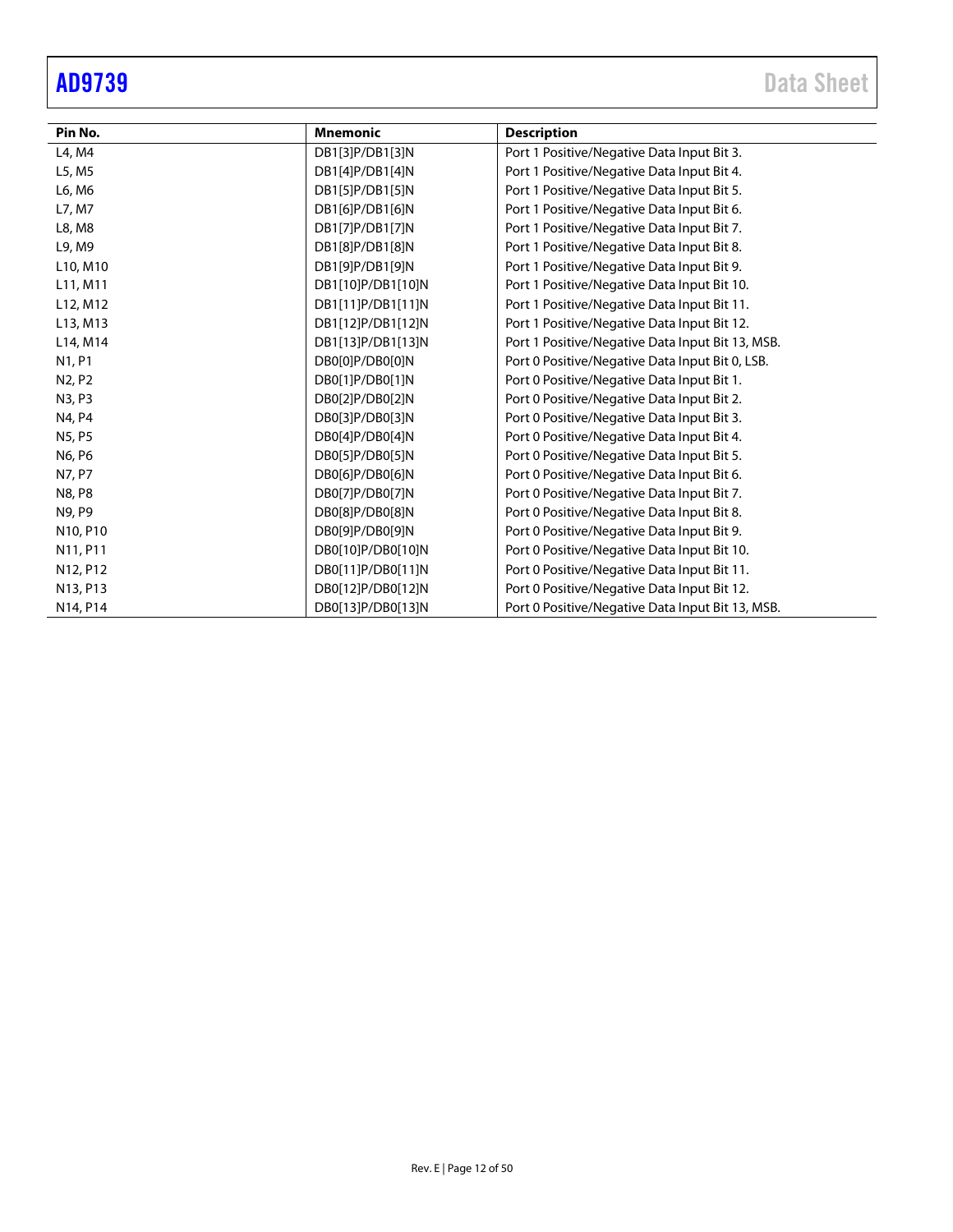# <span id="page-12-0"></span>TYPICAL PERFORMANCE CHARACTERISTICS

# <span id="page-12-1"></span>**AC (NORMAL MODE)**

 $I_{\text{OUTFS}} = 20 \text{ mA}$  , nominal supplies, 25°C, unless otherwise noted.



*Figure 7. Single-Tone Spectrum at*  $f_{OUT} = 91$  *MHz,*  $f_{DAC} = 2.4$  *GSPS* 









*Figure 10. Single-Tone Spectrum at f*<sub>OUT</sub> = 1091 MHz,  $f_{DAC}$  = 2.4 GSPS



*Figure 11. IMD vs. f<sub>OUT</sub>* over  $f_{DAC}$ 



*Figure 12. Eight-Tone NSD over f<sub>out</sub>*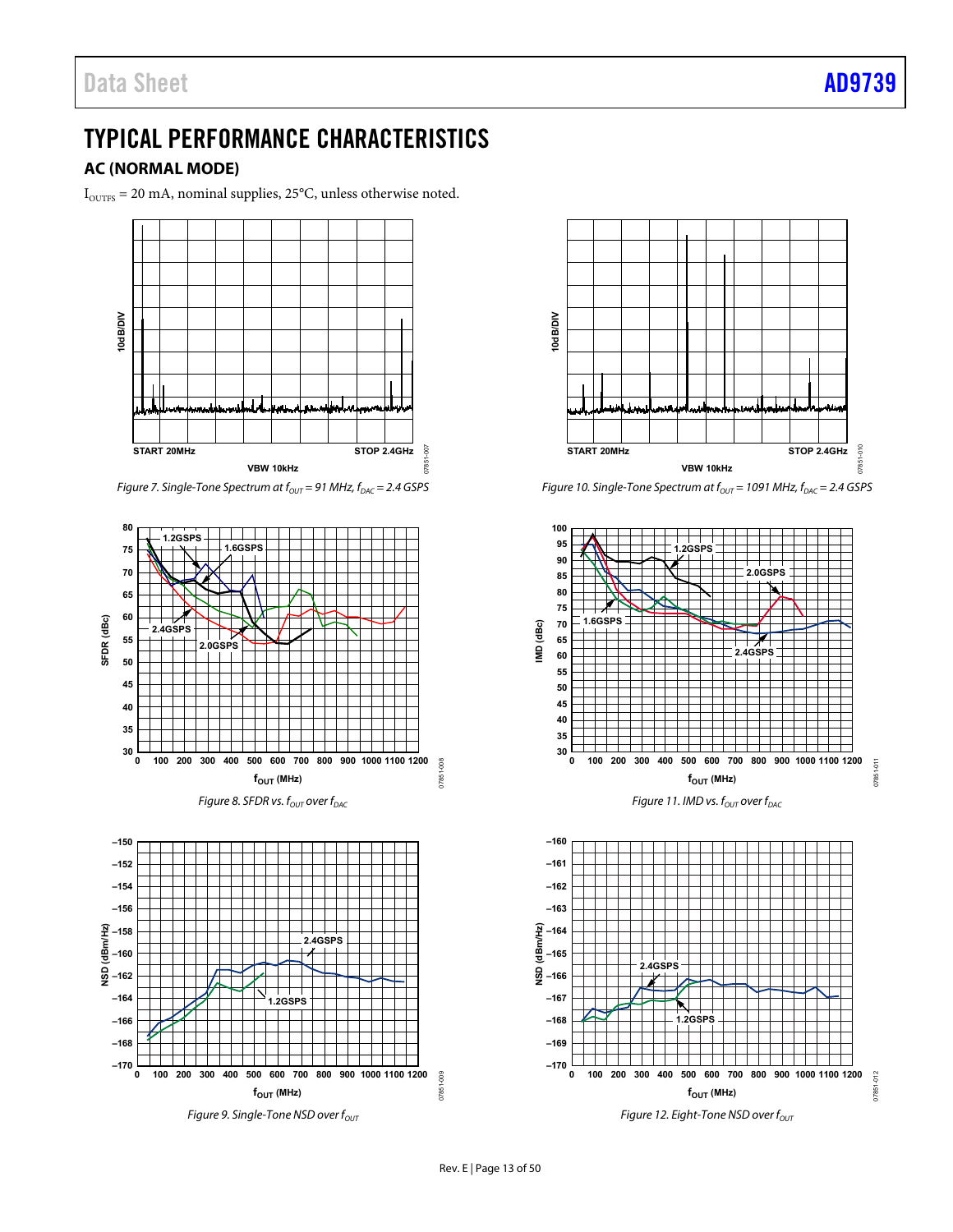## $f_{\text{DAC}} = 2$  GSPS,  $I_{\text{OUTFS}} = 20$  mA, nominal supplies,  $25^{\circ}$ C, unless otherwise noted.





Figure 14. SFDR for Second Harmonic over  $f_{\text{OUT}}$  vs. Digital Full Scale



Figure 15. SFDR vs. fout over DAC loutes









Figure 18. IMD vs. fout over DAC Ioutrs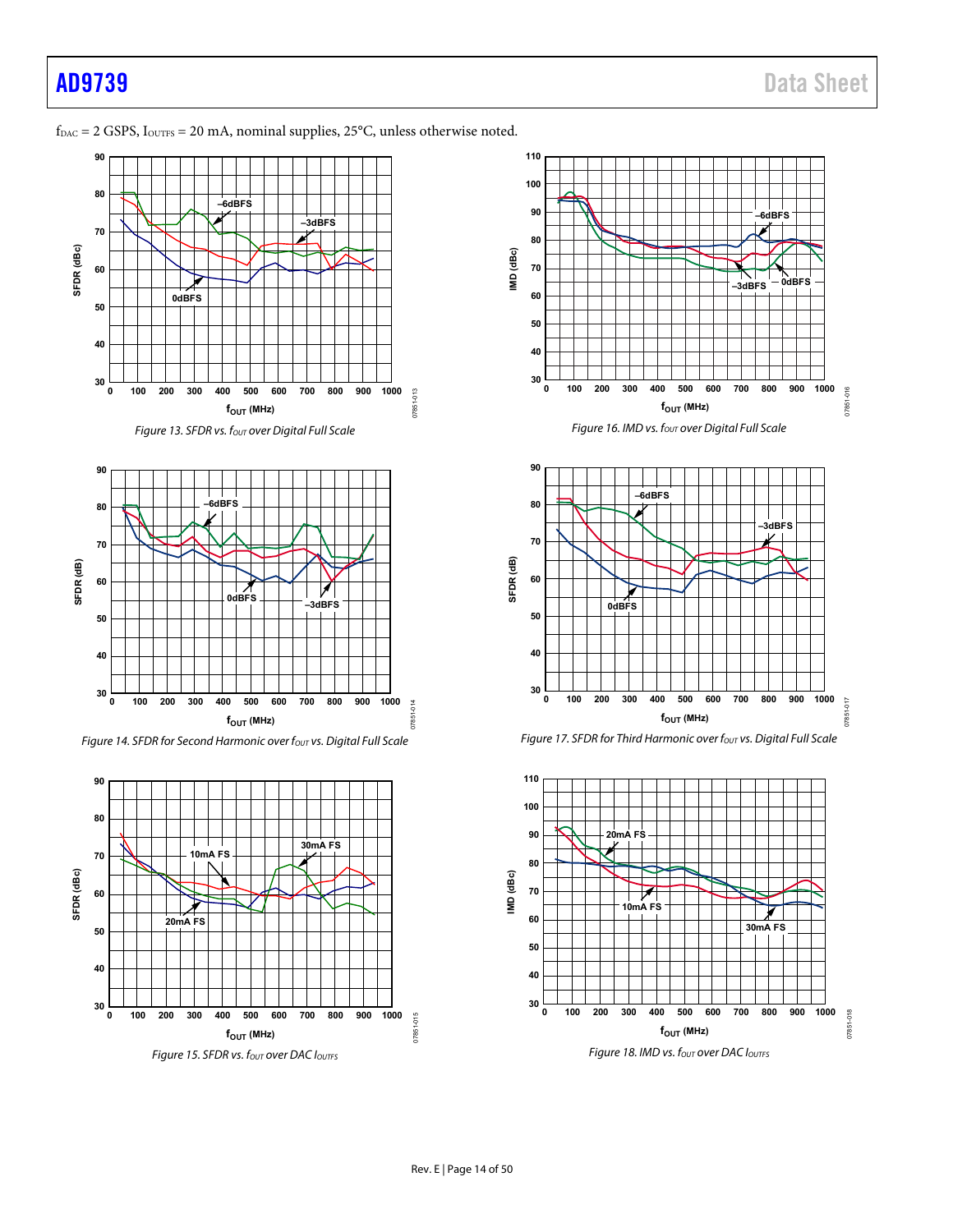# Data Sheet **AD9739**





*Figure 20. Single-Tone NSD vs. f<sub>OUT</sub> over Temperature* 



*Figure 21. Single-Carrier WCDMA at 350 MHz, f<sub>DAC</sub>* = 2457.6 MSPS

**110 100 90 +85°C 80 IMD (dBc) 70 +25°C 60 –40°C 50 40**  $30\frac{L}{0}$ 022 **0 100 200 300 400 500 600 700 800 900 1000** 07851-022 07851  $f_{\text{OUT}}$  (MHz)





*Figure 23. Eight-Tone NSD vs. f<sub>OUT</sub> over Temperature* 



*Figure 24. Four-Carrier WCDMA at 350 MHz, f<sub>DAC</sub> = 2457.6 MSPS*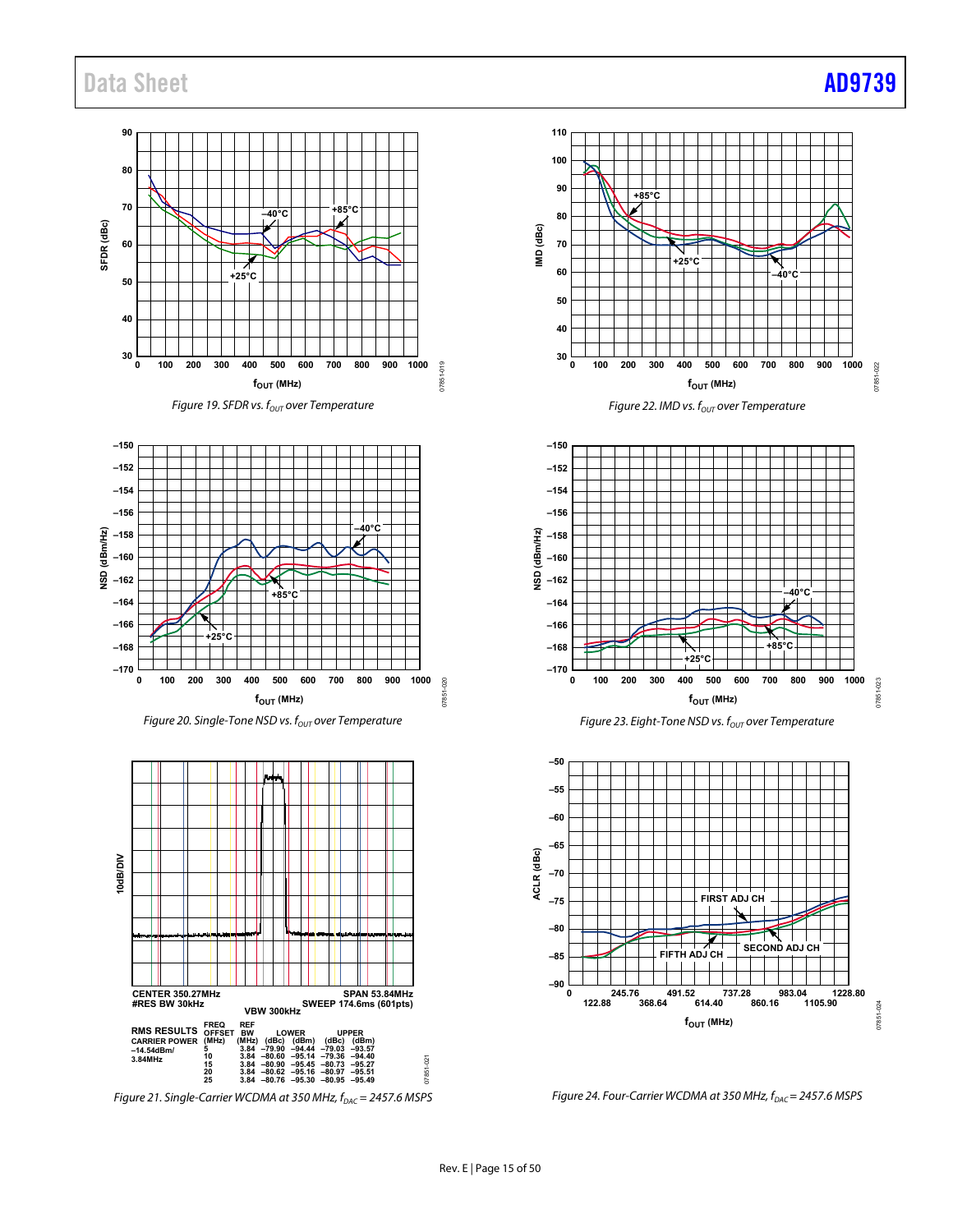# <span id="page-15-0"></span>**AC (MIX MODE)**

 $\rm\,f_{\rm DAC}$  = 2.4 GSPS,  $\rm\,I_{\rm OUTFS}$  = 20 mA, nominal supplies, 25°C, unless otherwise noted.



*Figure 25. Single-Tone Spectrum at*  $f_{OUT} = 2.31$  *GHz,*  $f_{DAC} = 2.4$  *GSPS* 





*Figure 27. Typical Single-Carrier WCDMA ACLR Performance at 2.1 GHz, fDAC = 2457.6 MSPS (Second Nyquist Zone)*



*Figure 28. Single-Tone Spectrum in Mix Mode at f<sub>our</sub>* = 1.31 GHz,  $f_{DAC} = 2.4$  *GSPS*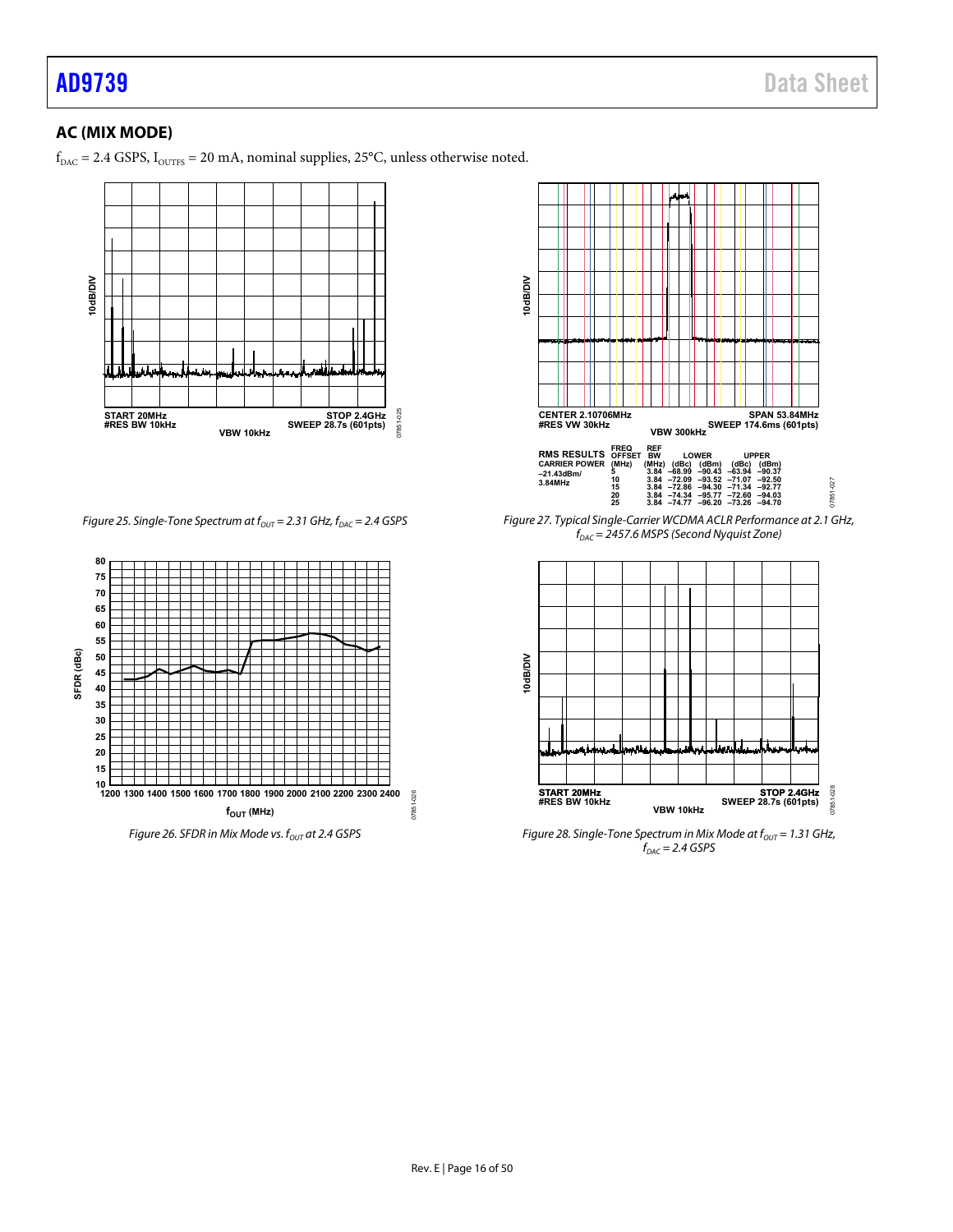# Data Sheet **[AD9739](http://www.analog.com/AD9739?doc=AD9739.pdf)**



*Figure 29. IMD in Mix Mode vs. f<sub>OUT</sub> at 2.4 GSPS* 



*Figure 30. Single-Carrier WCDMA ACLR vs. f<sub>out</sub> at 2457.6 MSPS* 



*Figure 31. Typical Single-Carrier WCDMA ACLR Performance at 2.8 GHz, fDAC = 2457.6 MSPS (Third Nyquist Zone)*



*Figure 32. Typical Four-Carrier WCDMA ACLR Performance at 2.1 GHz, fDAC = 2457.6 MSPS (Second Nyquist Zone)*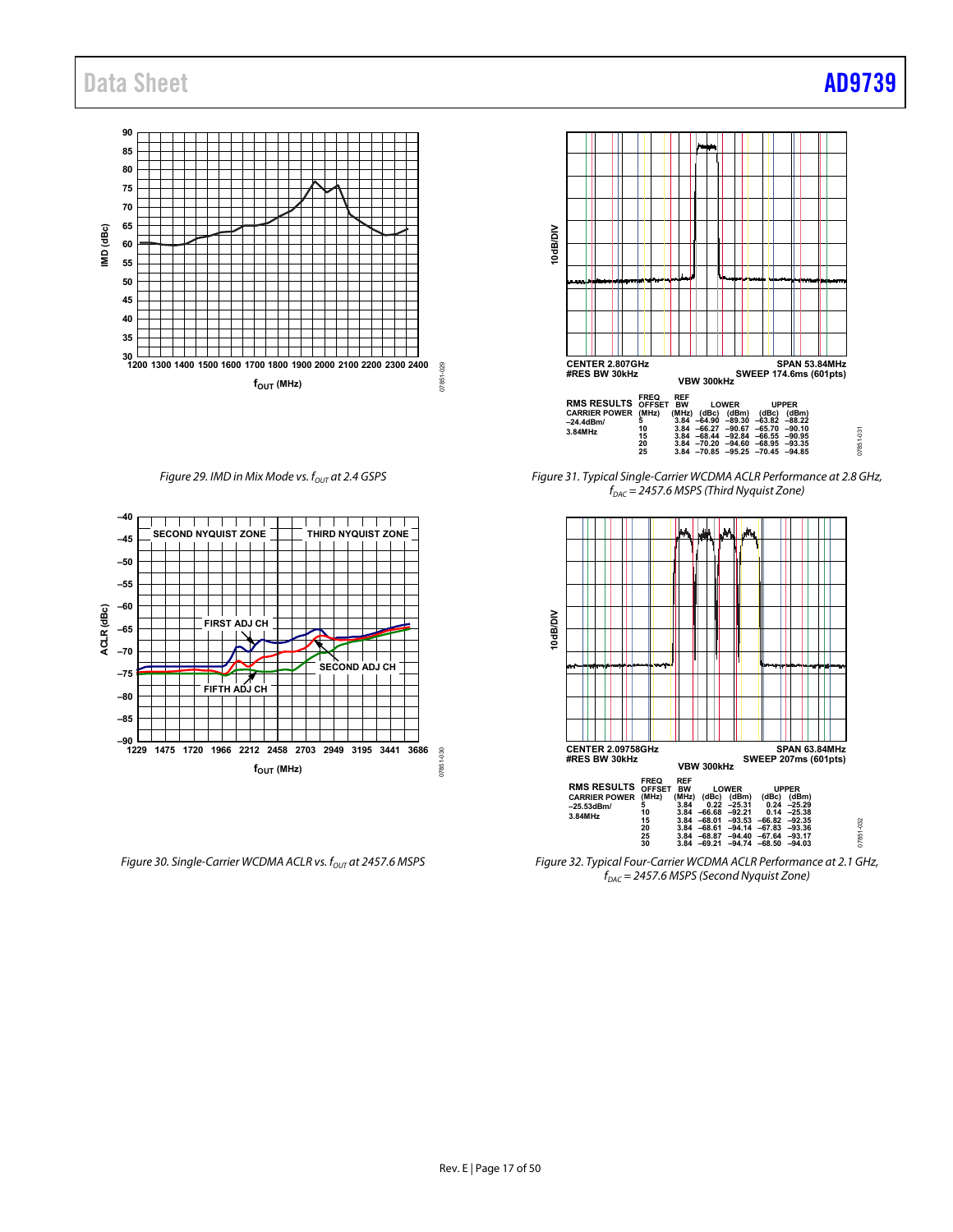

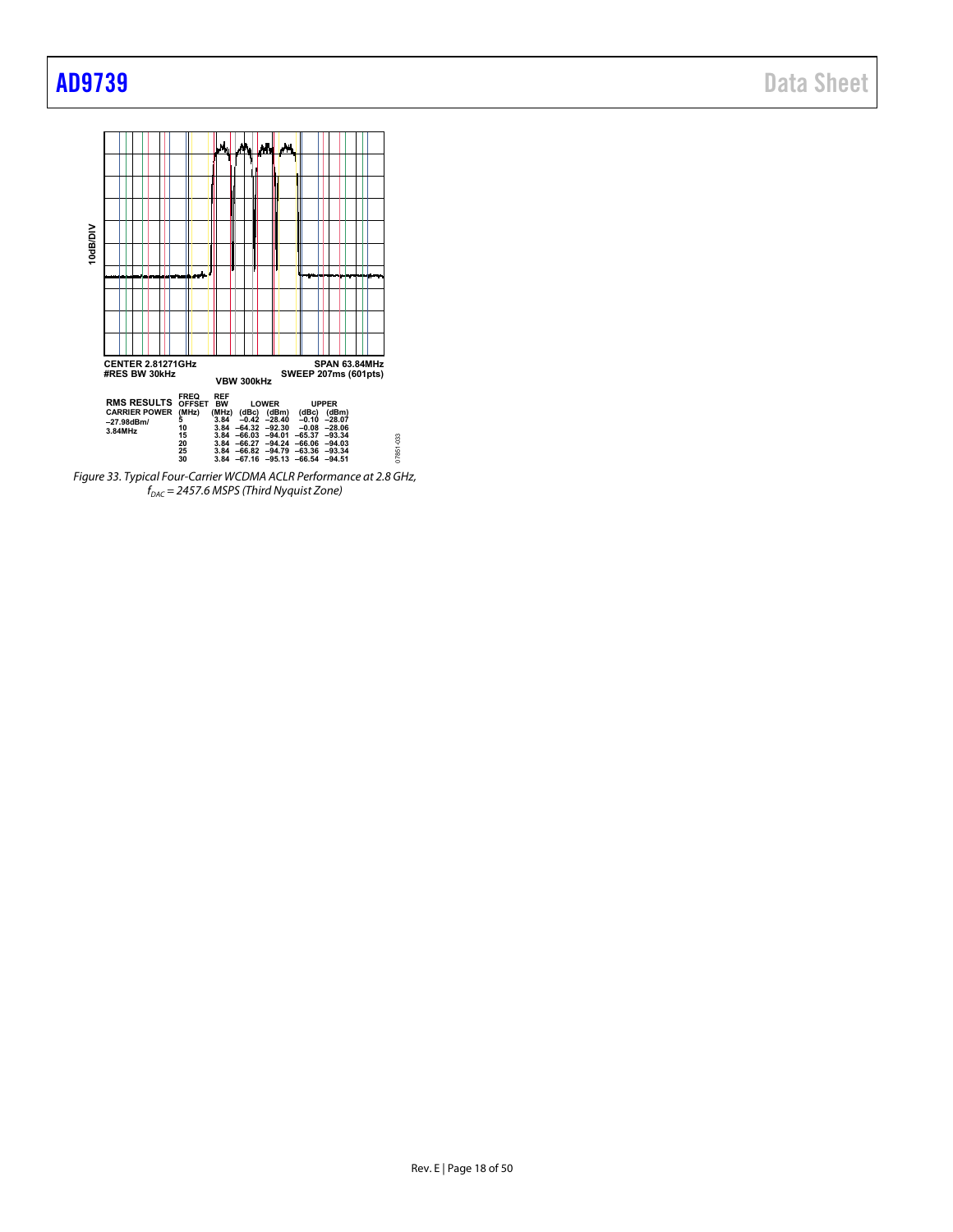# <span id="page-18-0"></span>**TERMINOLOGY**

# **Linearity Error (Integral Nonlinearity or INL)**

The maximum deviation of the actual analog output from the ideal output, determined by a straight line drawn from 0 to full scale.

## **Differential Nonlinearity (DNL)**

The measure of the variation in analog value, normalized to full scale, associated with a 1 LSB change in digital input code.

## **Monotonicity**

A DAC is monotonic if the output either increases or remains constant as the digital input increases.

## **Offset Error**

The deviation of the output current from the ideal of 0 is called the offset error. For IOUTP, 0 mA output is expected when the inputs are all 0s. For IOUTN, 0 mA output is expected when all inputs are set to 1.

## **Gain Error**

The difference between the actual and ideal output span. The actual span is determined by the output when all inputs are set to 1 minus the output when all inputs are set to 0.

## **Output Compliance Range**

The range of allowable voltage at the output of a current output DAC. Operation beyond the maximum compliance limits may cause either output stage saturation or breakdown, resulting in nonlinear performance.

## **Temperature Drift**

Specified as the maximum change from the ambient (25°C) value to the value at either  $T_{\text{MIN}}$  or  $T_{\text{MAX}}$ . For offset and gain drift, the drift is reported in ppm of full-scale range (FSR) per °C. For reference drift, the drift is reported in ppm per °C.

## **Power Supply Rejection (PSR)**

The maximum change in the full-scale output as the supplies are varied from nominal to minimum and maximum specified voltages.

#### **Spurious-Free Dynamic Range (SFDR)**

The difference, in decibels (dB), between the rms amplitude of the output signal and the peak spurious signal over the specified bandwidth.

## **Total Harmonic Distortion (THD)**

The ratio of the rms sum of the first six harmonic components to the rms value of the measured input signal. It is expressed as a percentage or in decibels (dB).

#### **Noise Spectral Density (NSD)**

NSD is the converter noise power per unit of bandwidth. This is usually specified in dBm/Hz in the presence of a 0 dBm full-scale signal.

#### **Adjacent Channel Leakage Ratio (ACLR)**

The adjacent channel leakage (power) ratio is a ratio, in dBc, of the measured power within a channel relative to its adjacent channels.

## **Modulation Error Ratio (MER)**

Modulated signals create a discrete set of output values referred to as a constellation. Each symbol creates an output signal corresponding to one point on the constellation. MER is a measure of the discrepancy between the average output symbol magnitude and the rms error magnitude of the individual symbol.

## **Intermodulation Distortion (IMD)**

IMD is the result of two or more signals at different frequencies mixing together. Many products are created according to the formula,  $aF1 \pm bF2$ , where a and b are integer values.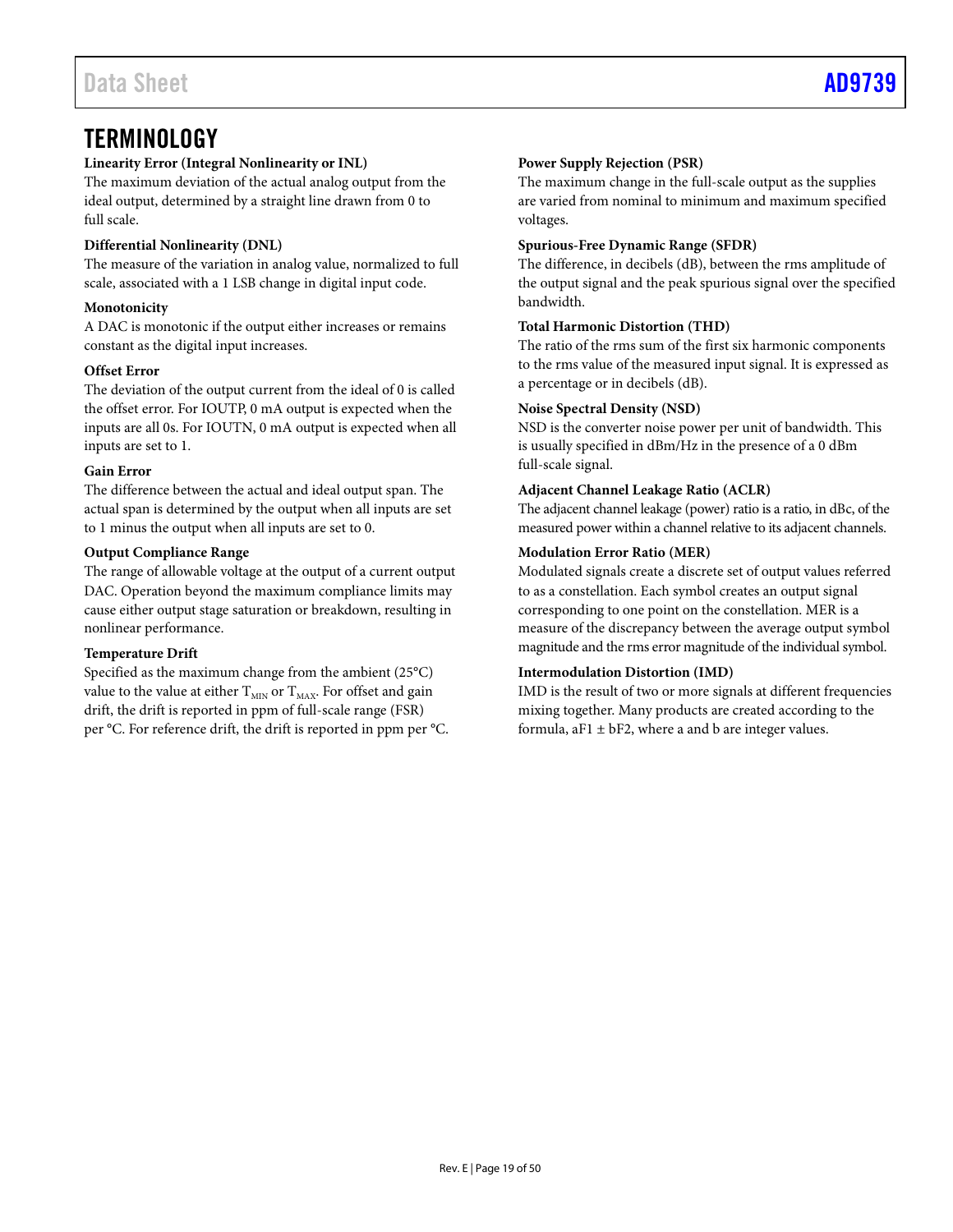# <span id="page-19-0"></span>SERIAL PORT INTERFACE (SPI) REGISTER

# <span id="page-19-1"></span>**SPI REGISTER MAP DESCRIPTION**

The [AD9739](http://www.analog.com/AD9739?doc=AD9739.pdf) contains a set of programmable registers described i[n Table 10](#page-23-4) that are used to configure and monitor various internal parameters. Note the following points when programming the [AD9739](http://www.analog.com/AD9739?doc=AD9739.pdf) SPI registers:

- Registers pertaining to similar functions are grouped together and assigned adjacent addresses.
- Bits that are undefined within a register should be assigned a 0 when writing to that register.
- Registers that are undefined should not be written to.
- A hardware or software reset is recommended upon power-up to place SPI registers in a known state.
- A SPI initialization routine is required as part of the boot process. Se[e Table 31](#page-47-0) an[d Table 32](#page-48-0) for example procedures.

## *Reset*

Issuing a hardware or software reset places th[e AD9739](http://www.analog.com/AD9739?doc=AD9739.pdf) SPI registers in a known state. All SPI registers (excluding 0x00) are set to their default states as described i[n Table 10](#page-23-4) upon issuing a reset. After issuing a reset, the SPI initialization process need only write to registers that are required for the boot process as well as any other register settings that must be modified, depending on the target application.

Although th[e AD9739 d](http://www.analog.com/AD9739?doc=AD9739.pdf)oes feature an internal power-on-reset (POR), it is still recommended that a software or hardware reset be implemented shortly after power-up. The internal reset signal is derived from a logical OR operation from the internal POR signal, the RESET pin, and the software reset state. A software reset can be issued via the reset bit (Register 0x00, Bit 5) by toggling the bit high then low. Note that, because the MSB/LSB format may still be unknown upon initial power-up (that is, internal POR is unsuccessful), it is also recommended that the bit settings for Bits[7:5] be mirrored onto Bits[2:0] for the instruction cycle that issues a software reset. A hardware reset can be issued from a host or external supervisory IC by applying a high pulse with a minimum width of 40 ns to the RESET pin (that is, Pin F14). RESET should be tied to VSS if unused.

#### **Table 8. SPI Registers Pertaining to SPI Options**

| <b>Address (Hex)</b> | Bit | <b>Description</b>   |
|----------------------|-----|----------------------|
| 0x00                 |     | Enable 3-wire SPI    |
|                      | O   | Enable SPI LSB first |
|                      |     | Software reset       |

## <span id="page-19-2"></span>**SPI OPERATION**

The serial port of the [AD9739](http://www.analog.com/AD9739?doc=AD9739.pdf) shown in [Figure 34](#page-19-3) has a 3- or 4-wire SPI capability, allowing read/write access to all registers that configure the device's internal parameters. It provides a flexible, synchronous serial communications port, allowing easy interface to many industry-standard microcontrollers and microprocessors. The 3.3 V serial I/O is compatible with most synchronous transfer formats, including the Motorola® SPI and the Intel® SSR protocols.



<span id="page-19-3"></span>The default 4-wire SPI interface consists of a clock (SCLK), serial port enable (CS), serial data input (SDIO), and serial data output (SDO). The inputs to SCLK, CS, and SDIO contain a Schmitt trigger with a nominal hysteresis of 0.4 V centered about VDD33/2. The maximum frequency for SCLK is 20 MHz. The SDO pin is active only during the transmission of data and remains threestated at any other time.

A 3-wire SPI interface can be enabled by setting the SDIO\_DIR bit (Register 0x00, Bit 7). This causes the SDIO pin to become bidirectional such that output data only appears on the SDIO pin during a read operation. The SDO pin remains three-stated in a 3-wire SPI interface.

## *Instruction Header Information*

| <b>MSB</b> |    |    |    |     |                  |    | <b>LSB</b> |
|------------|----|----|----|-----|------------------|----|------------|
|            | 16 |    | 14 | 1 ว | $1^{\circ}$<br>᠂ |    | 10         |
| R/W        | A6 | A5 | A4 | A3  | A2               | A1 | A0         |

An 8-bit instruction header must accompany each read and write operation. The MSB is a  $R/\overline{W}$  indicator bit with logic high indicating a read operation. The remaining seven bits specify the address bits to be accessed during the data transfer portion. The eight data bits immediately follow the instruction header for both read and write operations. For write operations, registers change immediately upon writing to the last bit of each transfer byte. CS can be raised after each sequence of eight bits (except the last byte) to stall the bus. The serial transfer resumes when CS is lowered. Stalling on nonbyte boundaries resets the SPI.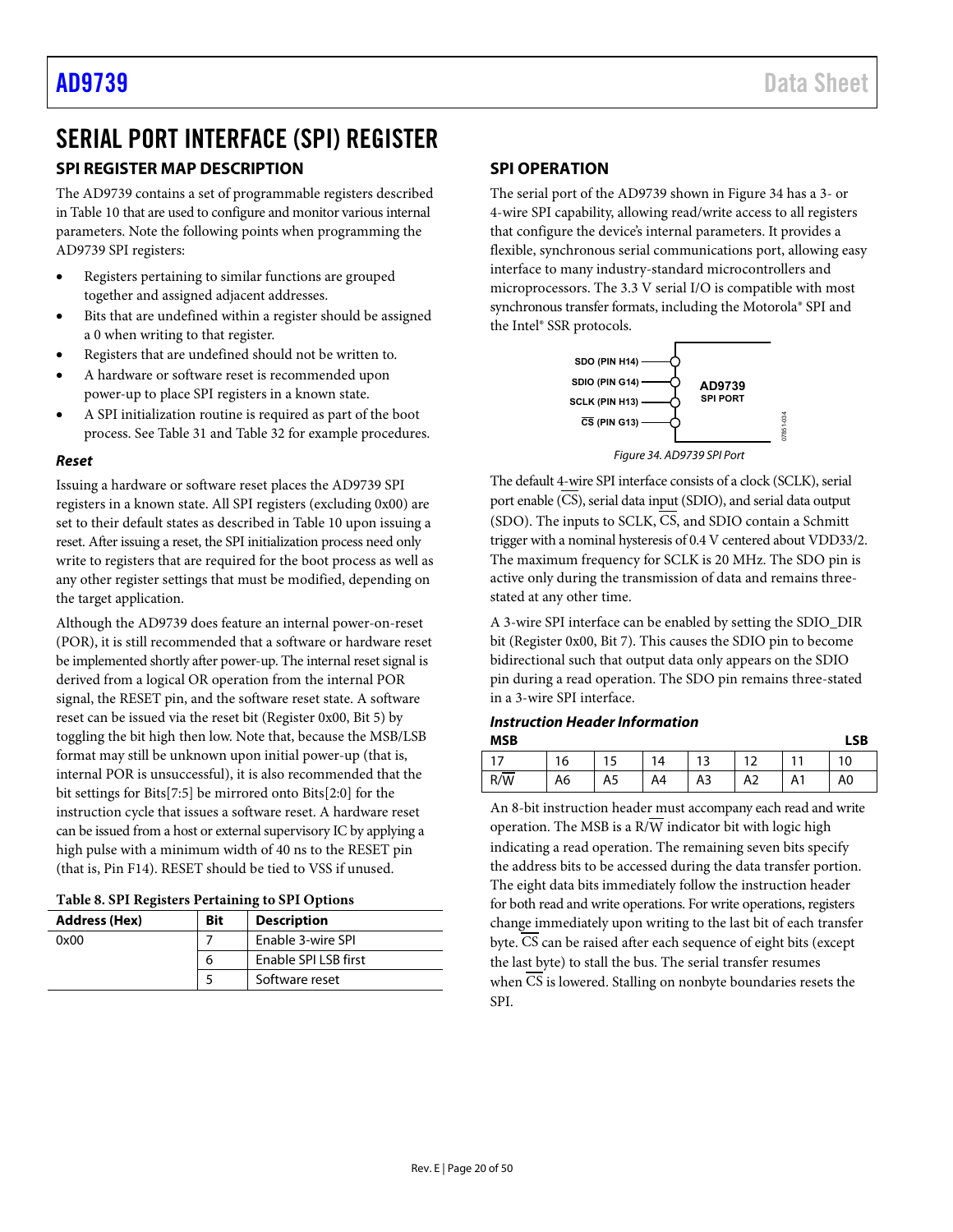# Data Sheet AD9739

The [AD9739](http://www.analog.com/AD9739?doc=AD9739.pdf) serial port can support both most significant bit (MSB) first and least significant bit (LSB) first data formats. [Figure 35](#page-20-3) illustrates how the serial port words are formed for the MSB first and LSB first modes. The bit order is controlled by the SDIO\_DIR bit (Register 0x00, Bit 7). The default value is 0, MSB first. When the LSB first bit is set high, the serial port interprets both instruction and data bytes LSB first.



<span id="page-20-3"></span><span id="page-20-0"></span>*Figure 35. SPI Timing, MSB First (Upper) and LSB First (Lower)* 

[Figure 36](#page-20-0) illustrates the timing requirements for a write operation to the SPI port. After the serial port enable (CS) signal goes low, data (SDIO) pertaining to the instruction header is read on the rising edges of the clock (SCLK). To initiate a write operation, the read/not-write bit is set low. After the instruction header is read, the eight data bits pertaining to the specified register are shifted into the SDIO pin on the rising edge of the next eight clock cycles.

[Figure 37](#page-20-1) illustrates the timing for a 3-wire read operation to the SPI port. After  $\overline{CS}$  goes low, data (SDIO) pertaining to the instruction header is read on the rising edges of SCLK. A read operation occurs if the read/not-write indicator is set high. After the address bits of the instruction header are read, the eight data bits pertaining to the specified register are shifted out of the SDIO pin on the falling edges of the next eight clock cycles.

[Figure 38](#page-20-2) illustrates the timing for a 4-wire read operation to the SPI port. The timing is similar to the 3-wire read operation with the exception that data appears at the SDO pin only, while the SDIO pin remains at high impedance throughout the operation. The SDO pin is an active output only during the data transfer phase and remains three-stated at all other times.

<span id="page-20-1"></span>

<span id="page-20-2"></span>*Figure 38. SPI 4-Wire Read Operation Timing*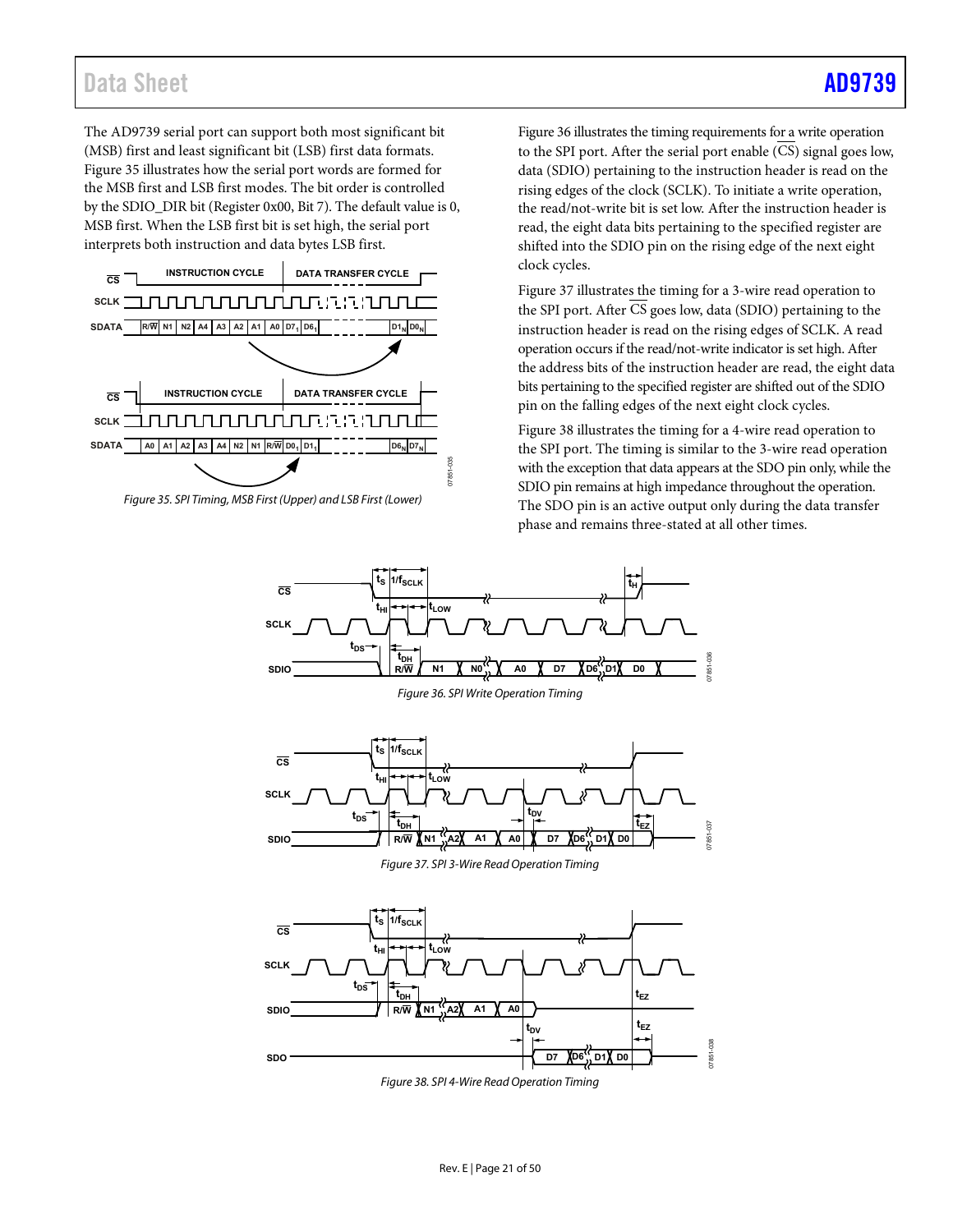# <span id="page-21-0"></span>SPI REGISTER MAP

|  |  |  | Table 9. Full Register Map $(N/A = Not Apple)$ |
|--|--|--|------------------------------------------------|
|--|--|--|------------------------------------------------|

|                                                   | Hex      |                        |                               |                        |                       |                            |                            |                               |                                     |                        |
|---------------------------------------------------|----------|------------------------|-------------------------------|------------------------|-----------------------|----------------------------|----------------------------|-------------------------------|-------------------------------------|------------------------|
| Name                                              | Addr     | Bit 7                  | Bit 6<br>LSB/MSB              | Bit 5                  | Bit 4<br>N/A          | Bit 3<br>N/A               | Bit 2                      | Bit 1<br>N/A                  | Bit 0<br>N/A                        | <b>Default</b><br>0x00 |
| Mode<br>Power-                                    | 00<br>01 | SDIO DIR<br>N/A        | N/A                           | Reset<br>LVDS          | $LVDS_$               | N/A                        | N/A<br>N/A                 | CLK_                          | DAC                                 | 0x00                   |
| Down                                              |          |                        |                               | DRVR_PD                | RCVR PD               |                            |                            | <b>RCVR_PD</b>                | <b>BIAS_PD</b>                      |                        |
| CNT<br>CLK_DIS                                    | 02       | N/A                    | N/A                           | N/A                    | N/A                   | <b>CLKGEN_PD</b>           | N/A                        | REC CNT<br><b>CLK</b>         | MU_CNT_<br><b>CLK</b>               | 0x03                   |
| IRQ_EN                                            | 03       | N/A                    | N/A                           | SYNC_<br>LST_EN        | SYNC_<br>LCK_EN       | MU_LST_EN                  | MU LCK EN                  | RCV_<br>LST_EN                | $RCV_$<br>LCK_EN                    | 0x00                   |
| IRQ_REQ                                           | 04       | N/A                    | N/A                           | <b>SYNC</b><br>LST_IRQ | SYNC_<br>LCK_IRQ      | MU_LST_<br><b>IRQ</b>      | MU_LCK<br><b>IRQ</b>       | RCVLST_<br><b>IRQ</b>         | <b>RCVLCK</b><br><b>IRQ</b>         | 0x00                   |
| <b>RSVD</b>                                       | 05       | N/A                    | N/A                           | N/A                    | N/A                   | N/A                        | N/A                        | N/A                           | N/A                                 | N/A                    |
| FSC_1                                             | 06       | <b>FSC[7]</b>          | FSC[6]                        | FSC[5]                 | FSC[4]                | FSC[3]                     | FSC[2]                     | FSC[1]                        | <b>FSC[0]</b>                       | 0x00                   |
| FSC_2                                             | 07       | Sleep                  | N/A                           | N/A                    | N/A                   | N/A                        | N/A                        | <b>FSC[9]</b>                 | <b>FSC[8]</b>                       | 0x02                   |
| DEC_<br><b>CNT</b>                                | 08       | N/A                    | N/A                           | N/A                    | N/A                   | N/A                        | N/A                        | DAC DEC[1]                    | DAC_DEC[0]                          | 0x00                   |
| <b>RSVD</b>                                       | 09       | N/A                    | N/A                           | N/A                    | N/A                   | N/A                        | N/A                        | N/A                           | N/A                                 | N/A                    |
| LVDS_<br><b>CNT</b>                               | 0A       | N/A                    | N/A                           | N/A                    | N/A                   | HNDOFF_<br>CHK_RST         | N/A                        | LVDS_<br>Bias[1]              | $LVDS_$<br>Bias[0]                  | 0x00                   |
| DIG<br><b>STAT</b>                                | 0B       | HNDOFF_<br>Fall[3]     | HNDOFF_<br>Fall[2]            | HNDOFF_<br>Fall[1]     | HNDOFF_<br>Fall[0]    | HNDOFF_<br>Rise[3]         | HNDOFF_<br>Rise[2]         | HNDOFF_<br>Rise[1]            | HNDOFF_<br>Rise[0]                  | <b>RNDM</b>            |
| LVDS<br>STAT1                                     | 0C       | SUP/HLD<br>Edge1       | N/A                           | DCI_<br>PHS3           | DCI<br>PHS1           | DCI_PRE<br>PH <sub>2</sub> | DCI PRE<br>PH <sub>0</sub> | DCI PST<br>PH <sub>2</sub>    | DCI_PST_<br>PH <sub>0</sub>         | <b>RNDM</b>            |
| LVDS<br>STAT2                                     | 0D       | SUP/HLD<br><b>SYNC</b> | SUP/HLD_<br>Edge <sub>0</sub> | SYNC_<br>SAMP1         | SYNC_<br><b>SAMPO</b> | LVDS1 HI                   | LVDS1 LO                   | LVDS0_HI                      | LVDS0_LO                            | RNDM/0                 |
| <b>RSVD</b>                                       | 0E       | N/A                    | N/A                           | N/A                    | N/A                   | N/A                        | N/A                        | N/A                           | N/A                                 | N/A                    |
| <b>RSVD</b>                                       | 0F       | N/A                    | N/A                           | N/A                    | N/A                   | N/A                        | N/A                        | N/A                           | N/A                                 | N/A                    |
| LVDS_<br>REC<br>CNT1                              | 10       | <b>SYNC</b><br>FLG RST | <b>SYNC</b><br>LOOP ON        | SYNC_<br>MST/SLV       | SYNC_<br>CNT_ENA      | N/A                        | <b>RCVR</b><br>FLG_RST     | RCVR_<br>LOOP_ON              | <b>RCVR</b><br>CNT_ENA              | 0x42                   |
| LVDS<br>REC<br>CNT <sub>2</sub>                   | 11       | SMP_DEL[1]             | SMP<br>DEL[0]                 | FINE<br>DEL<br>MID[3]  | FINE<br>DEL<br>MID[2] | FINE_DEL<br>MID[1]         | FINE_DEL<br>MID[0]         | RCVR<br>GAIN[1]               | RCVR<br>GAIN[0]                     | 0xDD                   |
| LVDS_<br>REC<br>CNT <sub>3</sub>                  | 12       | SMP_DEL[9]             | SMP<br>DEL[8]                 | SMP_<br><b>DEL[7]</b>  | SMP<br>DEL[6]         | SMP<br>DEL[5]              | SMP_<br>DEL[4]             | SMP<br>DEL[3]                 | SMP<br>DEL[2]                       | 0x29                   |
| LVDS_<br>REC_<br>CNT4                             | 13       | DCI_DEL[3]             | DCI<br>DEL[2]                 | DCI_<br><b>DEL[1]</b>  | DCI<br>DEL[0]         | FINE_DEL<br><b>SKW[3]</b>  | FINE_DEL<br><b>SKW[2]</b>  | FINE_DEL<br><b>SKW[1]</b>     | FINE_DEL<br>SKW[0]                  | 0x71                   |
| LVDS<br>REC<br>CNT5                               | 14       | CLKDIVPH[1]            | CLKDIVPH[0]                   | DCI_<br><b>DEL[9]</b>  | DCI<br>DEL[8]         | DCI<br><b>DEL[7]</b>       | DCI<br>DEL[6]              | DCI_<br>DEL[5]                | DCI_<br>DEL[4]                      | 0x0A                   |
| LVDS_<br>$\mathsf{REC}\_$<br>CNT6                 | 15       | SYNC_<br>GAIN[1]       | SYNC<br>GAIN[0]               | SYNCOUT_<br>PH[1]      | SYNCOUT<br>PH[0]      | LCKTHR[3]                  | LCKTHR[2]                  | LCKTHR[1]                     | LCKTHR[0]                           | 0x42                   |
| LVDS_<br>REC<br>CNT7                              | 16       | N/A                    | SYNCO_<br>DEL[6]              | SYNCO_<br>DEL[5]       | SYNCO_<br>DEL[4]      | SYNCO_<br>DEL[3]           | SYNCO_<br>DEL[2]           | SYNCO_<br>DEL[1]              | SYNCO_<br>DEL[0]                    | 0x00                   |
| LVDS_<br>REC<br>CNT8                              | 17       | SYNCSH_<br>DEL[0]      | N/A                           | N/A                    | N/A                   | N/A                        | N/A                        | N/A                           | N/A                                 | 0x00                   |
| LVDS_<br>REC<br>CNT9                              | 18       | SYNCSH_<br>DEL[8]      | SYNCSH_<br>DEL[7]             | SYNCSH_<br>DEL[6]      | SYNCSH_<br>DEL[5]     | SYNCSH_<br>DEL[4]          | SYNCSH_<br>DEL[3]          | SYNCSH<br>DEL[2]              | SYNCSH_<br>DEL[1]                   | 0x00                   |
| LVDS_<br>REC<br>STAT1                             | 19       | SMP_DEL[1]             | SMP_DEL[0]                    | N/A                    | N/A                   | SMP<br>FINE<br>DEL[3]      | SMP_<br>FINE<br>DEL[2]     | SMP_<br>FINE<br><b>DEL[1]</b> | SMP<br><b>FINE</b><br><b>DEL[0]</b> | 0xC7                   |
| LVDS_<br>$REC$ <sub><math>-</math></sub><br>STAT2 | 1A       | SMP_DEL[9]             | SMP_<br>DEL[8]                | SMP<br><b>DEL[7]</b>   | SMP<br>DEL[6]         | SMP_<br>DEL[5]             | SMP<br>DEL[4]              | SMP_<br>DEL[3]                | SMP<br>DEL[2]                       | 0x29                   |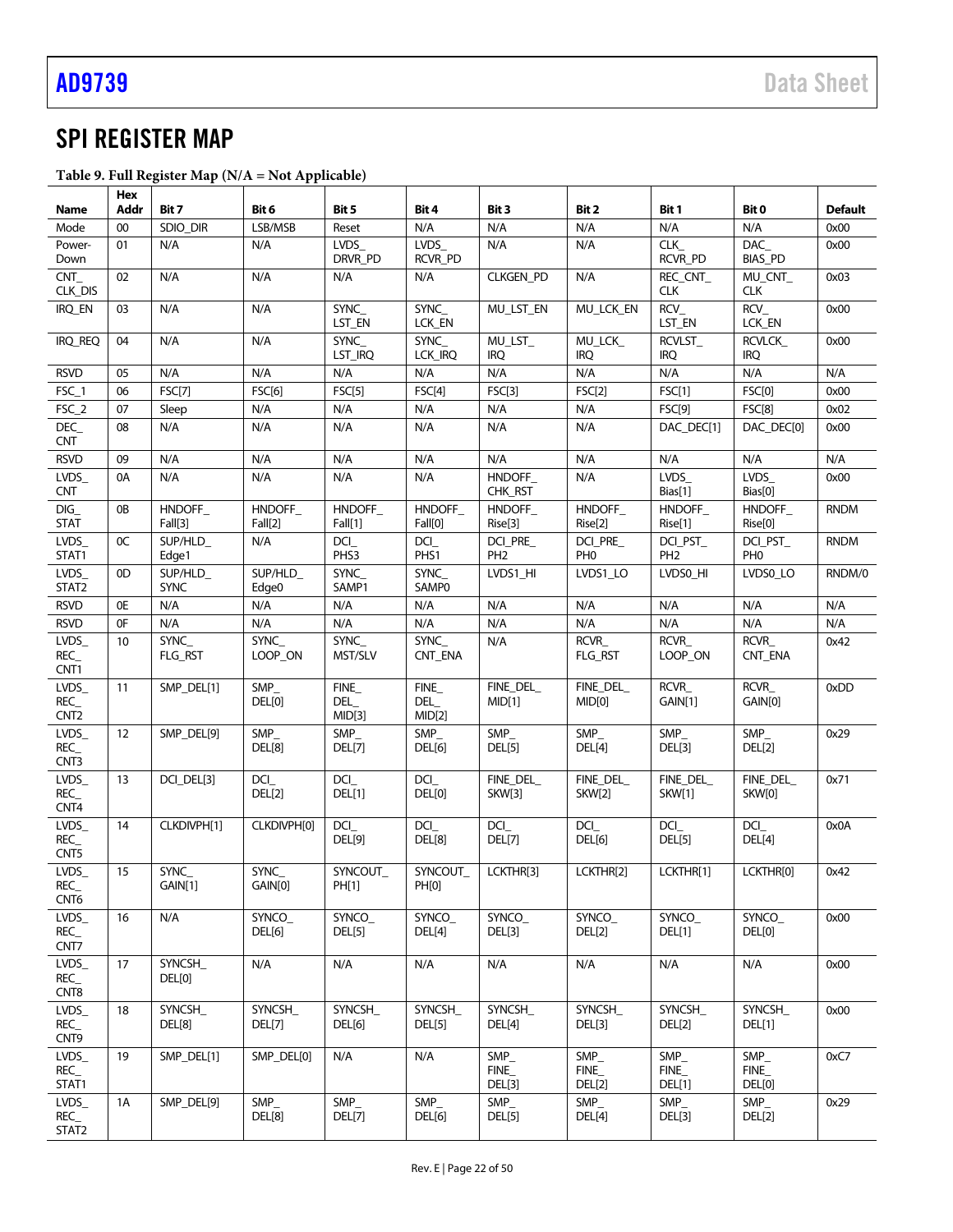# Data Sheet [AD9739](http://www.analog.com/AD9739?doc=AD9739.pdf)

|                                  | Hex            |                     |                     |                  |                      |                          |                          |                          |                          |                        |
|----------------------------------|----------------|---------------------|---------------------|------------------|----------------------|--------------------------|--------------------------|--------------------------|--------------------------|------------------------|
| Name<br>LVDS_                    | Addr<br>1B     | Bit 7<br>DCI_DEL[1] | Bit 6<br>DCI_DEL[0] | Bit 5<br>N/A     | Bit 4<br>N/A         | Bit 3<br>SYNCOUT         | Bit 2<br>SYNCOUT         | Bit 1<br><b>CLKDIV</b>   | Bit 0<br><b>CLKDIV</b>   | <b>Default</b><br>0xC0 |
| REC_                             |                |                     |                     |                  |                      | PH[1]                    | PH[0]                    | PH[1]                    | PH[0]                    |                        |
| STAT3                            |                |                     |                     |                  |                      |                          |                          |                          |                          |                        |
| LVDS                             | 1 <sup>C</sup> | DCI DEL[9]          | <b>DCI</b>          | DCI              | <b>DCI</b>           | DCI                      | DCI                      | <b>DCI</b>               | DCI                      | 0x29                   |
| REC<br>STAT4                     |                |                     | DEL[8]              | <b>DEL[7]</b>    | DEL[6]               | DEL[5]                   | DEL[4]                   | DEL[3]                   | DEL[2]                   |                        |
| LVDS_                            | 1 <sub>D</sub> | FINE_DEL_           | FINE_DEL_           | FINE_DEL_        | FINE_DEL             | FINE_DEL_                | FINE_DEL_                | FINE_DEL                 | FINE_DEL                 | 0x86                   |
| REC_<br>STAT5                    |                | <b>PST[3]</b>       | <b>PST[2]</b>       | <b>PST[1]</b>    | <b>PST[0]</b>        | <b>PRE[3]</b>            | <b>PRE[2]</b>            | <b>PRE[1]</b>            | <b>PRE[0]</b>            |                        |
| LVDS                             | 1E             | N/A                 | SYNCO               | SYNCO            | SYNCO                | SYNCO                    | SYNCO                    | SYNCO                    | SYNCO                    | 0x00                   |
| REC<br>STAT6                     |                |                     | DEL[6]              | DEL[5]           | DEL[4]               | DEL[3]                   | <b>DEL[2]</b>            | DEL[1]                   | DEL[0]                   |                        |
| LVDS                             | 1F             | <b>SYNCSH</b>       | N/A                 | N/A              | N/A                  | N/A                      | N/A                      | N/A                      | N/A                      | 0x00                   |
| REC                              |                | DEL[0]              |                     |                  |                      |                          |                          |                          |                          |                        |
| STAT7<br><b>LVDS</b>             | 20             | SYNCSH_             | SYNCSH              | <b>SYNCSH</b>    |                      | SYNCSH                   | <b>SYNCSH</b>            | SYNCSH_                  | SYNCSH                   | 0x00                   |
| <b>REC</b>                       |                | DEL[8]              | DEL[7]              | DEL[6]           | SYNCSH_<br>DEL[5]    | DEL[4]                   | DEL[3]                   | DEL[2]                   | DEL[1]                   |                        |
| STAT8                            |                |                     |                     |                  |                      |                          |                          |                          |                          |                        |
| LVDS_                            | 21             | <b>SYNC</b>         | <b>SYNC</b>         | <b>SYNC</b>      | SYNC LCK             | RCVR_                    | RCVR                     | <b>RCVR LST</b>          | RCVR_LCK                 | 0x00                   |
| REC<br>STAT9                     |                | TRK ON              | INIT_ON             | LST LCK          |                      | TRK ON                   | FE_ON                    |                          |                          |                        |
| <b>CROSS</b>                     | 22             | N/A                 | N/A                 | N/A              | DIR P                | <b>CLKP</b>              | <b>CLKP</b>              | CLKP                     | <b>CLKP</b>              | 0x00                   |
| CNT1                             |                |                     |                     |                  |                      | OFFSET[3]                | OFFSET[2]                | OFFSET[1]                | OFFSET[0]                |                        |
| <b>CROSS</b><br>CNT <sub>2</sub> | 23             | N/A                 | N/A                 | N/A              | DIR N                | <b>CLKN</b><br>OFFSET[3] | <b>CLKN</b><br>OFFSET[2] | <b>CLKN</b><br>OFFSET[1] | <b>CLKN</b><br>OFFSET[0] | 0x00                   |
| PHS_<br><b>DET</b>               | 24             | N/A                 | N/A                 | CMP_BST          | PHS DET<br>AUTO_EN   | Bias[3]                  | Bias[2]                  | Bias[1]                  | Bias[0]                  | 0x00                   |
| MU                               | 25             | MU                  | POS/NEG             | ADJ[5]           | ADJ[4]               | ADJ[3]                   | ADJ[2]                   | ADJ[1]                   | ADJ[0]                   | 0x00                   |
| <b>DUTY</b>                      |                | <b>DUTYAUTO EN</b>  |                     |                  |                      |                          |                          |                          |                          |                        |
| MU<br>CNT1                       | 26             | N/A                 | Slope               | Mode[1]          | Mode[0]              | Read                     | Gain[1]                  | Gain[0]                  | Enable                   | 0x42                   |
| MU<br>CNT <sub>2</sub>           | 27             | MUDEL[0]            | SRCH MODE<br>[1]    | SRCH MODE<br>[O] | SET PHS[4]           | SET_PHS[3]               | SET_PHS[2]               | SET PHS[1]               | SETPHS[0]                | 0x40                   |
| $MU_{-}$                         | 28             | MUDEL[8]            | MUDEL[7]            | MUDEL[6]         | MUDEL[5]             | MUDEL[4]                 | MUDEL[3]                 | MUDEL[2]                 | MUDEL[1]                 | 0x00                   |
| CNT <sub>3</sub>                 |                |                     |                     |                  |                      |                          |                          |                          |                          |                        |
| MU<br>CNT4                       | 29             | SEARCH TOL          | Retry               | <b>CONTRST</b>   | Guard <sup>[4]</sup> | Guard[3]                 | Guard <sup>[2]</sup>     | Guard <sup>[1]</sup>     | Guard <sup>[0]</sup>     | 0x0B                   |
| MU<br>STAT1                      | 2A             | N/A                 | N/A                 | N/A              | N/A                  | N/A                      | N/A                      | MU LOST                  | MU LKD                   | 0x00                   |
| <b>RSVD</b>                      | 2B             | N/A                 | N/A                 | N/A              | N/A                  | N/A                      | N/A                      | N/A                      | N/A                      | N/A                    |
| <b>RSVD</b>                      | 2C             | N/A                 | N/A                 | N/A              | N/A                  | N/A                      | N/A                      | N/A                      | N/A                      | N/A                    |
| ANA<br>CNT1                      | 32             | HDRM[7]             | HDRM[6]             | HDRM[5]          | HDRM[4]              | HDRM[3]                  | HDRM[2]                  | HDRM[1]                  | HDRM[0]                  | 0xCA                   |
| ANA<br>CNT <sub>2</sub>          | 33             | N/A                 | N/A                 | N/A              | N/A                  | N/A                      | N/A                      | MSEL[1]                  | MSEL[0]                  | 0x03                   |
| <b>RSVD</b>                      | 34             | N/A                 | N/A                 | N/A              | N/A                  | N/A                      | N/A                      | N/A                      | N/A                      | N/A                    |
| <b>PARTID</b>                    | 35             | ID[7]               | ID[6]               | ID[5]            | ID[4]                | ID[3]                    | ID[2]                    | ID[1]                    | ID[0]                    | 0x20                   |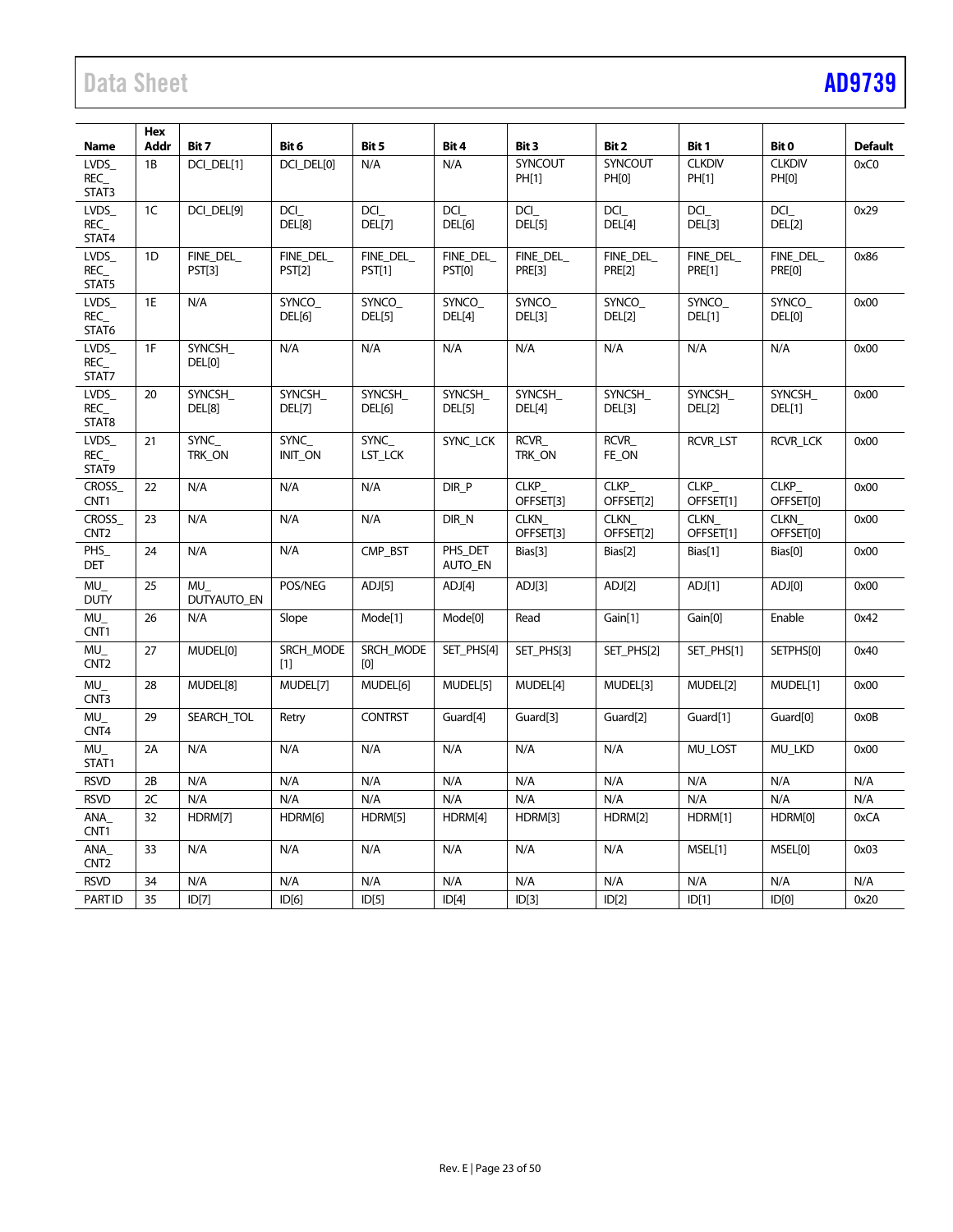# <span id="page-23-0"></span>**SPI PORT CONFIGURATION AND SOFTWARE RESET**

| <b>Address</b><br>(Hex) | <b>Name</b> | <b>Bit</b> | R/W | <b>Default</b><br><b>Setting</b> | Comments                                                                                                                                                                                                                                                                                                                      |
|-------------------------|-------------|------------|-----|----------------------------------|-------------------------------------------------------------------------------------------------------------------------------------------------------------------------------------------------------------------------------------------------------------------------------------------------------------------------------|
| 0x00                    | SDIO DIR    |            | R/W | - 0                              | $0 = 4$ -wire SPI, $1 = 3$ -wire SPI.                                                                                                                                                                                                                                                                                         |
|                         | LSB/MSB     | 6          | R/W | - 0                              | $0 = MSB$ first. $1 = LSB$ first.                                                                                                                                                                                                                                                                                             |
|                         | Reset       |            | R/W | $\Omega$                         | Software reset is recommended before modification of other SPI registers from the default<br>setting. Setting the bit to 1 causes all registers (except 0x00) to be set to the default setting.<br>Setting the bit to 0 corresponds to the inactive state, allowing the user to modify registers<br>from the default setting. |

# <span id="page-23-4"></span>**Table 10. SPI Port Configuration and Software Reset Register**

## <span id="page-23-1"></span>**POWER-DOWN LVDS INTERFACE AND TXDAC®**

| Table 11. Power-Down LVDS Interface and TxDAC Register |  |  |
|--------------------------------------------------------|--|--|
|--------------------------------------------------------|--|--|

| <b>Address</b><br>(Hex) | <b>Name</b>  | <b>Bit</b> | R/W | <b>Default</b><br><b>Setting</b> | <b>Comments</b>                                     |
|-------------------------|--------------|------------|-----|----------------------------------|-----------------------------------------------------|
| 0x01                    | LVDS DRVR PD |            | R/W | 0                                | Power-down of the LVDS drivers/receivers and TxDAC. |
|                         | LVDS RCVR PD | 4          | R/W | 0                                | $0 =$ enable, $1 =$ disable.                        |
|                         | CLK RCVR PD  |            | R/W | 0                                |                                                     |
|                         | DAC BIAS PD  | υ          | R/W | 0                                |                                                     |

# <span id="page-23-2"></span>**CONTROLLER CLOCK DISABLE**

# **Table 12. Controller Clock Disable Register**

| <b>Address</b> |             |            |     | <b>Default</b> |                                                                           |
|----------------|-------------|------------|-----|----------------|---------------------------------------------------------------------------|
| (Hex)          | <b>Name</b> | <b>Bit</b> | R/W | Settina        | Comments                                                                  |
| 0x02           | CLKGEN PD   |            | R/W | - 0            | Internal CLK distribution enable:<br>$0 =$ enable. 1 = disable.           |
|                | REC CNT CLK |            | R/W |                | LVDS receiver (REC_CNT_CLK) and mu controller clock disable (MU_CNT_CLK). |
|                | MU CNT CLK  |            | R/W |                | $0 =$ disable. 1 = enable.                                                |

# <span id="page-23-3"></span>**INTERRUPT REQUEST (IRQ) ENABLE/STATUS**

## **Table 13. Interrupt Request (IRQ) Enable/Status Register**

| <b>Address</b> |              |                |     | <b>Default</b>                |                                                                                                                                           |
|----------------|--------------|----------------|-----|-------------------------------|-------------------------------------------------------------------------------------------------------------------------------------------|
| (Hex)          | <b>Name</b>  | <b>Bit</b>     | R/W | <b>Setting</b>                | <b>Comments</b>                                                                                                                           |
| 0x03           | SYNC LST EN  | 5              | W   | 0                             | This register enables the sync, mu, and LVDS Rx controllers to update their                                                               |
|                | SYNC LCK EN  | 4              | W   | $\mathbf{0}$                  | corresponding IRQ status bits in Register 0x04, which defines whether the controller is<br>locked (LCK) or unlocked (LST).                |
|                | MU LST EN    | 3              | W   | $\mathbf{0}$                  | $0 =$ disable (resets the status bit).                                                                                                    |
|                | MU LCK EN    | 2              | W   | $\mathbf{0}$<br>$1 =$ enable. |                                                                                                                                           |
|                | RCV LST EN   |                | W   | $\mathbf{0}$                  |                                                                                                                                           |
|                | RCV LCK EN   | $\Omega$       | W   | $\Omega$                      |                                                                                                                                           |
| 0x04           | SYNC LST IRQ | 5              | R   | 0                             | This register indicates the status of the controllers. For LCK IQR bits: $0 =$ lost locked, 1                                             |
|                | SYNC LCK IRQ | 4              | R   | $\mathbf{0}$                  | $=$ locked. For LST IQR bits: 0 = not lost locked, 1 = unlocked. Note that, if the                                                        |
|                | MU LST IRQ   | 3              | R   | $\mathbf{0}$                  | controller IRQ is serviced, the relevant bits in Register 0x03 should be reset by writing<br>0, followed by another write of 1 to enable. |
|                | MU LCK IRQ   | $\overline{2}$ | R   | $\mathbf{0}$                  |                                                                                                                                           |
|                | RCV LST IRQ  |                | R   | 0                             |                                                                                                                                           |
|                | RCV LCK IRQ  | $\mathbf{0}$   | R   | $\Omega$                      |                                                                                                                                           |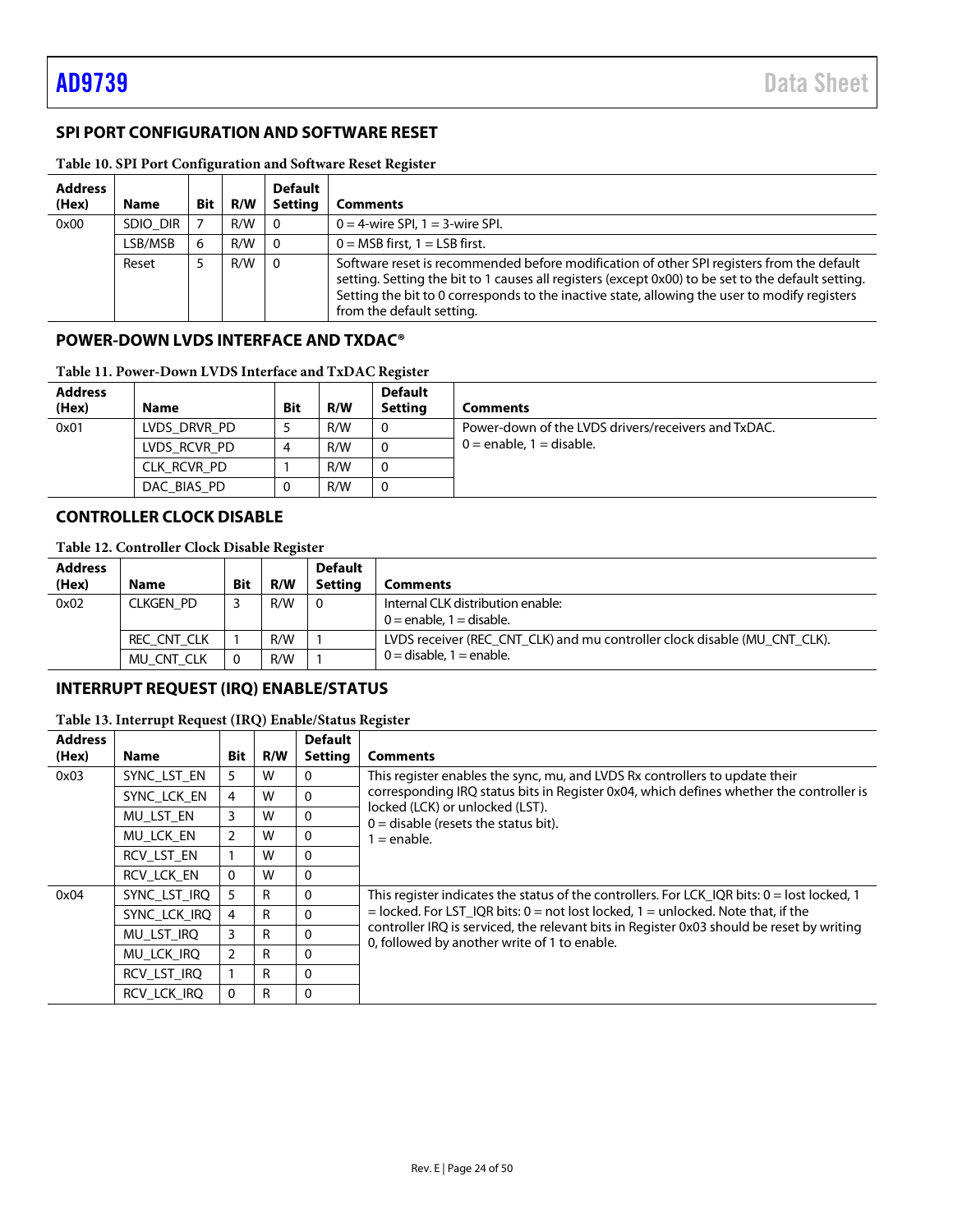# <span id="page-24-0"></span>**TxDAC FULL-SCALE CURRENT SETTING (IOUTFS) AND SLEEP**

| <b>Address</b><br>(Hex) | <b>Name</b> | <b>Bit</b> | R/W | <b>Default</b><br>Settina | Comments                                                                             |
|-------------------------|-------------|------------|-----|---------------------------|--------------------------------------------------------------------------------------|
| 0x06                    | <b>FSC</b>  | [7:0]      | R/W | 0x00                      | Sets the TxDAC $I_{\text{outres}}$ current between 8 mA and 31 mA (default = 20 mA). |
| 0x07                    | FSC_2       | [1:0]      | R/W | 0x02                      | $I_{\text{OUTFS}}$ = 0.0226 $\times$ FSC[9:0] + 8.58, where FSC = 0 to 1023.         |
|                         | Sleep       |            | R/W |                           | $0$ = enable DAC output, 1 = disable DAC output (sleep).                             |

# Table 14. TxDAC Full-Scale Current Setting (I<sub>OUTFS</sub>) and Sleep Register

# <span id="page-24-1"></span>**TxDAC QUAD-SWITCH MODE OF OPERATION**

#### **Table 15. TxDAC Quad-Switch Mode of Operation Register**

| <b>Address</b><br>(Hex) | <b>Name</b> | <b>Bit</b> | R/W | <b>Default</b><br><b>Setting</b> | Comments                                                                              |
|-------------------------|-------------|------------|-----|----------------------------------|---------------------------------------------------------------------------------------|
| 0x08                    | DAC-DEC     | [1:0]      | R/W | 0x00                             | $0x00$ = normal baseband mode.<br>$0x01$ = return-to-zero mode.<br>$0x02 = mix mode.$ |

# <span id="page-24-2"></span>**DCI PHASE ALIGNMENT STATUS**

#### **Table 16. DCI Phase Alignment Status Register**

| <b>Address</b> |             |            |     | <b>Default</b> |                                                                                                                                                                              |
|----------------|-------------|------------|-----|----------------|------------------------------------------------------------------------------------------------------------------------------------------------------------------------------|
| (Hex)          | <b>Name</b> | <b>Bit</b> | R/W | <b>Setting</b> | Comments                                                                                                                                                                     |
| 0x0C           | DCI PRE PHO |            |     |                | $0 = DCI$ rising edge is after the PRE delayed version of the Phase 0 sampling edge.<br>1 = DCI rising edge is before the PRE delayed version of the Phase 0 sampling edge.  |
|                | DCI PST PHO |            |     |                | $0 = DC$ rising edge is after the POST delayed version of the Phase 0 sampling edge.<br>1 = DCI rising edge is before the POST delayed version of the Phase 0 sampling edge. |

## <span id="page-24-3"></span>**SYNC\_IN PHASE ALIGNMENT STATUS**

#### **Table 17. SYNC\_IN Phase Alignment Status Register**

| <b>Address</b><br>(Hex) | Name         | <b>Bit</b> | R/W | <b>Default</b><br>Settina | Comments                                                                                                              |
|-------------------------|--------------|------------|-----|---------------------------|-----------------------------------------------------------------------------------------------------------------------|
| 0x0D                    | SYNC IN PH90 |            |     |                           | $0 = SYNCIN$ rising edge is after Phase 90 sampling edge.<br>1 = SYNCIN rising edge is before Phase 90 sampling edge. |
|                         | SYNC IN PHO  | 4          |     |                           | $0 = SYNCIN$ rising edge is after Phase 0 sampling edge.<br>1 = SYNCIN rising edge is before Phase 0 sampling edge.   |

# <span id="page-24-4"></span>**DATA RECEIVER CONTROLLER CONFIGURATION**

## **Table 18. Data Receiver Controller Configuration Register**

| <b>Address</b> |              |     |     | <b>Default</b> |                                                                                                                                                                                      |
|----------------|--------------|-----|-----|----------------|--------------------------------------------------------------------------------------------------------------------------------------------------------------------------------------|
| (Hex)          | Name         | Bit | R/W | <b>Setting</b> | <b>Comments</b>                                                                                                                                                                      |
| 0x10           | SYNC FLG RST |     | W   |                | Sync controller flag reset. Write 1 followed by 0 to reset flags.                                                                                                                    |
|                | SYNC_LOOP_ON | 6   | R/W |                | $0 =$ disable, 1 = enable. Enable for master only. When enabled, sync controller<br>generates an IRQ when master falls out of lock and automatically begins<br>search/track routine. |
|                | SYNC_MST/SLV | 5   | R/W | $\Omega$       | Sync controller configuration. $0 =$ slave, $1 =$ master.                                                                                                                            |
|                | SYNC CNT ENA | 4   | R/W |                | Sync controller enable, $0 =$ disable, $1 =$ enable                                                                                                                                  |
|                | RCVR FLG RST |     | w   | 0              | Data receiver controller flag reset. Write 1 followed by 0 to reset flags.                                                                                                           |
|                | RCVR LOOP ON |     | R/W |                | $0 =$ disable, 1 = enable. When enabled, the data receiver controller generates an IRQ;<br>it falls out of lock and automatically begins a search/track routine.                     |
|                | RCVR CNT ENA | 0   | R/W | $\Omega$       | Data receiver controller enabled. $0 =$ disable, $1 =$ enable.                                                                                                                       |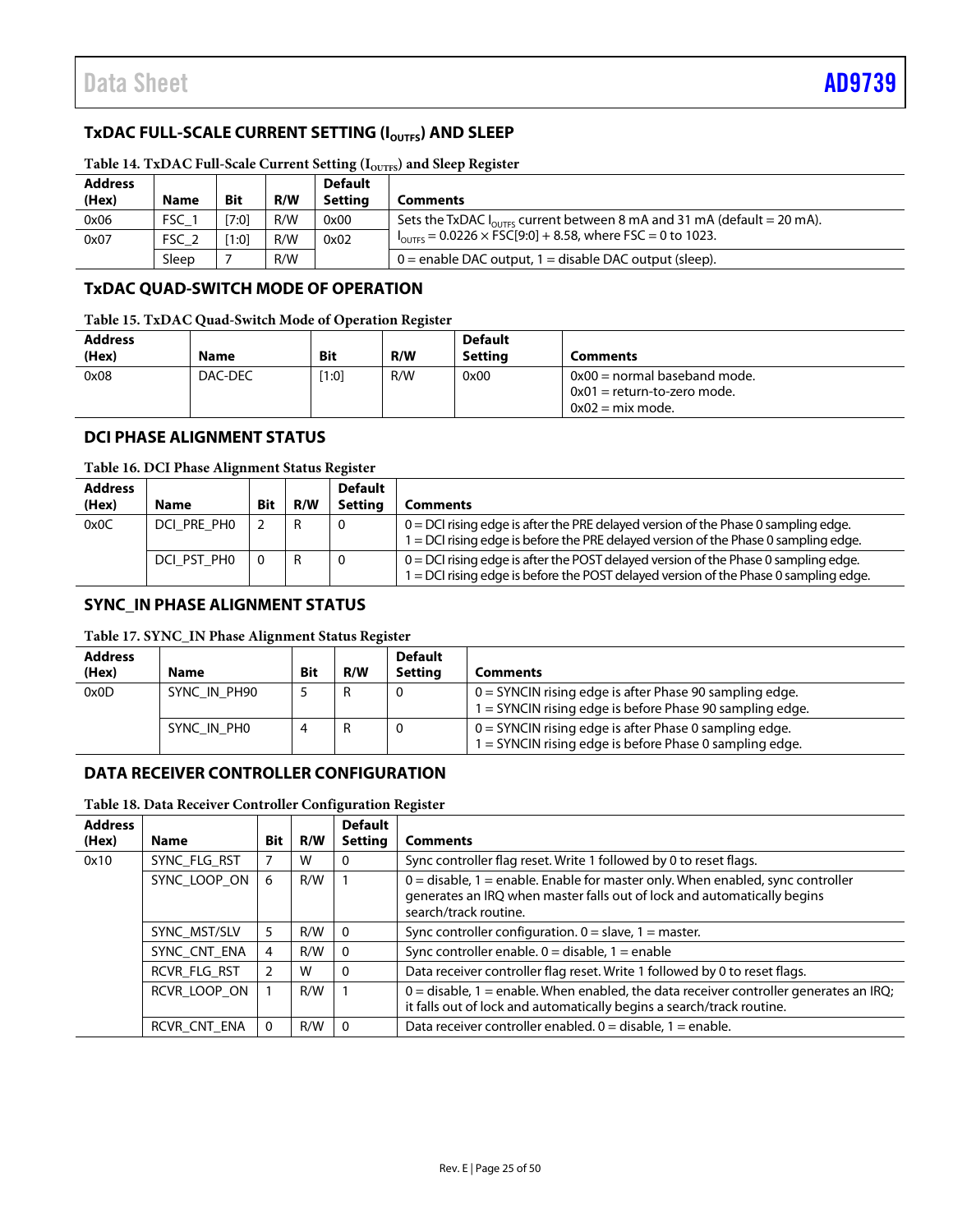# <span id="page-25-0"></span>**DATA RECEIVER CONTROLLER\_DATA SAMPLE DELAY VALUE**

| <b>Address</b> |              |            |     | <b>Default</b> |                                                                                                                                                                                                                                        |  |  |
|----------------|--------------|------------|-----|----------------|----------------------------------------------------------------------------------------------------------------------------------------------------------------------------------------------------------------------------------------|--|--|
| (Hex)          | <b>Name</b>  | <b>Bit</b> | R/W | Settina        | <b>Comments</b>                                                                                                                                                                                                                        |  |  |
| 0x11           | SMP DEL[1:0] | [7:6]      | R/W | 0xDD           | Controller enabled: the 10-bit value (with a maximum of 332) represents the start                                                                                                                                                      |  |  |
| 0x12           | SMP DEL[9:2] | [7:0]      | R/W | 0x29           | value for the delay line used by the state machine to sample data. Leave at the default<br>setting of 167, which represents the midpoint of the delay line. Controller disabled:<br>the value sets the actual value of the delay line. |  |  |

# **Table 19. Data Receiver Controller\_Data Sample Delay Value Register**

#### <span id="page-25-1"></span>**DATA AND SYNC RECEIVER CONTROLLER\_DCI DELAY VALUE/WINDOW AND PHASE ROTATION**

| <b>Address</b><br>(Hex) | <b>Name</b>     | <b>Bit</b> | R/W | <b>Default</b><br><b>Setting</b> | <b>Comments</b>                                                                                                                                                                                                                                                                                                                      |
|-------------------------|-----------------|------------|-----|----------------------------------|--------------------------------------------------------------------------------------------------------------------------------------------------------------------------------------------------------------------------------------------------------------------------------------------------------------------------------------|
| 0x13                    | DCI_DEL[3:0]    | [7:4]      | R/W | 0111                             | Refer to the DCI_DEL description in Register 0x14.                                                                                                                                                                                                                                                                                   |
|                         | FINE_DEL_SKEW   | [3:0]      | R/W | 0001                             | A 4-bit value sets the difference (that is, window) for the DCI PRE and POST<br>sampling clocks. Leave at the default value of 1 for a narrow window.                                                                                                                                                                                |
| 0x14                    | CLKDIVPH[1:0]   | $[7:6]$    | R/W | 00                               | Relative phase of internal divide-by-4 circuit. This feature allows phase rotation in<br>90° increments (that is, 1 count) to extend Rx controllers locking range for clock<br>rates between 0.8 GSPS to 1.6 GSPS (only valid with sync controller disabled).                                                                        |
|                         | DCI_DEL[9:4]    | $[5:0]$    | R/W | 001010                           | Controller enabled: the 10-bit value (with a maximum of 332) represents the start<br>value for the delay line used by the state machine to sample the DCI input. Leave<br>at the default setting of 167, which represents the midpoint of the delay line.<br>Controller disabled: the value sets the actual value of the delay line. |
| 0x15                    | SYNC GAIN[1:0]  | $[7:6]$    | R/W | 00                               | Sets the sync tracking gain (optimal value is 1).                                                                                                                                                                                                                                                                                    |
|                         | SYNCOUT_PH[1:0] | $[5:4]$    | R/W | $00\,$                           | Readback of the present SYNC_OUT phase selection.                                                                                                                                                                                                                                                                                    |
|                         | LCKTHR[3:0]     | [3:0]      | R/W | 0000                             | Sets the difference between the sample and DCI delays to lock (optimal value is 2).                                                                                                                                                                                                                                                  |
| 0x16                    | SYNCO_DEL[6:0]  | [6:0]      | R/W | 0x00                             | Sets the sync output delay value when the synch controller is disabled; otherwise,<br>is the read status of the sync output delay value when sync is enabled.                                                                                                                                                                        |
| 0x17                    | SYNCSH_DEL[0]   | $[7]$      | R/W | 0x00                             | Sets the sync setup and hold delay value when the synch controller is disabled;<br>otherwise, is the read status of sync setup and hold value when sync is enabled.                                                                                                                                                                  |
| 0x18                    | SYNCSH_DEL[8:1] | $[7:0]$    | R/W | 0x00                             | Sets the sync setup and hold delay value when the synch controller is disabled;<br>otherwise, is the read status of sync setup and hold value when sync is enabled.                                                                                                                                                                  |

#### **Table 20. Data and Sync Receiver Controller\_DCI Delay Value/Window and Phase Rotation Register**

## <span id="page-25-2"></span>**DATA RECEIVER CONTROLLER\_DELAY LINE STATUS AND SYNC CONTROLLER SYNC\_OUT STATUS**

#### **Table 21. Data Receiver Controller\_Delay Line Status and Sync Controller SYNC\_OUT Status Register**

| <b>Address</b> |                     |            |     | <b>Default</b> |                                                                                                                                   |  |  |
|----------------|---------------------|------------|-----|----------------|-----------------------------------------------------------------------------------------------------------------------------------|--|--|
| (Hex)          | Name                | <b>Bit</b> | R/W | Setting        | <b>Comments</b>                                                                                                                   |  |  |
| 0x19           | SMP DEL[1:0]        | [7:6]      | R   | 00             | The actual value of the DCI and data delay lines determined by the data receiver                                                  |  |  |
| 0x1A           | SMP DEL[9:2]        | [7:0]      | R   | 0x00           | controller (when enabled) after the state machine completes its search and enters                                                 |  |  |
| 0x1B           | SYNCOUT PH[1:0]     | 3:2        | R   | 00             | track mode. Note that these values should be equal.<br>SYNCOUT_PH provides phase status (0/90/180/270) of phase select mux, while |  |  |
|                | CLKDIV PH[1:0]      | 1:0        | R   | 00             | CLKDIVPH provides phase status of data receiver controller (Register 0x14).                                                       |  |  |
|                | DCI DEL[1:0]        | [7:6]      | R   | 00             |                                                                                                                                   |  |  |
| 0x1C           | <b>DCI DEL[9:2]</b> | [7:0]      | R   | 0x00           |                                                                                                                                   |  |  |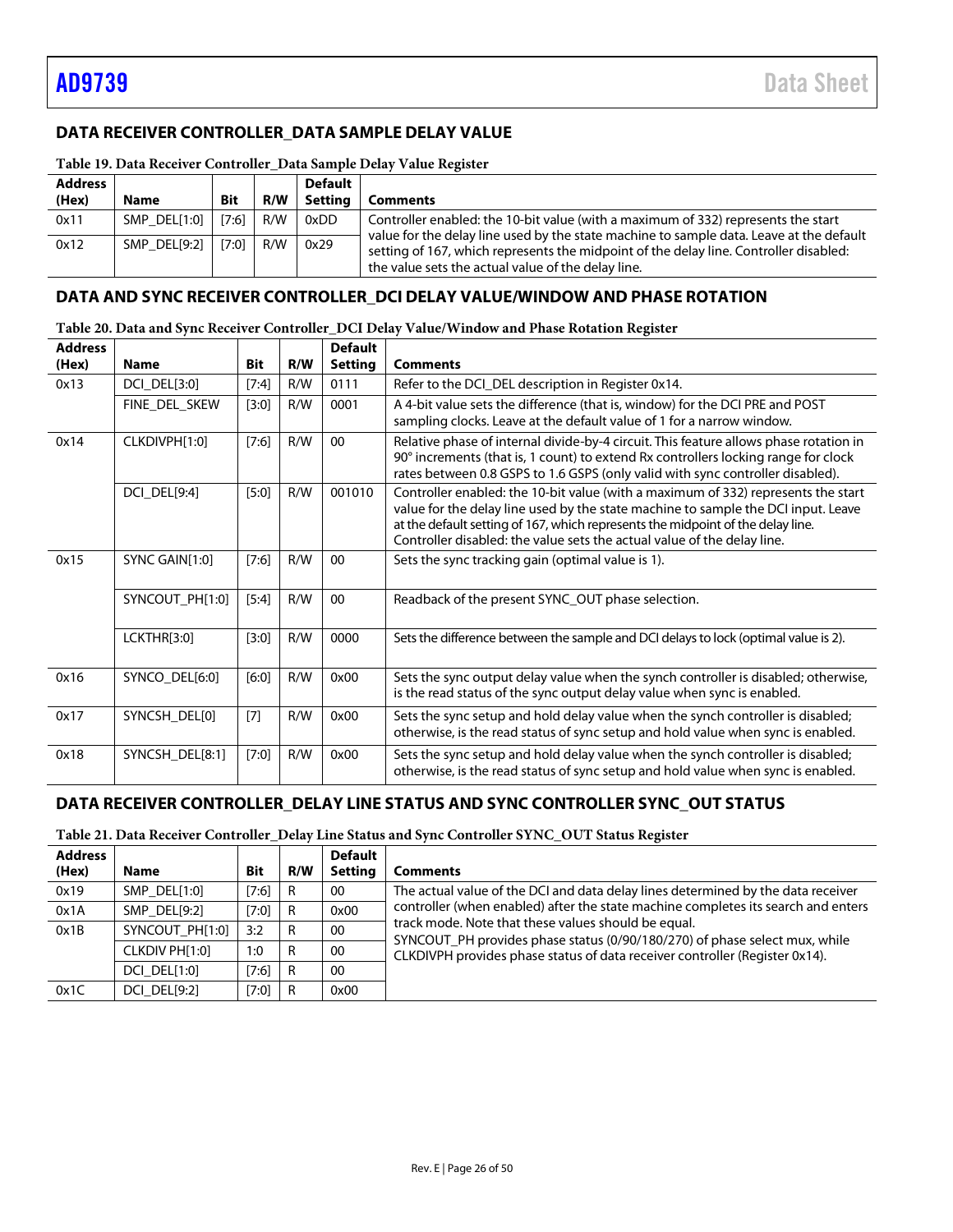# <span id="page-26-0"></span>**SYNC AND DATA RECEIVER CONTROLLER LOCK/TRACKING STATUS**

| <b>Address</b><br>(Hex) | <b>Name</b> | <b>Bit</b> | R/W | <b>Default</b><br><b>Setting</b> | <b>Comments</b>                                   |
|-------------------------|-------------|------------|-----|----------------------------------|---------------------------------------------------|
| 0x21                    | SYNC TRK ON |            |     |                                  | SYNC TRK ON and RCVR TRK ON:                      |
|                         | SYNC LST    |            |     |                                  | $0 =$ tracking not established.                   |
|                         | SYNC LCK    |            | R   |                                  | = tracking established.<br>SYNC LCK and RCVR LCK: |
|                         | RCVR TRK ON |            | R   |                                  | $0 =$ controller is not locked.                   |
|                         | RCVR LST    |            | R   | 0                                | I = controller is locked.                         |
|                         |             |            |     |                                  | SYNC LST and RCVR LST:                            |
|                         | RCVR LCK    |            | R   | 0                                | $0 =$ lock has not been lost.                     |
|                         |             |            |     |                                  | $1 =$ lock has been lost at some point.           |

**Table 22. Sync and Data Receiver Controller Lock/Tracking Status Register**

# <span id="page-26-1"></span>**CLK INPUT COMMON MODE**

| Table 23. CLK Input Common Mode Register |  |
|------------------------------------------|--|
|------------------------------------------|--|

| <b>Address</b> |                  |            |     | <b>Default</b> |                                                                                                                                              |
|----------------|------------------|------------|-----|----------------|----------------------------------------------------------------------------------------------------------------------------------------------|
| (Hex)          | <b>Name</b>      | <b>Bit</b> | R/W | Settina        | Comments                                                                                                                                     |
| 0x22           | DIR P            |            | R/W | - 0            | DIR P and DIR N:                                                                                                                             |
|                | CLKP OFFSET[3:0] | [3:0]      | R/W | 0000           | $0 = VCM$ at the DACCLK P input decreases with the offset value.                                                                             |
| 0x23           | DIR N            | 4          | R/W | - 0            | 1 = VCM at the DACCLK_P input increases with the offset value.<br>CLKx_OFFSET sets the magnitude of the offset for the DACCLK_P and DACCLK_N |
|                | CLKN OFFSET[3:0] | [3:0]      | R/W | 0000           | inputs. For optimum performance, set to 1111.                                                                                                |

# <span id="page-26-2"></span>**MU CONTROLLER CONFIGURATION AND STATUS**

| <b>Address</b> |                    |                         |     | <b>Default</b> |                                                                                                                                                                                                                                                                                       |  |
|----------------|--------------------|-------------------------|-----|----------------|---------------------------------------------------------------------------------------------------------------------------------------------------------------------------------------------------------------------------------------------------------------------------------------|--|
| (Hex)          | <b>Name</b>        | <b>Bit</b>              | R/W | <b>Setting</b> | <b>Comments</b>                                                                                                                                                                                                                                                                       |  |
| 0x24           | CMP BST            | 5                       | R/W | 0              | Phase detector enable and boost bias bits. Note that both bits should always be set to 1<br>to enable these functions.                                                                                                                                                                |  |
|                | PHS_DET<br>AUTO_EN | $\overline{\mathbf{4}}$ | R/W | $\Omega$       |                                                                                                                                                                                                                                                                                       |  |
| 0x25           | MU_DUTY<br>AUTO_EN | $\overline{7}$          | R/W | $\mathbf{0}$   | Mu controller duty cycle enable. Note that this bit should always be set to 1 to enable.                                                                                                                                                                                              |  |
| 0x26           | Slope              | 6                       | R/W | 1              | Mu controller phase slope lock. $0 =$ negative slope, $1 =$ positive slope.<br>Refer to Table 28 for optimum setting.                                                                                                                                                                 |  |
|                | Mode[1:0]          | [5:4]                   | R/W | $00\,$         | Sets the mu controller mode of operation.<br>$00 =$ search and track (recommended).<br>$01 =$ search only.<br>$10 =$ track.                                                                                                                                                           |  |
|                | Read               | 3                       | R/W | $\Omega$       | Set to 1 to read the current value of the mu delay line in.                                                                                                                                                                                                                           |  |
|                | Gain[1:0]          | [2:1]                   | R/W | 01             | Sets the mu controller tracking gain. Recommended to leave at the default 01 setting.                                                                                                                                                                                                 |  |
|                | Enable             | $\mathbf{0}$            | R/W | $\Omega$       | $1 =$ enable the mu controller.<br>$0 =$ disable the mu controller.                                                                                                                                                                                                                   |  |
| 0x27           | MUDEL[0]           | $\overline{7}$          | R/W | $\Omega$       | The LSB of the 9-bit MUDEL setting.                                                                                                                                                                                                                                                   |  |
|                | SRCH_MODE[1:0]     | [6:5]                   | R/W | 0              | Sets the direction in which the mu controller searches (from its initial MUDEL setting) for<br>the optimum mu delay line setting that corresponds to the desired phase/slope setting<br>(that is, SET PHS and slope).<br>$00 =$ down.<br>$01 = up$ .<br>$10 =$ down/up (recommended). |  |
|                | SET_PHS[4:0]       | [4:0]                   | R/W | $\mathbf{0}$   | Sets the target phase that the mu controller locks to with a maximum setting of 16.<br>Refer to Table 28 for optimum setting.                                                                                                                                                         |  |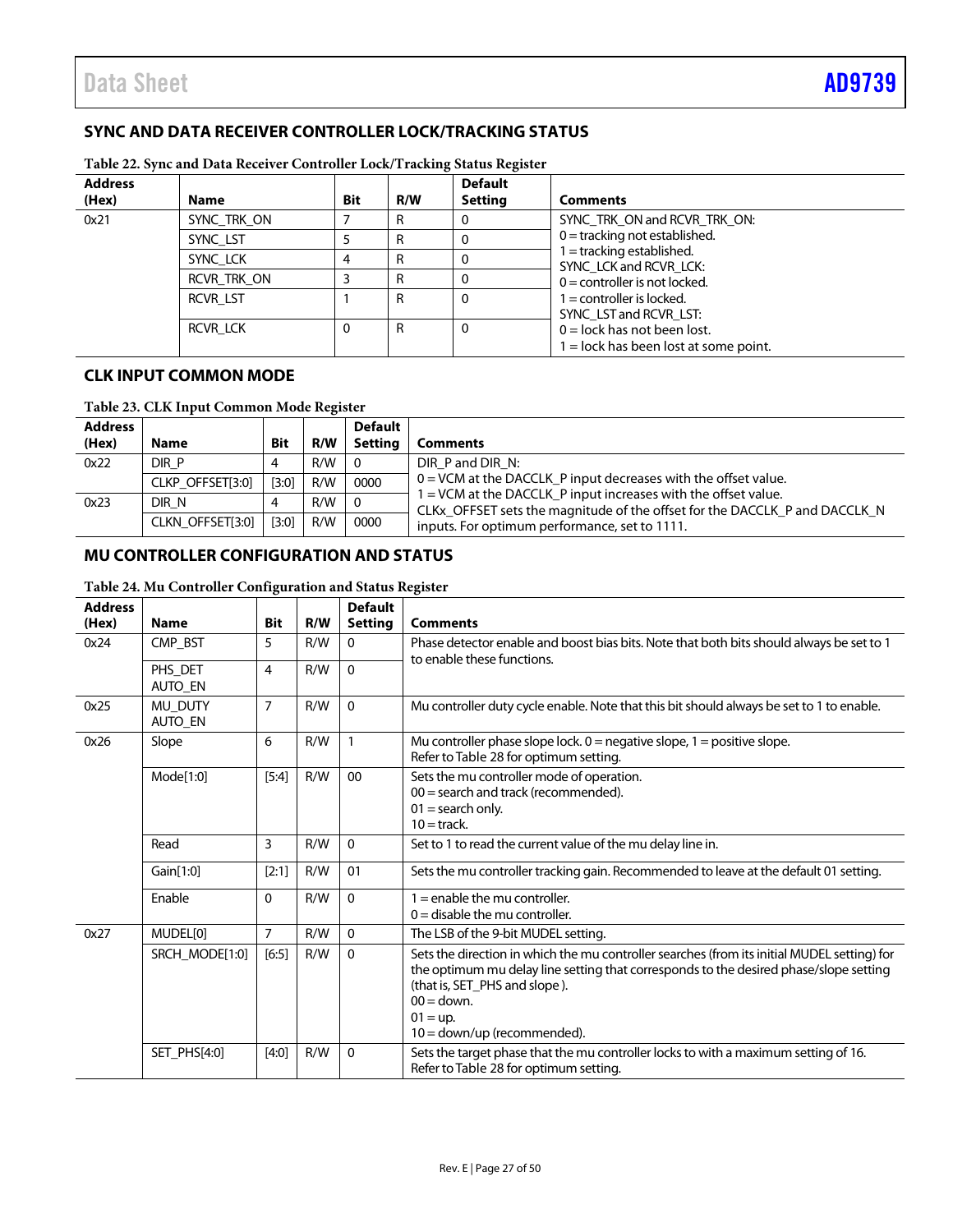| <b>Address</b><br>(Hex) | <b>Name</b>    | <b>Bit</b>     | R/W | <b>Default</b><br><b>Setting</b> | <b>Comments</b>                                                                                                                                                                                                                                                                                                                                |
|-------------------------|----------------|----------------|-----|----------------------------------|------------------------------------------------------------------------------------------------------------------------------------------------------------------------------------------------------------------------------------------------------------------------------------------------------------------------------------------------|
| 0x28                    | MUDEL[8:1]     | [7:0]          | W   | 0x00                             | With enable (Bit 0, Register 0x26) set to 0, this 9-bit value represents the value that<br>the mu delay is set to. Note that the maximum value is 432.<br>With enable set to 1, this value represents the mu delay value at which the<br>controller begins its search. Setting this value to the delay line midpoint of 216 is<br>recommended. |
|                         |                |                | R   | 0x00                             | When read (Bit 3, Register 0x26) is set to 1, the value read back is equal to the value<br>written into the register when enable $= 0$ or the value that the mu controller locks<br>to when enable $= 1$ .                                                                                                                                     |
| 0x29                    | SEARCH_TOL     | $\overline{7}$ | R/W | $\mathbf{0}$                     | $0 =$ not exact (can find a phase within two values of the desired phase).<br>$1 =$ finds the exact phase that is targeted (optimal setting).                                                                                                                                                                                                  |
|                         | Retry          | 6              | R/W | $\mathbf{0}$                     | $0 =$ stop the search if the correct value is not found.<br>$=$ retry the search if the correct value is not found.                                                                                                                                                                                                                            |
|                         | <b>CONTRST</b> | 5              | R/W | $\Omega$                         | Controls whether the controller resets or continues when it does not find the<br>desired phase.<br>$0 =$ continue (optimal setting).<br>$=$ reset.                                                                                                                                                                                             |
|                         | Guard[4:0]     | 4              | R/W | 01011                            | Sets a guard band from the beginning and end of the mu delay line which the mu<br>controller does not enter into unless it does not find a valid phase outside the<br>guard band (optimal value is Decimal 11 or 0x0B).                                                                                                                        |
| 0x2A                    | MU_LST         | 1              | R   | $\mathbf{0}$                     | $0 = mu$ controller has not lost lock.<br>$1 = mu$ controller has lost lock.                                                                                                                                                                                                                                                                   |
|                         | <b>MU_LKD</b>  | $\mathbf{0}$   | R   | $\mathbf{0}$                     | $0 = mu$ controller is not locked.<br>$1 = mu$ controller is locked.                                                                                                                                                                                                                                                                           |

# <span id="page-27-0"></span>**PART ID**

# **Table 25. Part ID Register**

| <b>Address (Hex)</b> | Name    | <b>Bit</b> | R/W | <b>Default</b><br>Settina | Comments        |
|----------------------|---------|------------|-----|---------------------------|-----------------|
| 0x35                 | PART ID | $[7:0]$    | . . | 0x20                      | Part ID number. |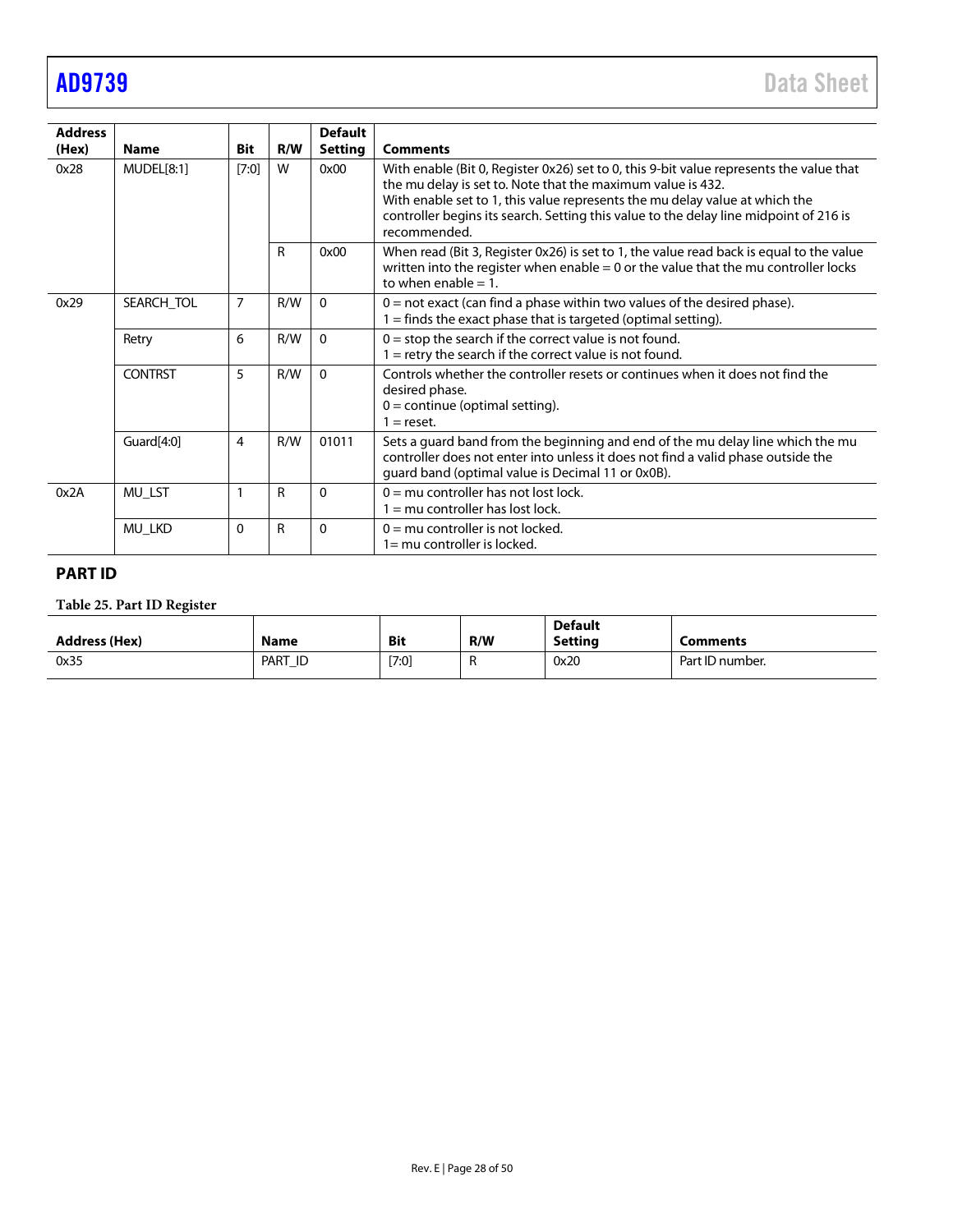# <span id="page-28-0"></span>THEORY OF OPERATION

[Figure 39 s](#page-28-1)hows a top-level functional diagram of th[e AD9739.](http://www.analog.com/AD9739?doc=AD9739.pdf)  A high performance TxDAC core delivers a signal dependent, differential current (nominal ±10 mA) to a balanced load referenced to ground. The frequency of the clock signal appearing at the [AD9739](http://www.analog.com/AD9739?doc=AD9739.pdf) differential clock receiver, DACCLK, sets the TxDAC's update rate. This clock signal, which serves as the master clock, is routed directly to the TxDAC as well as to a clock distribution block that generates all critical internal and external clocks.





<span id="page-28-1"></span>The [AD9739](http://www.analog.com/AD9739?doc=AD9739.pdf) includes two 14-bit LVDS data ports (DB0 and DB1) to reduce the data interface rate to ½ the TxDAC update rate. The host processor drives deinterleaved data with offset binary format onto the DB0 and DB1 ports, along with an embedded DCI clock that is synchronous with the data. Because the interface is double data rate (DDR), the DCI clock is essentially an alternating 010101............01010 bit pattern with a frequency equal to  $\frac{1}{4}$  the TxDAC update rate (fDAC). To simplify synchronization with the host processor, the [AD9739 p](http://www.analog.com/AD9739?doc=AD9739.pdf)asses an LVDS clock output (DCO) that is also equal to the DCI frequency.

The [AD9739](http://www.analog.com/AD9739?doc=AD9739.pdf) data receiver controller generates an internal sampling clock offset by 90° from the DCI to sample the input data on the DB0 and DB1 ports. When enabled and configured properly for track mode, it ensures proper data recovery between the host and the [AD9739](http://www.analog.com/AD9739?doc=AD9739.pdf) clock domains. The data receiver controller has the ability to track several hundreds of ps of drift between these clock domains, typically caused by supply and temperature variation.

As mentioned, the host processor provides th[e AD9739 w](http://www.analog.com/AD9739?doc=AD9739.pdf)ith a deinterleaved data stream such that the DB0 and DB1 data ports receive alternating samples (that is, odd/even data streams). The [AD9739 d](http://www.analog.com/AD9739?doc=AD9739.pdf)ata assembler is used to reassemble (that is, multiplex) the odd/even data streams into their original order before delivery into the TxDAC for signal reconstruction. The pipeline delay from a sample being latched into the data port to when it appears at the DAC output is on the order of  $78 (\pm 2)$  DACCLK cycles. Applications that require matching pipeline delays (that is, synchronization) between multipl[e AD9739 d](http://www.analog.com/AD9739?doc=AD9739.pdf)evices can use the SYNC controller. The SYNC controller phase aligns the outputs of one or more [AD9739 d](http://www.analog.com/AD9739?doc=AD9739.pdf)evices (that is, slaves) to a master [AD9739 d](http://www.analog.com/AD9739?doc=AD9739.pdf)evice.

The [AD9739 i](http://www.analog.com/AD9739?doc=AD9739.pdf)ncludes a delay lock loop (DLL) circuit controlled via a mu controller to optimize the timing hand-off between the [AD9739 d](http://www.analog.com/AD9739?doc=AD9739.pdf)igital clock domain and TxDAC core. Besides ensuring proper data reconstruction, the TxDAC's ac performance is also dependent on this critical hand-off between these clock domains with speeds of up to 2.5 GSPS. Once properly initialized and configured for track mode, the DLL maintains optimum timing alignment over temperature, time, and power supply variation.

A SPI interface is used to configure the various functional blocks as well as monitor their status for debug purposes. Proper operation of th[e AD9739 r](http://www.analog.com/AD9739?doc=AD9739.pdf)equires that controller blocks be initialized upon power-up. A simple SPI initialization routine is used to configure the controller blocks (see [Figure 51 a](#page-35-1)n[d Figure 52\)](#page-36-1). An IRQ output signal is available to alert the host should any of the controllers fall out of lock during normal operation.

The following sections discuss the various functional blocks in more detail as well as their implications when interfacing to external ICs and circuitry. While a detailed description of the various controllers (and associated SPI registers used to configure and monitor) is also included for completeness, the recommended SPI boot procedure can be used to ensure reliable operation.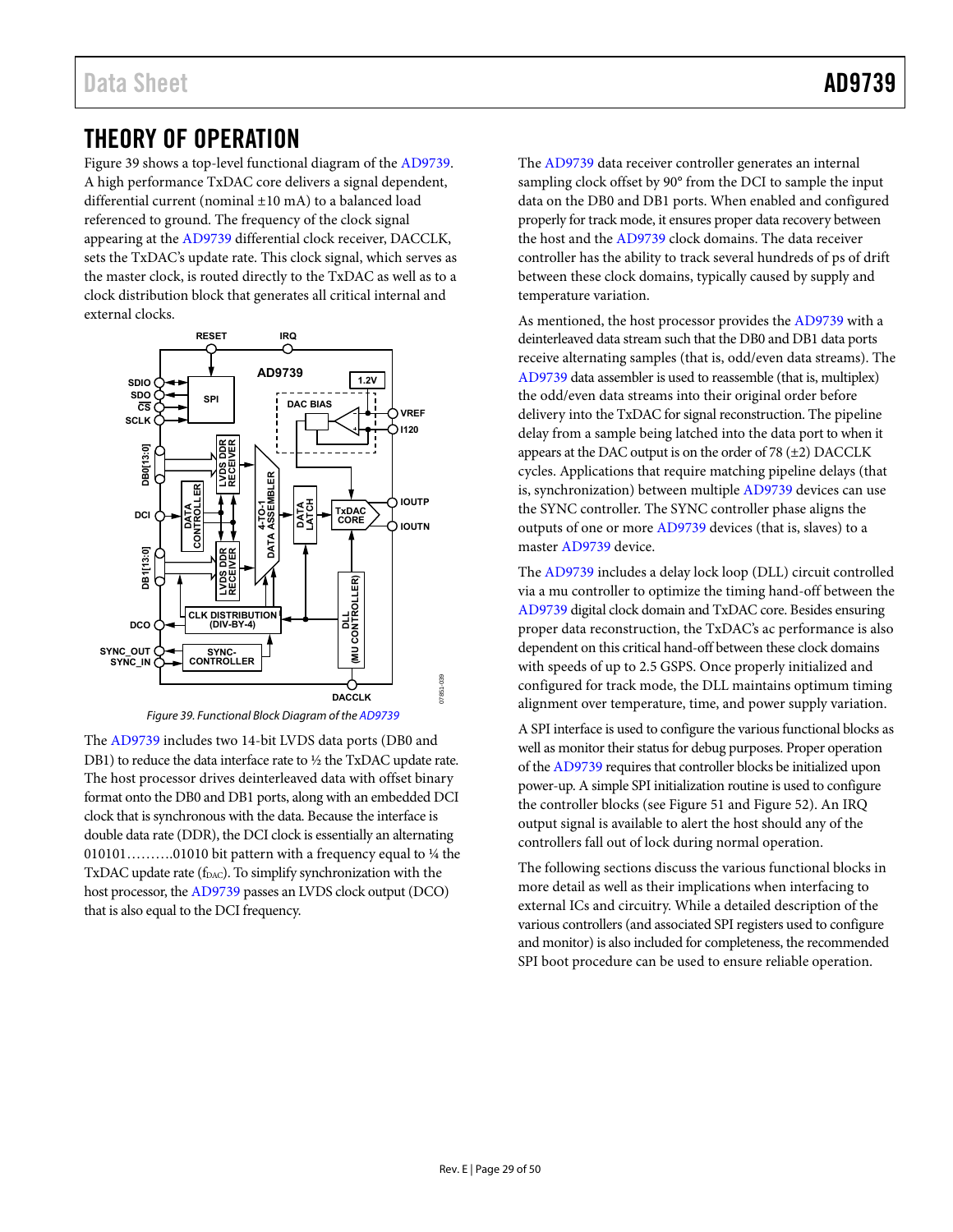## <span id="page-29-0"></span>**LVDS DATA PORT INTERFACE**

Th[e AD9739](http://www.analog.com/AD9739?doc=AD9739.pdf) supports input data rates from 1.6 GSPS to 2.5 GSPS using dual LVDS data ports. The interface is source synchronous and double data rate (DDR) where the host provides an embedded data clock input (DCI) at  $f<sub>DAC</sub>/4$  with its rising and falling edges aligned with the data transitions. The data format is offset binary; however, twos complement format can be realized by reversing the polarity of the MSB differential trace. As shown i[n Figure 40,](#page-29-2)  the host feeds the [AD9739](http://www.analog.com/AD9739?doc=AD9739.pdf) with deinterleaved input data into two 14-bit LVDS data ports (DB0 and DB1) at ½ the DAC clock rate (that is,  $f_{\text{DAC}}/2$ ). Th[e AD9739](http://www.analog.com/AD9739?doc=AD9739.pdf) internal data receiver controller then generates a phase shifted version of DCI to register the input data on both the rising and falling edges.



<span id="page-29-2"></span>*Figure 40. Recommended Digital Interface Between th[e AD9739](http://www.analog.com/AD9739?doc=AD9739.pdf) and Host Processor*

As shown in [Figure 41,](#page-29-1) the DCI clocks edges must be coincident with the data bit transitions with minimum skew, jitter, and intersymbol interference. To ensure coincident transitions with the data bits, the DCI signal should be implemented as an additional data line with an alternating (010101…) bit sequence from the same output drivers used for the data. Maximizing the opening of the eye in both the DCI and data signals improves the reliability of the data port interface. Differential controlled impedance traces of equal length (that is, delay) should also be used between the host processor an[d AD9739](http://www.analog.com/AD9739?doc=AD9739.pdf) input to limit bit-to-bit skew.

The maximum allowable skew and jitter out of the host processor with respect to the DCI clock edge on each LVDS port is calculated as

*MaxSkew* + *Jitter* = *Period*(ns) − *ValidWindow*(ps) − *Guard*

$$
= 800 \text{ ps} - 344 \text{ ps} - 100 \text{ ps}
$$

$$
= 356 \text{ ps}
$$

where *ValidWindow*(ps) is represented by t<sub>VALID</sub> and *Guard* is represented by  $t_{\text{GUARD}}$  i[n Figure 41.](#page-29-1)

The minimum specified LVDS valid window is 344 ps, and a guard band of 100 ps is recommended. Therefore, at the maximum operating frequency of 2.5 GSPS, the maximum allowable FPGA and PCB bit skew plus jitter is equal to 356 ps.

For synchronous operation, th[e AD9739](http://www.analog.com/AD9739?doc=AD9739.pdf) provides a data clock output, DCO, to the host at the same rate as DCI (that is,  $f_{\text{DAC}}/4$ ) to maintain the lowest skew variation between these clock domains. Because the DCO signal is generated from a separate clock divider, its phase relationship relative to the  $f_{\text{DAC}}/4$  clocks used by the data receiver controller varies upon each power-up. Applications sensitive to this phase ambiguity (resulting in a  $\pm 2$ ) DACCLK pipeline variation) should consider using the sync controller.

The host processor has a worst-case skew between DCO and DCI that is both implementation and process dependent. This worst-case skew can also vary an additional 30% over temperature and supply corners. The delay line within the data receiver controller can track a  $\pm 1.5$  ns skew variation after initial lock. While it is possible for the host to have an internal PLL that generates a synchronous  $f_{\text{DAC}}/4$  from which the DCI signal is derived, digital implementations that result in the shortest propagation delays result in the lowest skew variation.

The data receiver controller is used to ensure proper data hand-off between the host and [AD9739](http://www.analog.com/AD9739?doc=AD9739.pdf) internal digital clock domains. The circuit shown i[n Figure 42](#page-30-0) functions as a delay lock loop in which a 90° phase shifted version of the DCI clock input is used to sample the input data into the DDR receiver registers. This ensures that the sampling instance occurs in the middle of the data pattern eyes (assuming matched DCI and DBx[13:0] delays). Note that, because the DCI delay and sample delay clocks are derived from the divide-by-4 circuitry, this 90° phase relationship holds as long as the delay settings (that is, DCI\_DEL, SMP\_DEL) are also matched.

<span id="page-29-1"></span>

*Figure 41. LVDS Data Port Timing Requirements*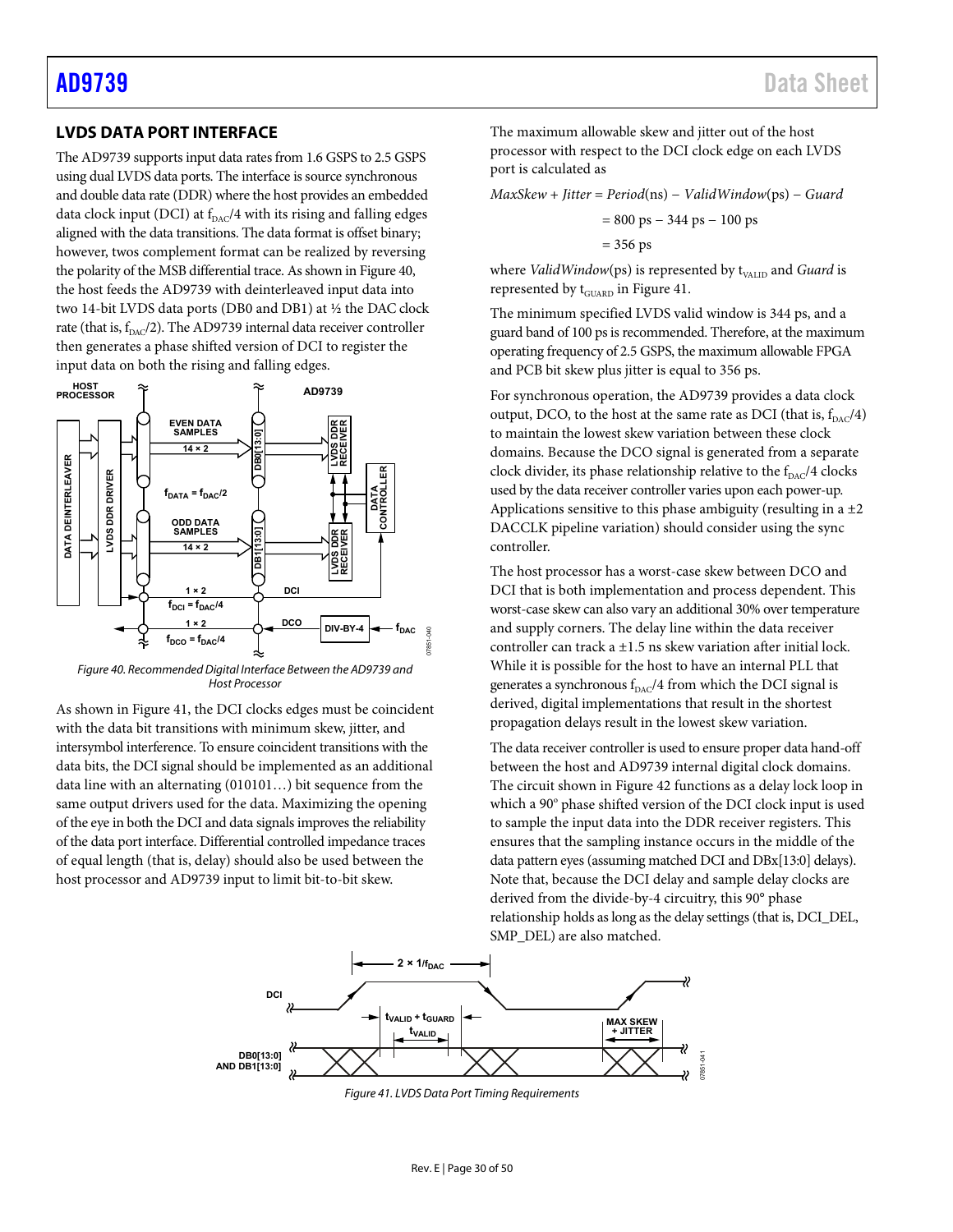# Data Sheet AD9739



*Figure 42. Top Level Diagram of the Data Receiver Controller*

<span id="page-30-0"></span>The divide-by-4 circuit generates four clock phases that serve as inputs to the data receiver controller. All of the DDR registers in the data and DCI paths operate on both clock edges; however, for clarity purposes, only the phases (that is,  $0^{\circ}$  and  $90^{\circ}$ ) corresponding to the positive edge of each path are shown. One of the divide-by-4 phases is used to generate the DCO signal; therefore, the phase relationship between DCO and clocks fed into the controller remains fixed. Note that it is this attribute that allows possible factory calibration of images and clock spurs attributed to  $f_{\text{DAC}}/4$  modulation of the critical DAC clock.

Once this data has been successively sampled into the first set of registers, an elastic FIFO is used to transfer the data into the [AD9739](http://www.analog.com/AD9739?doc=AD9739.pdf) clock domain. To continuously track any phase variation between the two clock domains, the data receiver controller should always be enabled and placed into track mode (Register 0x10, Bit 1 and Bit 0). Tracking mode operates continuously in the background to track delay variations between the host and [AD9739](http://www.analog.com/AD9739?doc=AD9739.pdf) clock domains. It does so by ensuring that the DCI signal is sampled within a very narrow window defined by two internally generated clocks (that is, PRE and PST), as shown in [Figure 43.](#page-30-1) 

Proper sampling of the DCI signal can also be confirmed by monitoring the status of DCI\_PRE\_PH0 (Register 0x0C, Bit 2) and DCI\_PST\_PH0 (Register 0x0C, Bit 0). If the delay settings are correct, the state of DCI\_ PRE\_PH0 should be 0, and the state of DCI\_PST\_PH0 should be 1. Note that the states of these status bits may toggle occasionally due to cycle-to cycle jitter exceeding the window width. However, the controller averages these status bits over multiple clock cycles to ensure that the DCI signal falls within a programmable window.



<span id="page-30-1"></span>The skew or window width (FINE\_DEL\_SKEW) is set via Register 0x13, Bits[3:0], with a maximum skew of approximately 180 ps and resolution of 12 ps. It is recommended that the skew be set to 36 ps (that is, Register  $0x13 = 0x72$ ) during initialization. The skew setting also affects the speed of the controller loop, with tighter skew settings corresponding to longer response time.

#### *Data Receiver Controller Initialization Description*

The data controller should be initialized and placed into track mode as the second step in the SPI boot sequence. The following steps are recommended for the initialization of the data receiver controller: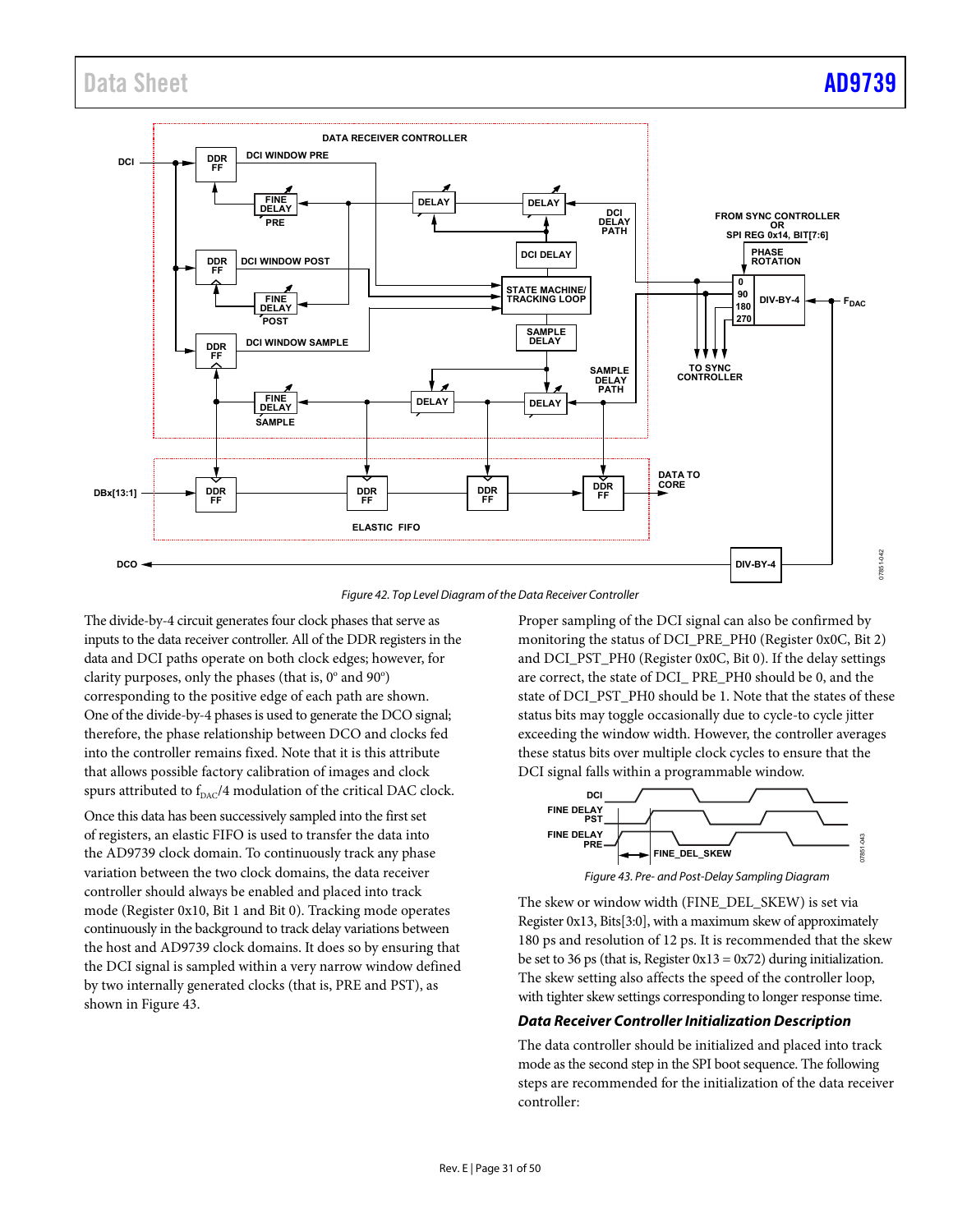- 1. Set FINE\_DEL\_SKEW to 2 for a larger DCI sampling window (Register  $0x13 = 0x72$ ). Note that the default DCI\_DEL and SMP\_DEL settings of 167 are optimum.
- 2. Disable the controller before enabling (that is, Register  $0x10 = 0x00$ .
- 3. Enable the Rx controller in two steps: Register  $0x10 = 0x02$ followed by Register  $0x10 = 0x03$ .
- 4. Wait 135K clock cycles.
- 5. Read back Register 0x21 and confirm that it is equal to 0x05 to ensure that the DLL loop is locked and tracking.
- 6. Include this step for operation <1.6 GSPS. Read back the DCI\_DEL value to determine whether the value falls within a user-defined tracking guard band. If it does not, rotate CLKDIVPH by 1 (Register 0x14, Bits[7:6] and go back to Step 2.

Once the controller is enabled during the initial SPI boot process (se[e Table 31](#page-47-0) an[d Table 32\)](#page-48-0), the controller enters a search mode where it seeks to find the closest rising edge of the DCI clock (relative to a delayed version of an internal  $f_{\text{DAC}}/4$  clock) by simultaneously adjusting the delays in the clocks used to register the DCI and data inputs. A state machine searches above and below the initial DCI\_DEL value. The state machine first searches for the first rising edge above the DCI\_DEL and then searches for the first rising edge below the DCI\_DEL value. The state machine selects the closest rising edge and then enters track mode. It is recommended that the default midscale delay setting (that is, Decimal 167) for the DCI\_DEL and SMP\_DEL bits be kept to ensure that the selected edge remains closest to the delay line midpoint, thus providing the greatest range for tracking timing variations and preventing the controller from falling out of lock.

The adjustable delay span for these internal clocks (that is, DCI and sample delay) is nominally 4 ns. The 10-bit delay value is user programmable from the decimal equivalent code (0 to 384) with approximately 12 ps/LSB resolution via the DCI\_DEL and SMP\_DEL registers (via Register 0x11 thru Register 0x14). When the controller is enabled, it overwrites these registers with the delay value it converges upon. The minimum difference between this delay value and the minimum/maximum values (that is, 0 and 334) represents the guard band for tracking. Therefore, if the controller initially converges upon a DCI\_DEL and SMP\_DEL value between 80 and 304, the controller has a guard band of at least 80 code (approximately 1 ns) to track phase variations between the clock domains.

Upon initialization of the [AD9739,](http://www.analog.com/AD9739?doc=AD9739.pdf) a certain period of time is required for the data receiver controller to lock onto the DCI clock signal. Note that, due to its dependency on the mu controller and synchronization controller (optional), the data receiver controller should be enabled only after these other controllers have been enabled and established locked. All of the internal controllers operate at submultiples of the DAC update rate. The number of  $f_{\text{DAC}}$  clock cycles required to lock onto the DCI clock is dependent

on whether the synchronization controller is enabled as shown in [Table 26.](#page-31-0) 

<span id="page-31-0"></span>

| Table 26. Typical/Worst-Case Lock Times for LVDS Controller |  |
|-------------------------------------------------------------|--|
| (Relative to $1/f_{\text{pac}}$ )                           |  |

| <b>Synchronization Controller</b> | <b>Typical</b> | <b>Worst Case</b> |
|-----------------------------------|----------------|-------------------|
| ၣff                               | 70K            | 135K              |
| Slave                             | 70K            | 135K              |
| Master                            | 300K           | 560K              |

During the SPI initialization process, the user has the option of polling Register 0x21 (Bit 0, Bit 1, and Bit 3) to determine if the data receiver controller is locked, has lost lock, or has entered into track mode before completing the boot sequence. Alternatively, the appropriate IRQ bit (Register 0x03 and Register 0x04) can be enabled such that an IRQ output signal is generated upon the controller establishing lock (see the [Interrupt Requests](#page-35-0) section).

The data receiver controller can also be configured to generate an interrupt request (IRQ) upon losing lock. Losing lock can be caused by excessive jitter on the DCI input signal, disruption of the main DAC clock input, or loss of a power supply rail. To service the interrupt, the host can poll the RCVR\_LCK bit (Register 0x21, Bit 0) to determine the current state of the controller. If this bit is cleared, the search/track procedure can be restarted by setting the RCVR\_LOOP\_ON bit in Register 0x10, Bit 1. After waiting the required lock time, the host can poll the RCVR\_LCK bit to see if it has been set. Before leaving the interrupt routine, the RCVR\_FLG\_RST bit (Register 0x10, Bit 2) should be reset by writing a high followed by a low.

## *Data Receiver Operation at Lower Clock Rates*

At clock rates below 1.6 GSPS, it is recommended to include provisions to rotate the CLKDIVPH setting in the SPI boot process. As previously mentioned, the delay line can be varied over a nominal 4 ns window. If the minimum specified clock rate of 800 MSPS is considered, a DCI clock rate of 200 MSPS corresponds to a 5 ns period, thus exceeding the delay line length. Therefore, it becomes possible that the initial startup phase from the divide-by-4 circuit (and DCO output) is such that the data receiver controller can never establish initial lock upon power up.

If the clock rate is increased to 1600 MSPS (that is, DCI clock period of 2.5 ns), the controller always finds at least two DCI clock edges, therefore, establishing lock. However, should the DCI edges fall symmetrically (equal distance) from the initial DCI\_DEL midscale setting, a guard band of ±0.75 ns (that is,  $(4.0 - 2.5)/2$ ) results. Rotating the CLKDIVPH can result in an improvement in this case by skewing one of the DCI edges toward the DCI\_DEL midscale value.

Rotating the CLKDIVPH phase provides a means of adjusting the delay in course steps of  $f_{\rm DAC}/4$ . For example, in the 800 MSPS and 1600 MSPS cases described above, rotating the CLKDIVPH setting by 1 corresponds to a delay shift of 5 ns and 2.5 ns, respectively. By adding an additional step in the SPI initialization routine for the data receiver controller, it becomes possible to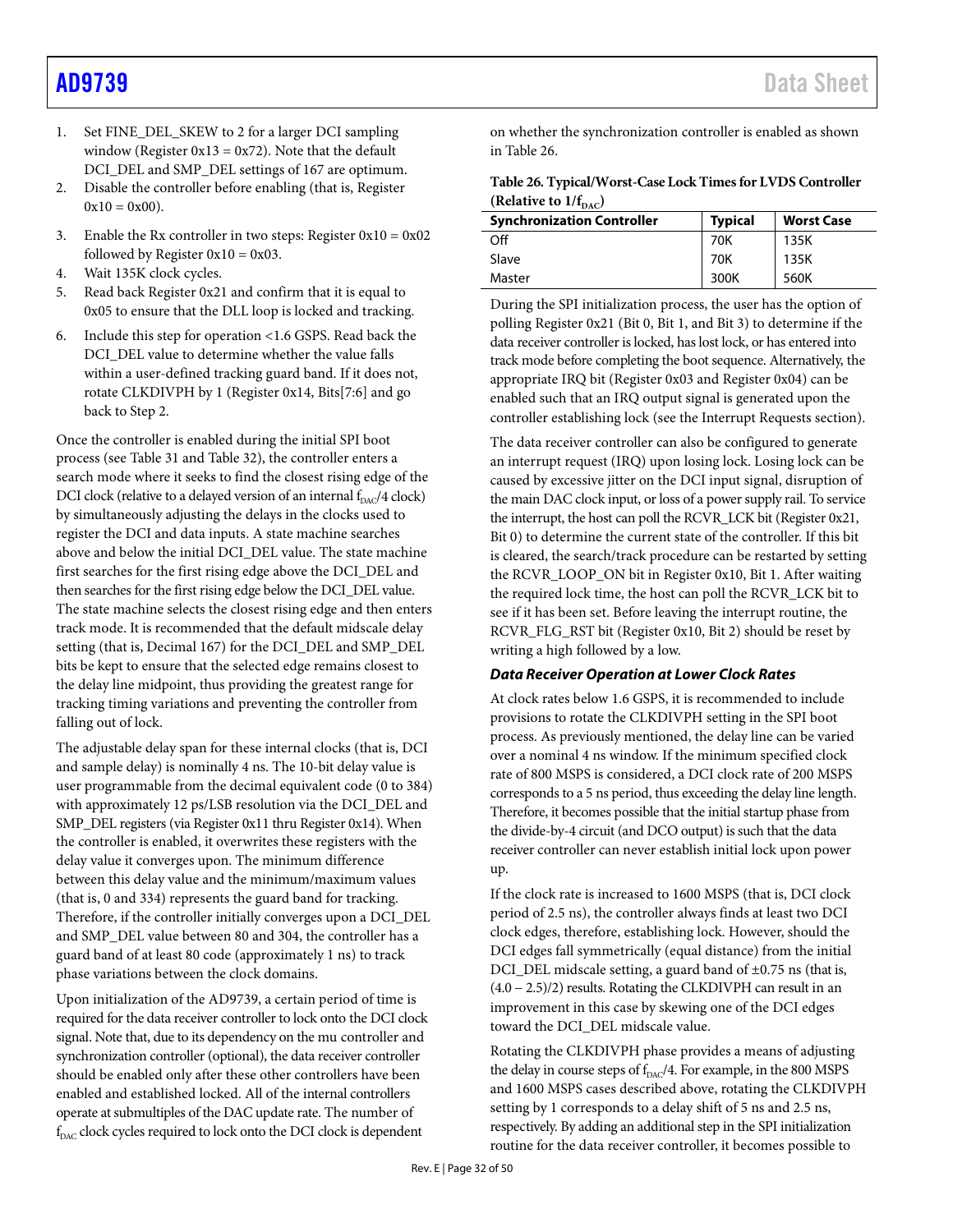# Data Sheet **[AD9739](http://www.analog.com/AD9739?doc=AD9739.pdf)**

increase the effective range of the delay line to ensure a DCI\_DEL value that falls within a reasonable guard band.

In some situations, rotating the phase alone may not be sufficient to create the conditions necessary for the data receiver to lock. This is likely due to a particular misalignment of clock edges within the device that can occur after power up or reset at clock rates below 1.6 GHz. In these situations, it is necessary to power down the device by taking the following steps:

- 1. Set the four power-down bits in Register 0x01 (Register  $0x01 = 0x33$ ).
- 2. Reset the power-down bits to 0 (Register  $0x01 = 0x00$ )
- 3. Follow the start-up sequence, including possible phase rotation, as described previously.
- 4. These three steps may need to be initiated multiple times to achieve a successful lock.

## **LVDS Driver and Receiver Input**

The [AD9739 f](http://www.analog.com/AD9739?doc=AD9739.pdf)eatures a LVDS-compatible driver and receivers. The LVDS driver output used for the DCO and SYNC\_OUT signal includes an equivalent 200  $\Omega$  source resistor that limits its nominal output voltage swing to ±200 mV when driving a 100 Ω load. The DCO output driver can be powered down via Register 0x01, Bit 5. An equivalent circuit is shown i[n Figure 44.](#page-32-0)

<span id="page-32-0"></span>

<span id="page-32-1"></span>The LVDS receivers include 100  $\Omega$  termination resistors, as shown in [Figure 45.](#page-32-1) These receivers meet the IEEE-1596.3-1996 reduced swing specification (with the exception of input hysteresis, which cannot be guaranteed over all process corners)[. Figure 46](#page-32-2) 

an[d Figure 47](#page-32-3) show an example of nominal LVDS voltage levels seen at the input of the differential receiver with resulting commonmode voltage and equivalent logic level. The LVDS receivers can be powered down via Register 0x01, Bit 4.



<span id="page-32-2"></span>Figure 47. Resistor Network to Bias Unused LVDS Data Inputs

<span id="page-32-3"></span>Th[e AD9739](http://www.analog.com/AD9739?doc=AD9739.pdf) LVDS inputs do not include fail-safe capability. Any unused data input pins should be biased with an external network or static driver. [Figure 47 s](#page-32-3)hows an external biasing network that can be used to place unused data bits into a known state. The resistor values for R1 and R2 are selected to establish a  $V_{P}$  and  $V_{N}$  of 1.4 V and 1.0 V, respectively, depending on the number of unused digital inputs, N.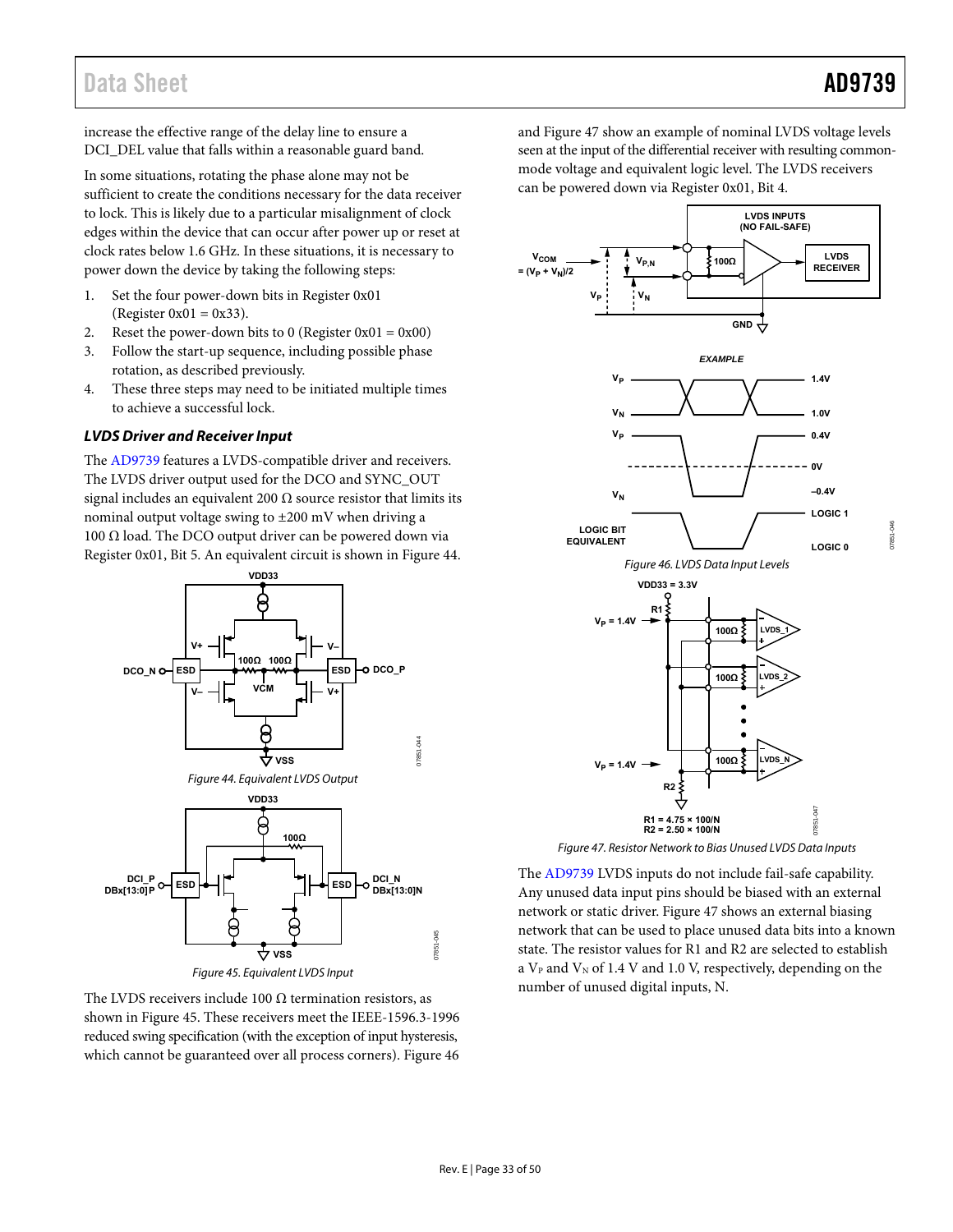|                         | Table $27.$ Example of L $\overline{V}$ DS model Levels |                                       |                                       |                                    |  |  |  |  |
|-------------------------|---------------------------------------------------------|---------------------------------------|---------------------------------------|------------------------------------|--|--|--|--|
| <b>Applied Voltages</b> |                                                         | <b>Resulting Differential Voltage</b> | <b>Resulting Common-Model Voltage</b> |                                    |  |  |  |  |
| $V_P(V)$                | $V_N(V)$                                                | $V_{P.N}$                             | <b>V</b> <sub>COM</sub>               | <b>Logic Bit Binary Equivalent</b> |  |  |  |  |
| 1.4                     | 1.0                                                     | $+0.4V$                               | 1.2V                                  |                                    |  |  |  |  |
| 1.0                     | 1.4                                                     | $-0.4V$                               | 1.2V                                  |                                    |  |  |  |  |
| 1.0                     | 0.8                                                     | $+200$ mV                             | 900 mV                                |                                    |  |  |  |  |
| 0.8                     | 1.0                                                     | $-200$ mV                             | 900 mV                                |                                    |  |  |  |  |

**Table 27. Example of LVDS Input Levels** 

## <span id="page-33-0"></span>**MU CONTROLLER**

A delay lock loop (DLL) is used to optimize the timing between the internal digital and analog domains of the [AD9739 s](http://www.analog.com/AD9739?doc=AD9739.pdf)uch that data is successfully transferred into the TxDAC core at rates of up to 2.5 GSPS. As shown i[n Figure 48,](#page-33-1) the DAC clock is split into an analog and a digital path with the critical analog path leading to the DAC core (for minimum jitter degradation) and the digital path leading to a programmable delay line. Note that the output of this delay line serves as the master internal digital clock from which all other internal and external digital clocks are derived. The amount of delay added to this path is under the control of the mu controller, which optimizes the timing between these two clock domains and continuously tracks any variation (once in track mode) to ensure proper data hand-off.



Figure 48. Mu Delay Controller Block Diagram

<span id="page-33-1"></span>The mu controller adjusts the timing relationship between the digital and analog domains via a tapped digital delay line having a nominal total delay of 864 ps. The delay value is programmable to a 9-bit resolution (that is, 0 to 432 decimal) via the MUDEL register, resulting in a nominal resolution of 2 ps/LSB. Because a time delay maps to a phase offset for a fixed clock frequency, the control loop essentially compares the phase relationship between the two clock domains and adjusts the phase (that is, via a tapped delay line) of the digital clock such that it is at the desired fixed phase offset (SET\_PHS) from the critical analog clock.



<span id="page-33-2"></span>[Figure 49 m](#page-33-2)aps the typical mu phase characteristic at 2.4 GSPS vs. the 9-bit digital delay setting (MUDEL). The mu phase scaling is such that a value of 16 corresponds to 180 degrees. The critical keep-out window between the digital and analog domains occurs at a value of 0 (but can extend out to 2 depending on the clock rate). The target mu phase (and slope) is selected to provide optimum ac performance while ensuring that the mu controller for any device can establish and maintain lock. For example, while a slope and phase setting of −6 is considered optimum for operation between 1.6 GSPS and 2.5 GSPS, other values are required below 1.6 GSPS.



<span id="page-33-3"></span>Figure 50. Mu Phase Characteristics of Three Devices from Different Process Lots at 1.2 GSPS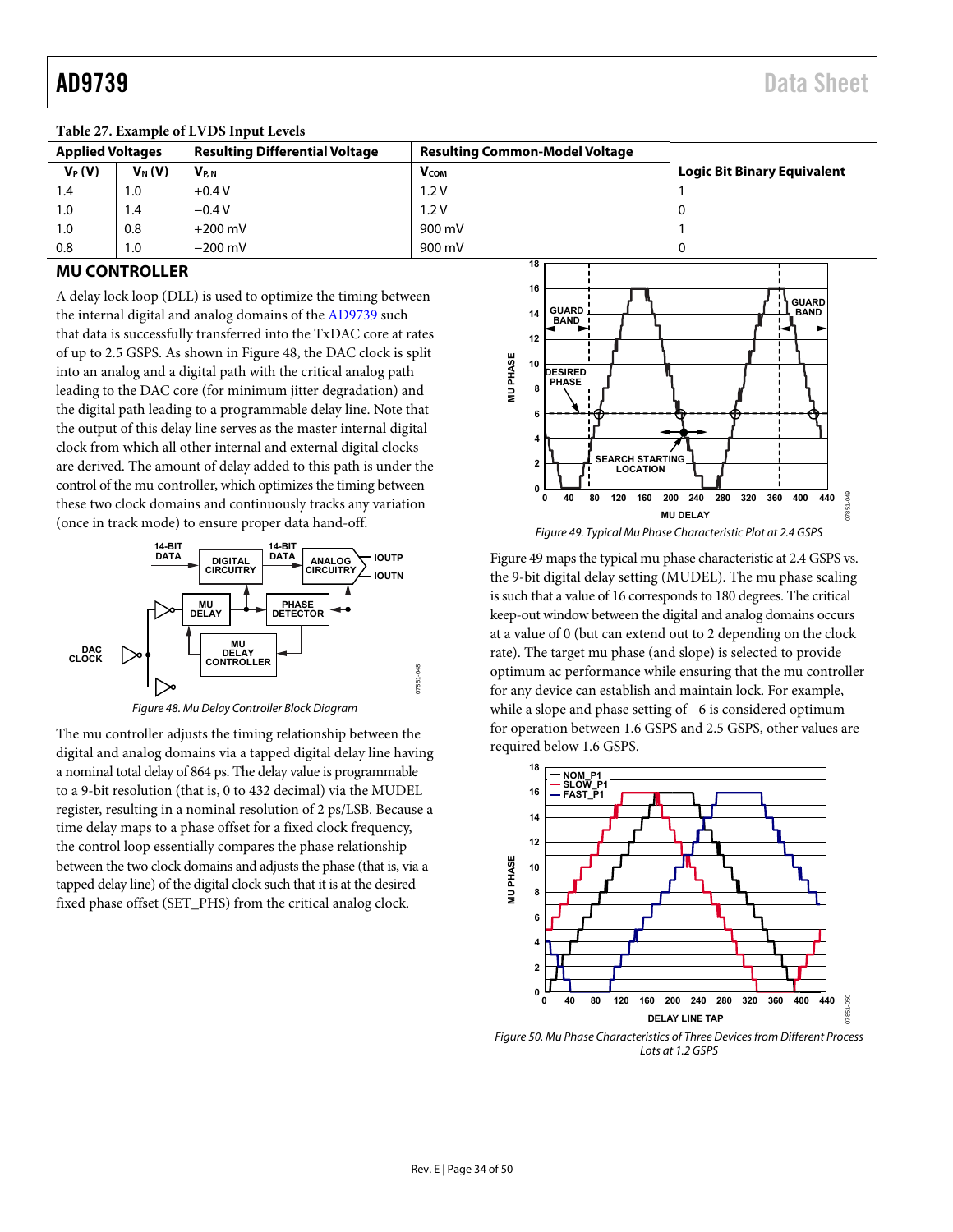# Data Sheet [AD9739](http://www.analog.com/AD9739?doc=AD9739.pdf)

The mu phase characteristics can vary significantly among devices due to gm variations in the digital delay line that are sensitive to process skews (along with temperature and supply). As a result, careful selection of the target phase location is required such that the mu controller can converge upon this phase location for all devices[. Figure 50](#page-33-3) shows that mu phase characteristics of three devices at 25°C from slow, nominal, and fast skew lots at 1.2 GSPS. Note that a −6 mu phase setting does not map to any delay line tap setting for the fast process skew case; therefore, another target mu phase is recommended at this clock rate.

[Table 28](#page-34-0) provides a list of recommended mu phase/slope settings over the specified clock range of the [AD9739](http://www.analog.com/AD9739?doc=AD9739.pdf) based on the considerations previously described. These values should be used to ensure robust operation of the mu controller.

<span id="page-34-0"></span>**Table 28. Recommended Target Mu Phase Settings vs. Clock Rate**

| <b>Clock Rate (GSPS)</b> | Slope  | <b>Mu Phase</b> |
|--------------------------|--------|-----------------|
| 0.8                      |        | 6               |
| 0.9                      |        | 4               |
| 1.0                      | $^{+}$ | 5               |
| 1.1                      | $^{+}$ | 8               |
| 1.2                      | $^{+}$ | 12              |
| 1.3                      |        | 12              |
| 1.4                      |        | 10              |
| 1.5                      |        | 8               |
| 1.6 to 2.5               |        | 6               |

After the mu controller completes its search and establishes lock on the target mu phase, it attempts to maintain a constant timing relationship between the two clock domains over the specified temperature and supply range. If the mu controller requests a mu delay setting that exceeds the tapped delay line range (that is, <0 or >432), the mu controller can lose lock, causing possible system disruption (that is, can generate IRQ or restart the search). To avoid this scenario, symmetrical guard bands are recommended at each end of the mu delay range. The guard band scaling is such that one LSB of Guard[4:0] (Register 0x29) corresponds to eight LSBs of MUDEL (Register 0x28). The recommended guard band setting of 11 (that is, Register  $0x29 = 0xCB$ ) corresponds to 88 LSBs, thus providing sufficient margin.

# *Mu Controller Initialization Description*

The mu controller must be initialized and placed into track mode as a first step in the SPI boot sequence. The following steps are required for initialization of the mu controller. Note that the [AD9739](http://www.analog.com/AD9739?doc=AD9739.pdf) data sheet specifications and characterization data are based on the following mu controller settings:

- 1. Turn on the phase detector with boost (Register  $0x24 = 0x30$ ).
- 2. Enable the mu delay controller duty-cycle correction circuitry and specify the recommended slope for phase. (that is, Register  $0x25 = 0x80$  corresponds to a negative slope).
- 3. Specify search/track mode with a recommended target phase, SET\_PHS, of 6 (for example) and an initial MUDEL[8:0] setting of 216 (Register 0x27 = 0x46 and Register  $0x28 = 0x6C$ .
- 4. Set search tolerance to exact and retry if the search fails its initial attempt. Also, set the guard band to the recommended setting of 11 (Register  $0x29 = 0xCB$ ).
- 5. Set the mu controller tracking gain to the recommended setting and enable the mu controller state machine (Register  $0x26 = 0x03$ ).

Upon completion of the last step, the mu controller begins a search algorithm that starts with an initial delay setting specified by the MUDEL register (that is, 216, which corresponds to the midpoint of the delay line). The initial search algorithm works by sweeping through different mu delay values in an alternating manner until the desired phase (that is, a SET\_PHS of 4) is exactly measured. When the desired phase is measured, the slope of the phase measurement is then calculated and compared against the specified slope (slope = negative).

If everything matches, the search algorithm is finished. If not, the search continues in both directions until an exact match can be found or a programmable guard band is reached in one of the directions. When the guard band is reached, the search still continues but only in the opposite direction. If the desired phase is not found before the guard band is reached in the second direction, the search changes back to the alternating mode and continues looking within the guard band. The typical locking time for the mu controller is approximately 180k DAC cycles (at 2 GSPS ~ 75 µs).

The search fails if the mu delay controller reaches the endpoints. The mu controller can be configured to retry (Register 0x29, Bit 6) the search or stop. For applications that have a microcontroller, the preferred approach is to poll the MU\_LKD status bit (Register 0x2A, Bit 0) after the typical locking time has expired. This method allows the system controller to check the status of other system parameters (that is, power supplies and clock source) before reattempting the search (by writing 0x03 to Register 0x26). For applications that do not have polling capabilities, the mu controller state machine should be reconfigured to restart the search in hopes that the system's condition that did not cause locking on the first attempt has disappeared.

Once the mu delay value is found that exactly matches the desired mu phase setting and slope (for example, 6 with a negative. slope), the mu controller goes into track mode. In this mode, the mu controller makes slight adjustments to the delay value to track any variations between the two clock paths due to temperature, time, and supply variations. Two status bits, MU\_LKD (Register 0x2A, Bit 0) and MU\_LST (Register 0x2A, Bit 1) are available to the user to signal the existing status control loop. If the current phase is more than four steps away from the desired phase, the MU\_LKD bit is cleared, and if the lock acquired was previously set, the MU\_LST bit is set. Should the phase deviation return to within three steps, the MU\_LKD bit is set again while the MU\_LST is cleared. Note that this sort of event may occur if the main clock input (that is, DACCLK) is disrupted or the mu controller exceeds the tapped delay line range (that is,  $(0 \text{ or } > 432)$ .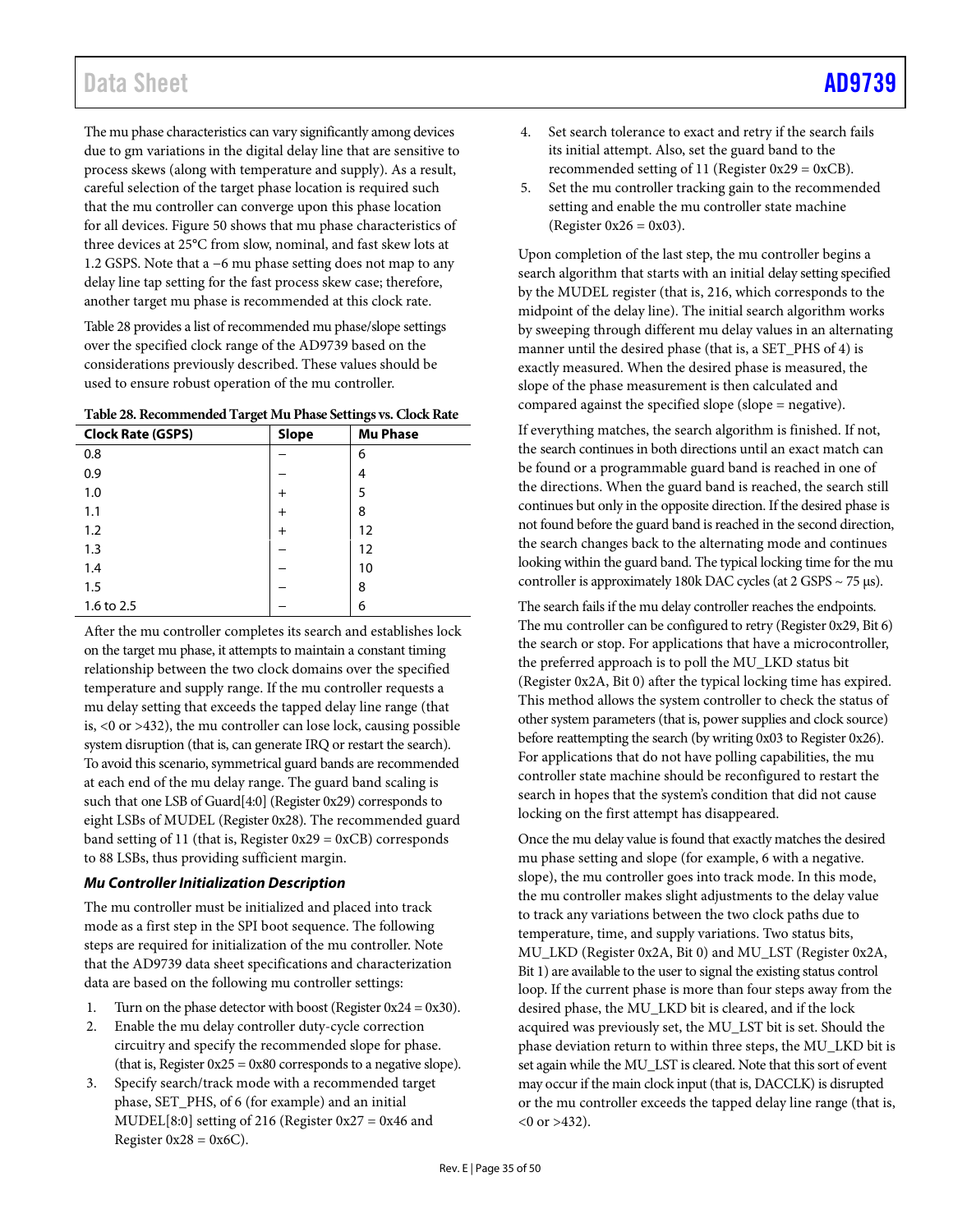If lock is lost, the mu controller has the option of remaining in the tracking loop or resetting and starting the search again via the CONTRST bit (Register 0x29, Bit 5). Continued tracking is the preferred state because it is the least disruptive to a system in which th[e AD9739](http://www.analog.com/AD9739?doc=AD9739.pdf) temporarily loses lock. The user can poll the mu delay and phase value by first setting the read bit high (Register 0x26, Bit 3). Once the read bit is set, the MUDEL[8:0] bits and the SET\_PHS[4:0] bits (Register 0x27 and Register 0x28) that the controller is currently using can be read.

# <span id="page-35-0"></span>**INTERRUPT REQUESTS**

The [AD9739](http://www.analog.com/AD9739?doc=AD9739.pdf) can provide the host processor with an interrupt request output signal (IRQ) that indicates that one or more of the [AD9739](http://www.analog.com/AD9739?doc=AD9739.pdf) internal controllers have achieved lock or lost lock. These controllers include the mu, data receiver, and synchronization controllers. The host can then poll the IRQ status register (Register 0x04) to determine which controller has lost lock. The IRQ output signal is an active high output signal available on Pin F13. If used, its output should be connected via a 10 kΩ pull-up resistor to VDD33.

Each IRQ is enabled by setting the enable bits in Register 0x03, which purposely has the same bit mapping as the IRQ status bits in Register 0x04. Note that these IRQ status bits are set only when the controller transitions from a false to true state. Therefore, it is possible for the x\_LCK\_IRQ and x\_LST\_IRQ status bits to be set when a controller temporarily loses lock but is able to reestablish lock before the IRQ is serviced by the host. In this case, the host should validate the present status of the suspect controller by reading back its current status bits, which are available in Register 0x21 and/or Register 0x2A. Based on the status of these bits, the host can take appropriate action, if required, to reestablish lock. To clear an IRQ after servicing, it is necessary to reset relevant bits in Register 0x03 by writing 0 followed by another write of 1 to reenable. A detailed diagram of the interrupt circuitry is shown i[n Figure 51.](#page-35-1)



<span id="page-35-1"></span>*Figure 51. Interrupt Request Circuitry*

It is also possible to use the IRQ during the [AD9739](http://www.analog.com/AD9739?doc=AD9739.pdf) initialization phase after power-up to determine when the mu and data receiver controllers have achieved lock. For example, before enabling the mu controller, the MU\_LCK\_EN bit (Register 0x03, Bit 2) can be set and the IRQ output signal monitored to determine when lock has been established before continuing in a similar manner with the data receiver controllers. Note that the relevant LCK bit should be cleared before continuing to the next controller. After all controllers are locked, the lost lock enable bits (that is, x\_LST\_EN) should be set.

| <b>Address (Hex)</b> | Bit            | <b>Description</b> |
|----------------------|----------------|--------------------|
| 0x03                 | 5              | SYNC_LST_EN        |
|                      | 4              | SYNC_LCK_EN        |
|                      | 3              | MU_LST_EN          |
|                      | $\overline{2}$ | MU_LCK_EN          |
|                      | 1              | RCV_LST_EN         |
|                      | 0              | RCV_LCK_EN         |
| 0x04                 | 5              | SYNC_LST_IRQ       |
|                      | 4              | SYNC_LCK_IRQ       |
|                      | 3              | MU_LST_IRQ         |
|                      | $\overline{2}$ | MU_LCK_IRQ         |
|                      | 1              | RCV_LST_IRQ        |
|                      | 0              | RCV_LCK_IRQ        |
| 0x21                 | $\overline{7}$ | SYNC_TRK_ON        |
|                      | 5              | SYNC_LST           |
|                      | 4              | SYNC_LCK           |
|                      | 3              | RCVR_TRK_ON        |
|                      | 1              | RCVR LST           |
|                      | 0              | RCVR_LCK           |
| 0x2A                 | 1              | MU_LST             |
|                      | 0              | MU_LKD             |

|  | Table 29. Interrupt Request Registers |  |
|--|---------------------------------------|--|
|--|---------------------------------------|--|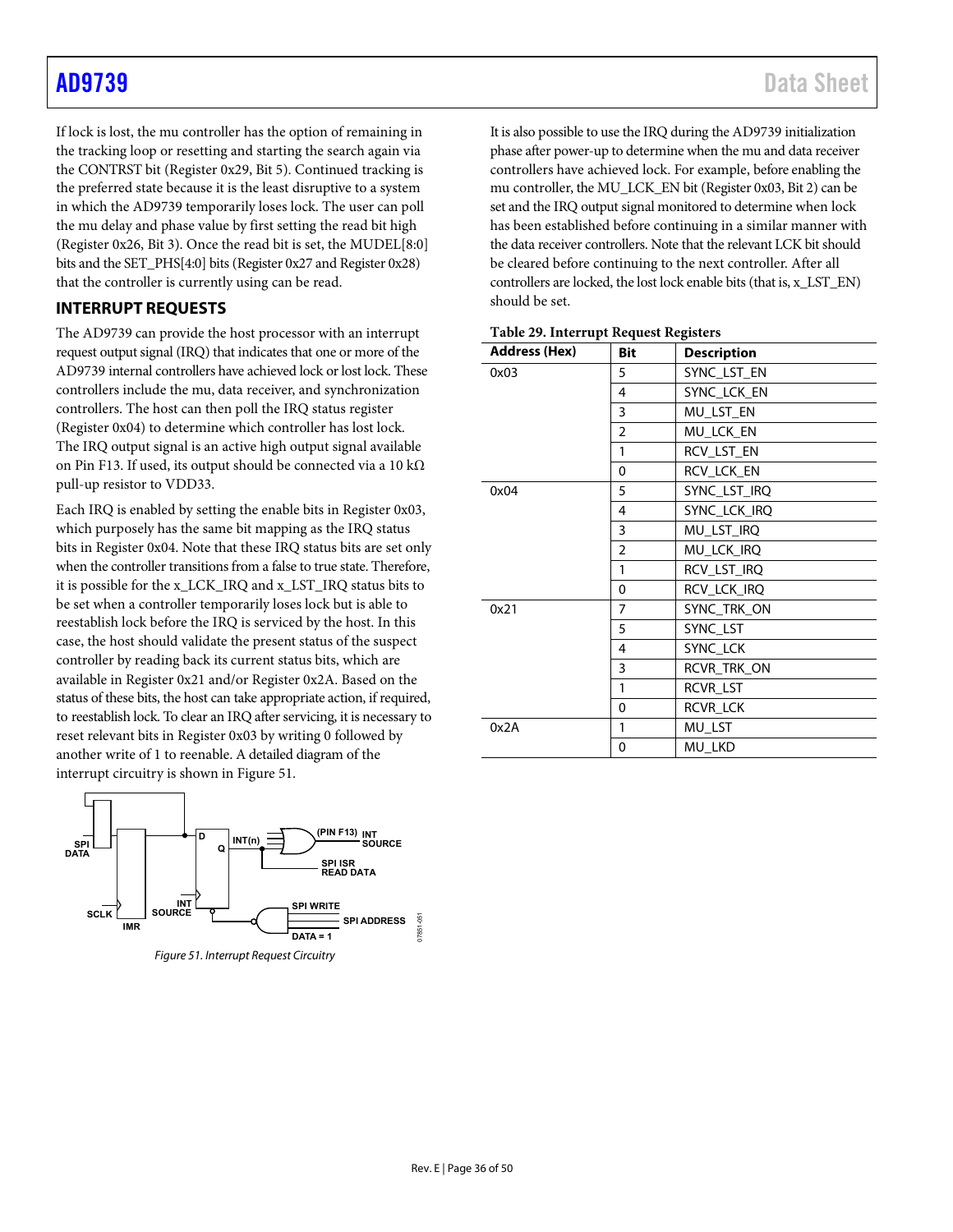# <span id="page-36-0"></span>**MULTIPLE DEVICE SYNCHRONIZATION**

Synchronization of multiple [AD9739d](http://www.analog.com/AD9739?doc=AD9739.pdf)evices requires all of the devices to have matching pipeline delays. This implies the DAC outputs are time aligned to the same phase when all devices are fed with the same data pattern at the same instance of time. The main contributor to phase ambiguity between devices is from the divide-by-4 circuitry that drives the Rx data path and data controller (se[e Figure 53\)](#page-37-0). This phase ambiguity can result in a ±2 sample offset between any two devices. Because the state of this internal divider is unknown at power-up, a synchronization method that phase aligns the digital paths of multiple [AD9739](http://www.analog.com/AD9739?doc=AD9739.pdf) devices is required to ensure matching pipeline delays.

[Figure 52 s](#page-36-1)hows a top-level diagram of multiple [AD9739](http://www.analog.com/AD9739?doc=AD9739.pdf) devices synchronized to each other with sample alignment of the different data streams within the FPGA (or among multiple FPGAs) being assumed. A common RF clock source is distributed to each of the [AD9739 d](http://www.analog.com/AD9739?doc=AD9739.pdf)evices via a dual clock buffer (such as the [ADCLK946\)](http://www.analog.com/ADCLK946?doc=AD9739.pdf) with matched PCB trace lengths to each device to ensure matched propagation delays.

On[e AD9739 i](http://www.analog.com/AD9739?doc=AD9739.pdf)s designated as the master providing a SYNC\_OUT reference clock (equal to f<sub>DAC</sub>/4) to itself as well as the other [AD9739 s](http://www.analog.com/AD9739?doc=AD9739.pdf)lave device's SYNC\_IN input. LVDS fanout buffers with matched output delays are again used to distribute the SYNC\_OUT and DCO signals of the master to the slave devices and FPGAs, respectively, thus ensuring tight time alignment. Note, in the case of a single FPGA implementation (that is, I/Q application), the DCO of the master can drive the FPGA directly.

After synchronization, the internal divide-by-4 circuitry has equal phases that drive their respective LVDS controllers. Note, the mu and data receiver controller of both devices must be configured for the same SPI register settings (that is, SET\_PHS and DCI\_DEL) upon SPI initialization such that controllers converge to similar delays. To validate that delays are roughly matched, the user can read back the delays of both devices (that is, MUDEL and DCI\_DEL) to determine if they are in an acceptable window that accounts for slight mismatches between different devices' delay lines.



<span id="page-36-1"></span>Figure 52. Functional Block Diagram of Tw[o AD9739 D](http://www.analog.com/AD9739?doc=AD9739.pdf)evices Synchronized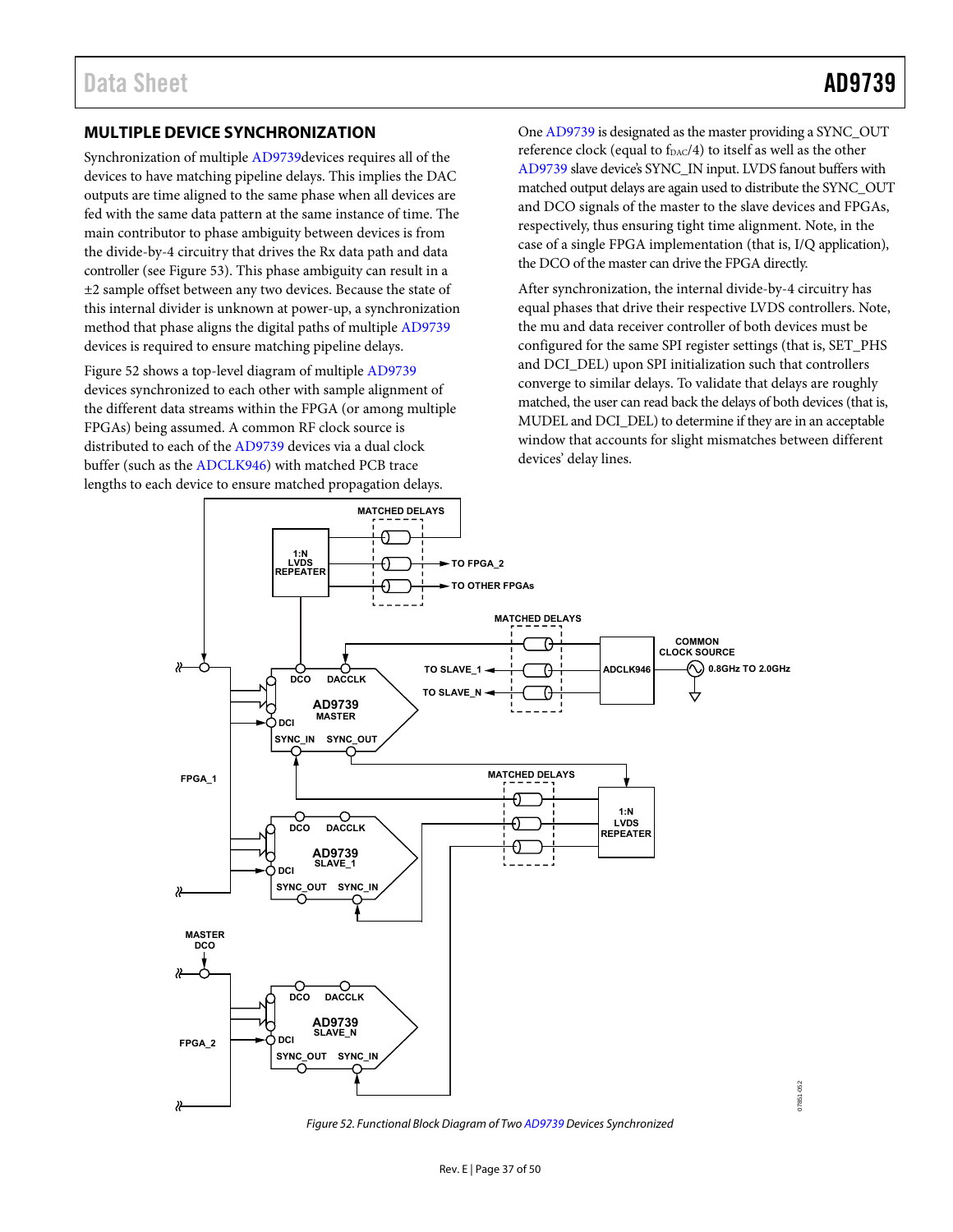

*Figure 53. Top Level Block Diagram of Synchronization Circuitry and Controller* 

<span id="page-37-0"></span>[Figure 53](#page-37-0) shows a top-level diagram of the synchronization controller (bottom) and how it interfaces to other digital functional blocks within the [AD9739.](http://www.analog.com/AD9739?doc=AD9739.pdf) Note the following observations of this top level diagram:

- Synchronization between multiple devices is achieved by rotating the divide-by-4 phases of the slave devices such that they align with the master.
- For the slave devices, the sync controller compares the phase alignment of the master's SYNC\_IN reference signal with the initial 0°/90° outputs of the divide-by-4 and then rotates the divide-by-4 phase until the SYNC\_IN signal falls between these phases.
- A reference signal common to all devices is required for synchronization. The master device generates this signal by providing a SYNC\_OUT signal which is then distributed to all the devices (including itself with tight time alignment) as a SYNC\_IN signal.
- Because the SYNC\_IN signal has a defined relationship between the divide-by-4 phase of the master, the slave devices can now align their respective divide-by-4 phases to the SYNC\_IN phase thus ensuring phase alignment among all devices.
- It is not possible to manually rotate the divide-by-4 phases of the data path with the sync controller enabled. This can

be a problem at lower clock rates were one may desire to rotate the divide-by-4 phase to ensure locking of the data receiver controller and/or achieve a more optimum DCI\_DEL value.

The DCO output signal is generated from a separate divide-by-4 circuit, and therefore, has a random phase upon each startup. For this reason, the DCO of the master should be distributed to all the FPGAs.

# *SYNC Controller Initialization Description*

The sync controller of the master is enabled by writing 0x70 to Register 0x10. Once enabled, a state machine automatically adjusts the output delay of its SYNC\_OUT signal such that the fed back reference SYNC\_IN signal is centered between the 0° and 90° output phases associated with its divide-by-4 circuit. Note that the coarse delay is performed by shifting phases via PHZ MUX while the fine delay that centers (and tracks) variation is done by a variable delay line. The variable delay line tap size is 12 ps. Once SYNC\_IN is centered, the controller enters tracking mode such that SYNC\_IN remains centered despite possible system variations in temperature and/or supply. Centering the SYNC\_IN signal on the master device ensures that the SYNC\_IN signals of the slave devices also remain centered between their respective divide-by-4 phases; therefore, providing the greatest margin to absorb nonideal timing skews. The following status bits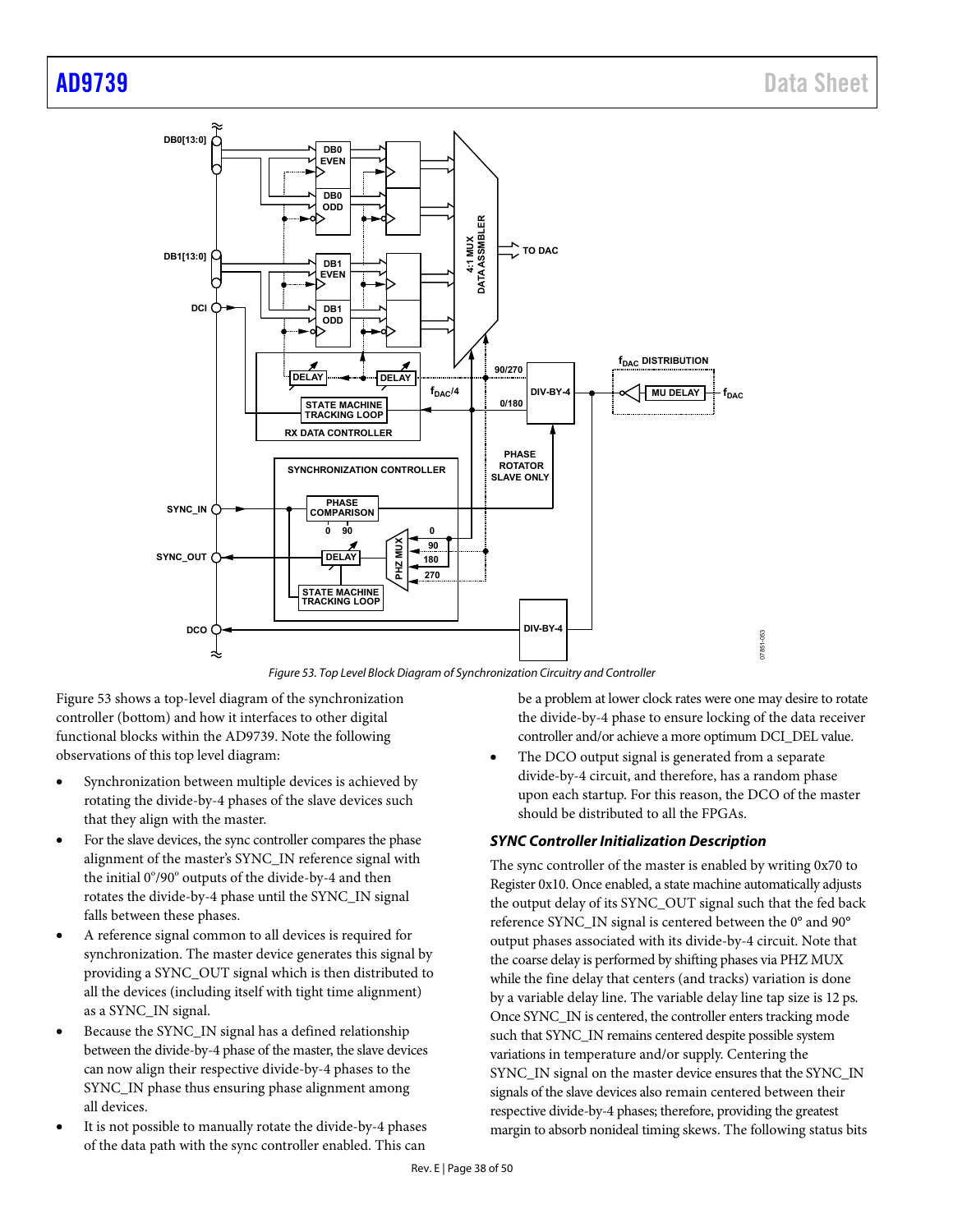# Data Sheet [AD9739](http://www.analog.com/AD9739?doc=AD9739.pdf)

are available in Register 0x21 indicating lock, lost-lock, and tracking: SYNC\_LCK, SYNC\_LST and SYNC\_TRK\_ON.

The sync controller of the slave is enabled by writing 0x50 to Register 0x10. Once enabled, the state machine compares the reference SYNC\_IN signal to the 0°/90° phase outputs of the divide-by-4 phase settings. If the SYNC\_IN signal does not fall between these phases, the state machine of the slave rotates the divide-by-4 phase setting until it does. To validate that phase alignment has been achieved, the SYNC\_IN\_PH90 and SYNC\_IN\_PH0 status bits should read 1 and 0, respectively (that is, Register 0x0D, Bits[5:4]). Note that the DCO and SYNC\_OUT outputs of the slave can be disabled via Register 0x01, Bit 5.

## *Synchronization Limitations*

Ensuring consistent synchronization over production lots in systems containing two or more [AD9739](http://www.analog.com/AD9739?doc=AD9739.pdf) devices becomes increasingly more challenging at the higher update rates because the timing offset between adjacent phases of the divide-by-4 output clock is equal to  $1/f_{\text{DAC}}$ . For example, a DAC update of 2 GSPS corresponds to a 500 ps period. If the SYNC\_IN signal of an ideal master device is positioned in the center of its divide-by-4  $0^{\circ}$ and 90 $^{\circ}$  phase outputs, only  $\pm 250$  ps of timing margin exists for the slave devices. This ideal margin is actually reduced by quadrature phase errors in the divide-by-4 circuit of the master as well as its ability to position the SYNC\_IN exactly in the center of the 0° and 90° output phases.

The timing margin is further eroded by the following sources:

- Master-to-slave device(s) mismatch in the propagation delays in the mu delay clock path and SYNC\_IN. Note that these mismatches can be up to 100 ps between devices that are at opposite extremes of the process corners.
- Quadrature phase errors in the divide-by-4 outputs of the slave.

These sources of timing skews become more significant as the DACCLK period is decreased (that is, clock rate is increased), leaving less margin for timing skews external to the master-toslave device(s). Special consideration to PCB layout and selection of clock distribution ICs are required to ensure minimum skew between the distributed DACCLK and SYNC\_IN signals. Note that timing skews can quickly accumulate considering that the propagation delay on an FR4 PCB is on the order of 170 ps/inch, and that output-to-output skews on each clock distribution IC can be as high as 25 ps.

The problem becomes more pronounced in multiboard synchronization where clock signals (that is, DACCLK, SYNC\_OUT, and DCO) are distributed over a back plane to multiple PCBs. Data alignment among the various data sources is required when driven by phase aligned DCO signals that are a buffered version of the master's DCO. However, these data sources (FPGAs) also have process, supply voltage, and temperature sensitivities (PVTs) that can cause misalignment among their respective DCI outputs.

Adding to this dilemma is that it also possible for the data receiver controller of differen[t AD9739](http://www.analog.com/AD9739?doc=AD9739.pdf) devices to converge on different delay settings due to PVT variations of the delay line (even if DCI inputs are exactly aligned). This can result in a four sample pipeline mismatch between devices if the difference in absolute delays exceeds a period of  $4/f_{\text{DAC}}$ . Recall that the controller searches up/down for its first valid edge from its initial start value (that is, DCI\_DEL and SMP\_DEL). While the initial start values between devices should be made the same, different absolute time delays due to PVT can cause devices to converge on different edges of DCI above or below this initial start value. As a result, confirm that DCI\_DEL values between multiple devices are matched sufficiently such that the absolute differences between the readback DCI\_DEL values do not exceed a data period (that is,  $4/f_{\text{DAC}}$ ). If the difference exceeds a data period, modify the DCI\_DEL (and SMP\_DEL) setting of the slave device so that its start point is roughly ½ the difference between the master and slave readback values.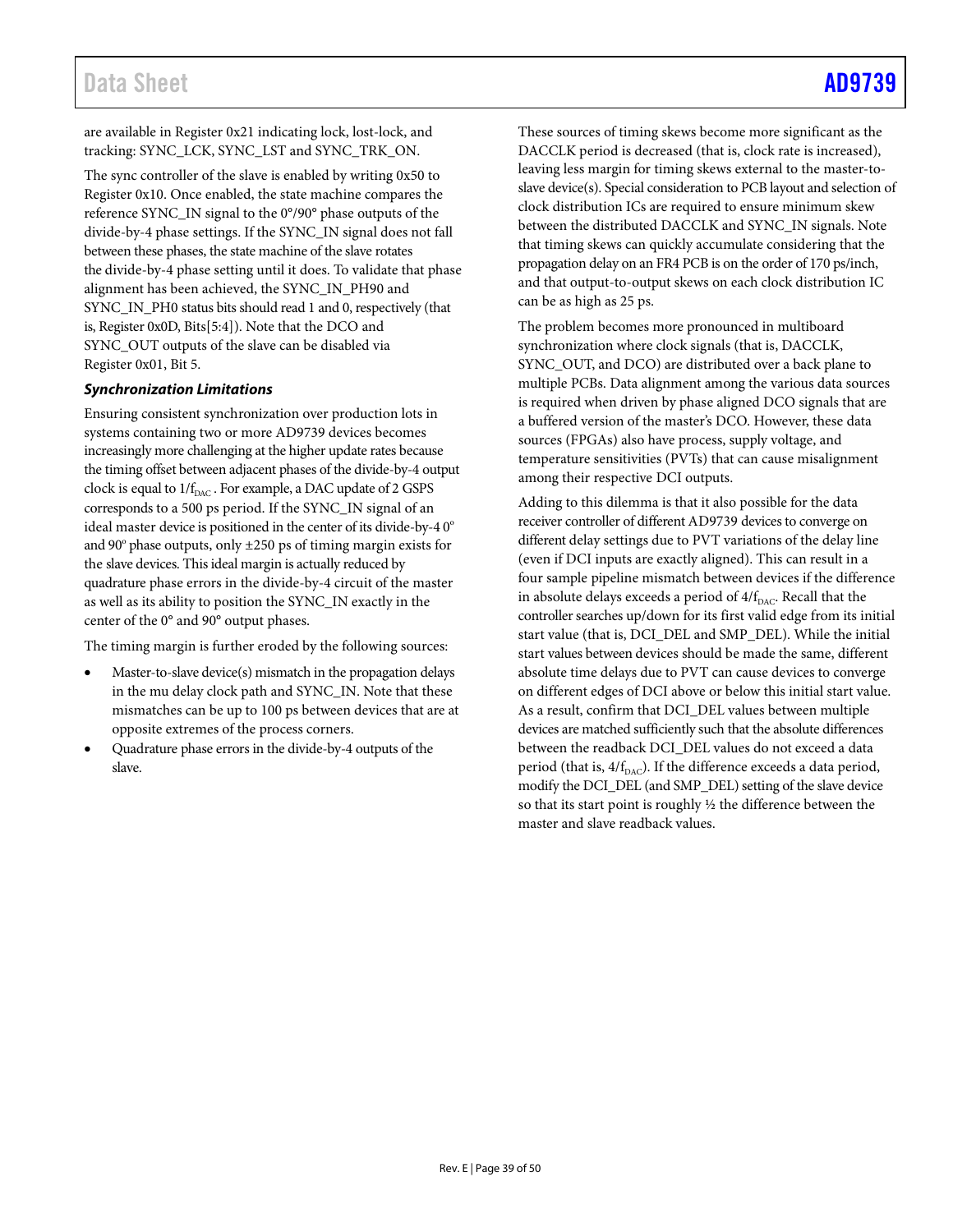# <span id="page-39-1"></span><span id="page-39-0"></span>ANALOG INTERFACE CONSIDERATIONS **ANALOG MODES OF OPERATION**

Th[e AD9739](http://www.analog.com/AD9739?doc=AD9739.pdf) uses the quad-switch architecture shown i[n Figure 54.](#page-39-2)  The quad-switch architecture masks the code-dependent glitches that occur in a conventional two-switch DAC[. Figure 55](#page-39-3) compares the waveforms for a conventional DAC and the quad-switch DAC. In the two-switch architecture, a code-dependent glitch occurs each time the DAC switches to a different state (that is, D1 to D2). This code-dependent glitching causes an increased amount of distortion in the DAC. In a quad-switch architecture (no matter what the codes are), there are always two switches transitioning at each half clock cycle, thus eliminating the codedependent glitches. However, a constant glitch occurs at 2 × DACCLK because half of the internal switches change state on the rising DACCLK edge, while the other half change state on the falling DACCLK edge.

<span id="page-39-2"></span>

*Figure 55. Two-Switch and Quad-Switch DAC Waveforms*

<span id="page-39-3"></span>Another attribute of the quad-switch architecture is that it also enables the DAC core to operate in one of the following three modes: normal mode, mix mode, and return-to-zero (RZ) mode. The mode is selected via SPI Register 0x08, Bits[1:0] with normal mode being the default value. In the mix mode, the output is effectively chopped at the DAC sample rate. This has the effect of reducing the power of the fundamental signal while increasing the power of the images centered around the DAC sample rate, thus improving the output power of these images. The RZ mode is similar to the analog mix mode, except that the intermediate data samples are replaced with midscale values.



*Figure 56. Mix-Mode and RZ DAC Waveforms*

<span id="page-39-4"></span>[Figure 56](#page-39-4) shows the DAC waveforms for both the mix mode and the RZ mode. Note that the disadvantage of the RZ mode is the 6 dB loss of power to the load because the DAC is only functioning for ½ the DAC update period. This ability to change modes provides the user the flexibility to place a carrier anywhere in the first three Nyquist zones, depending on the operating mode selected. Switching between the analog modes reshapes the sinc roll-off inherent at the DAC output. The maximum amplitude in all three Nyquist zones is impacted by this sinc roll-off, depending on where the carrier is placed (see [Figure 57\)](#page-39-5). As a practical matter, the usable bandwidth in the third Nyquist zone becomes limited at higher DAC clock rates (that is, >2 GSPS) when the output bandwidth of DAC core and the interface network (that is, balun) contributes to additional roll-off.



<span id="page-39-5"></span>*Figure 57. Sinc Roll-Off for Each Analog Operating Mode*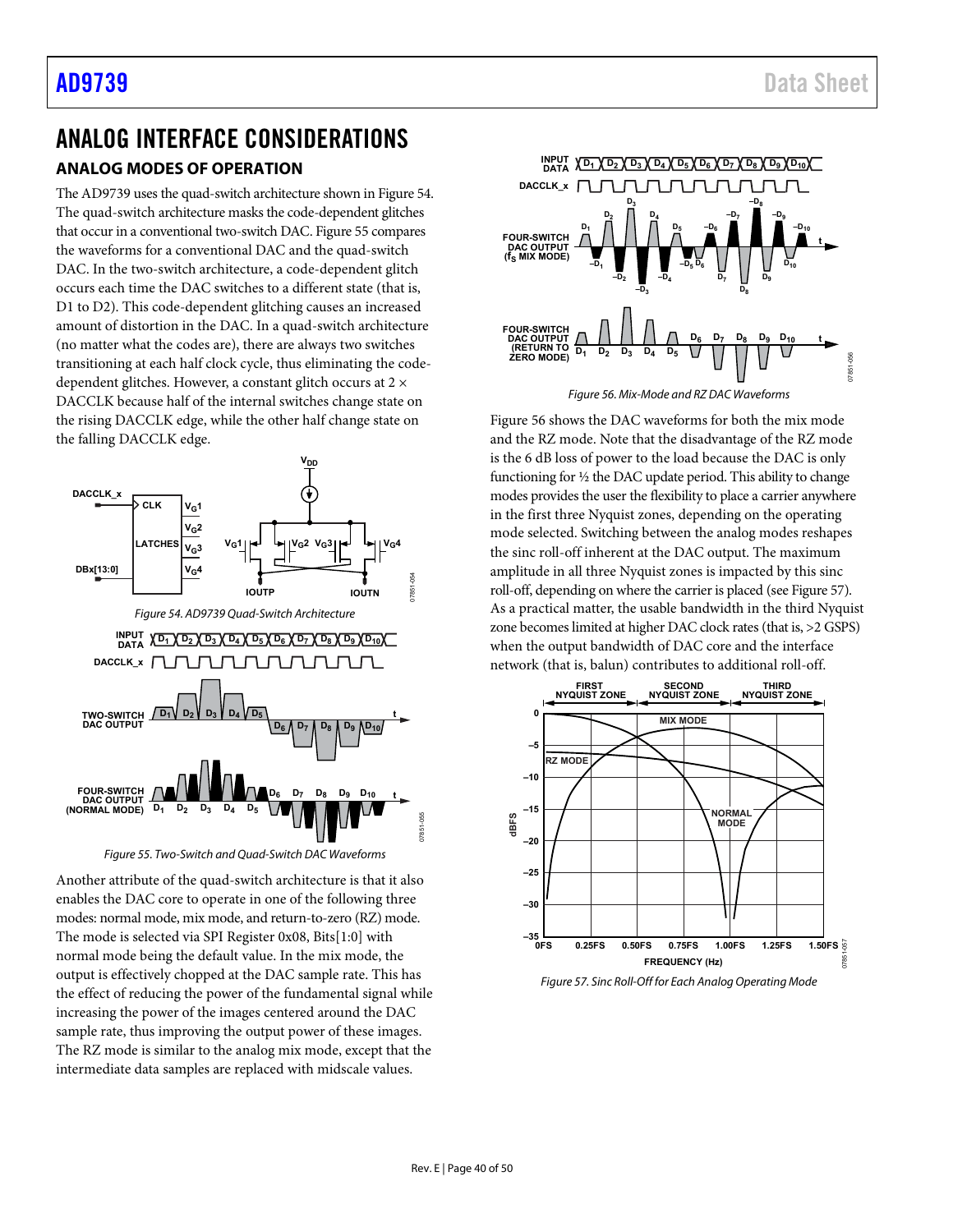# <span id="page-40-0"></span>**CLOCK INPUT CONSIDERATIONS**

The quality of the clock source and its drive strength are important considerations in maintaining the specified ac performance. The phase noise and spur characteristics of the clock source should be selected to meet the target application requirements. Phase noise and spurs at a given frequency offset on the clock source are directly translated to the output signal. It can be shown that the phase noise characteristics of a reconstructed output sine wave are related to the clock source by  $20 \times log10$  $(f<sub>OUT</sub>/f<sub>CLK</sub>)$  when the DAC clock path contribution, along with thermal and quantization effects, are negligible.

Th[e AD9739 c](http://www.analog.com/AD9739?doc=AD9739.pdf)lock receiver provides optimum jitter performance when driven by a fast slew rate originating from the LVPECL or CML output drivers. For optimal ac performance out of the [AD9739,](http://www.analog.com/AD9739?doc=AD9739.pdf) the recommended minimum differential peak-to-peak voltage is approximately 1.4 V p-p. For a low jitter sinusoidal clock source, th[e ADCLK914 c](http://www.analog.com/ADCLK914?doc=AD9739.pdf)an be used to square-up the signal and provide a CML input signal for th[e AD9739 c](http://www.analog.com/AD9739?doc=AD9739.pdf)lock receiver. Note that all specifications and characterization presented in the data sheet are with the [ADCLK914 d](http://www.analog.com/ADCLK914?doc=AD9739.pdf)riven by a high quality RF signal generator with the clock receiver biased at an 800 mV level. A dc blocking capacitor is used between the clock driver output and clock receiver input to allow for different dc bias levels. To minimize signal loss for high clock rates, a high quality, dc blocking RF capacitor is recommended.



Figure 58. Clock Input and Common-Mode Control

<span id="page-40-1"></span>The [AD9739 c](http://www.analog.com/AD9739?doc=AD9739.pdf)lock receiver features the ability to independently adjust the common-mode level of its inputs over a span of ±100 mV centered about its midsupply point (that is, VDDC/2) as well as an offset for hysteresis purposes. [Figure 58 s](#page-40-1)hows the equivalent input circuit of one of the inputs. ESD diodes are not shown for clarity purposes. It has been found through characterization that the optimum setting is for both inputs to be biased at approximately 0.8 V. This can be achieved by writing a 0x0F (corresponding to a −15) setting to both cross controller registers (that is, Register 0x22 and Register 0x23).



Figure 59[. ADCLK914 I](http://www.analog.com/ADCLK914?doc=AD9739.pdf)nterface to th[e AD9739 C](http://www.analog.com/AD9739?doc=AD9739.pdf)LK Input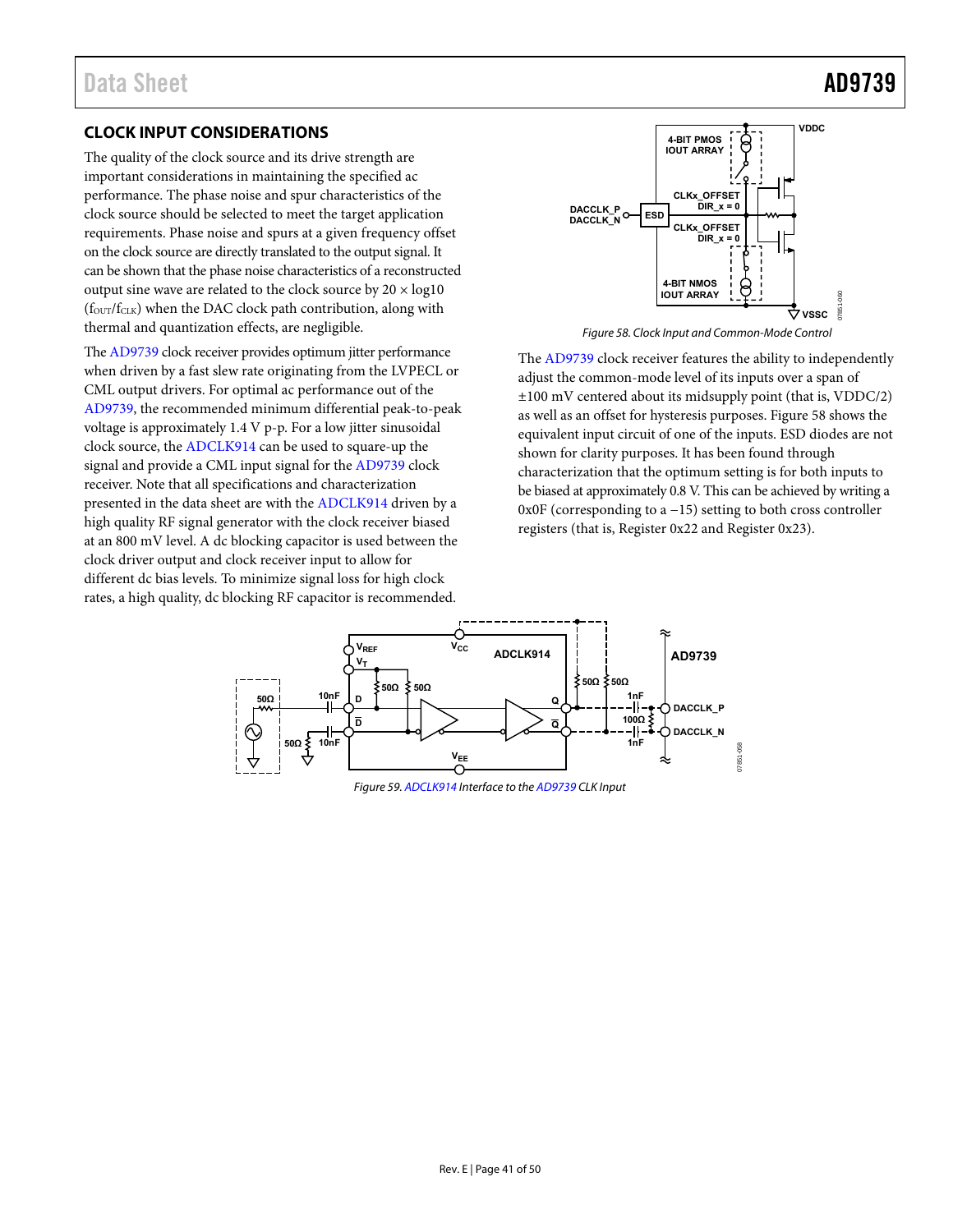

## <span id="page-41-0"></span>**VOLTAGE REFERENCE**

The [AD9739](http://www.analog.com/AD9739?doc=AD9739.pdf) output current is set by a combination of digital control bits and the I120 reference current, as shown i[n Figure 61.](#page-41-2) 



*Figure 61. Voltage Reference Circuit* 

07851-062

7851-062

<span id="page-41-2"></span>The reference current is obtained by forcing the band gap voltage across an external 10 kΩ resistor from I120 (Pin B14) to ground. The 1.2 V nominal band gap voltage (VREF) generates a 120 µA reference current in the 10 kΩ resistor. Note the following constraints when configuring the voltage reference circuit:

- Both the 10 kΩ resistor and 1 nF bypass capacitor are required for proper operation.
- Adjusting the output full-scale current,  $I<sub>OUTFS</sub>$ , of the DAC from its default setting of 20 mA should be performed digitally.
- The [AD9739](http://www.analog.com/AD9739?doc=AD9739.pdf) is not a multiplying DAC. Modulating the reference current, I120, with an ac signal is not supported.
- The band gap voltage appearing at VREF (Pin C14) must be buffered for use with external circuitry because its output impedance is approximately 5 kΩ.
- An external reference can be used to overdrive the internal reference by connecting it to VREF (Pin C14).

 $I<sub>OUTFS</sub>$  can be adjusted digitally over 8.7 mA to 31.7 mA by using FSC[9:0] (Register 0x06 and Register 0x07).

The following equation relates  $I_{\text{OUTFS}}$  to the FSC[9:0] register, which can be set from 0 to 1023:

$$
I_{\text{OUTFS}} = 22.6 \times FSC[9:0]/1000 + 8.7 \tag{1}
$$

Note that a default value of 0x200 generates 20 mA full scale, which is used for most of the characterization presented in this data sheet (unless noted otherwise).

# <span id="page-41-1"></span>**ANALOG OUTPUTS**

## *Equivalent DAC Output and Transfer Function*

The [AD9739](http://www.analog.com/AD9739?doc=AD9739.pdf) provides complementary current outputs, IOUTP and IOUTN, that source current into an external ground reference load[. Figure 62](#page-41-3) shows an equivalent output circuit for the DAC. Note that, compared to most current output DACs of this type, the [AD9739](http://www.analog.com/AD9739?doc=AD9739.pdf) outputs exhibit a slight offset current (that is,  $I<sub>OUTFS</sub>/16$ , and the peak differential ac current is slightly below  $I_{\text{OUTFS}}/2$  (that is,  $15/32 \times I_{\text{OUTFS}}$ ).



*Figure 62. Equivalent DAC Output Circuit*

<span id="page-41-3"></span>As shown in [Figure 62,](#page-41-3) the DAC output can be modeled as a pair of dc current sources that source a current of  $17/32 \times I_{\text{OUTFS}}$  to each output. A differential ac current source,  $I_{\text{PEAK}}$  is used to model the signal-dependent nature of the DAC output. The polarity and signal dependency of this ac current source are related to the digital code by the following equations:

$$
F(Code) = (DACCODE - 8192)/8192\tag{2}
$$

$$
-1 \le F(Code) < 1\tag{3}
$$

where *DACCODE* = 0 to 16,383 (decimal).

Because  $I_{PEAK}$  can swing  $\pm(15/32) \times I_{\text{OUTFS}}$ , the output currents measured at IOUTP and IOUTN can span from  $I<sub>outers</sub>/16$  to I<sub>OUTFS</sub>. However, because the ac signal-dependent current component is complementary, the sum of the two outputs is always constant (that is, IOUTP + IOUTN =  $(34/32) \times I_{\text{OUTFS}}$ ).

The code-dependent current measured at the IOUTP (and IOUTN) output is as follows:

$$
IOUTP = 17/32 \times I_{\text{OUTFS}} + 15/32 \times I_{\text{OUTFS}} \times F(Code) \tag{4}
$$

$$
IOUTN = 17/32 \times I_{\text{OUTFS}} - 15/32 \times I_{\text{OUTFS}} \times F(Code) \tag{5}
$$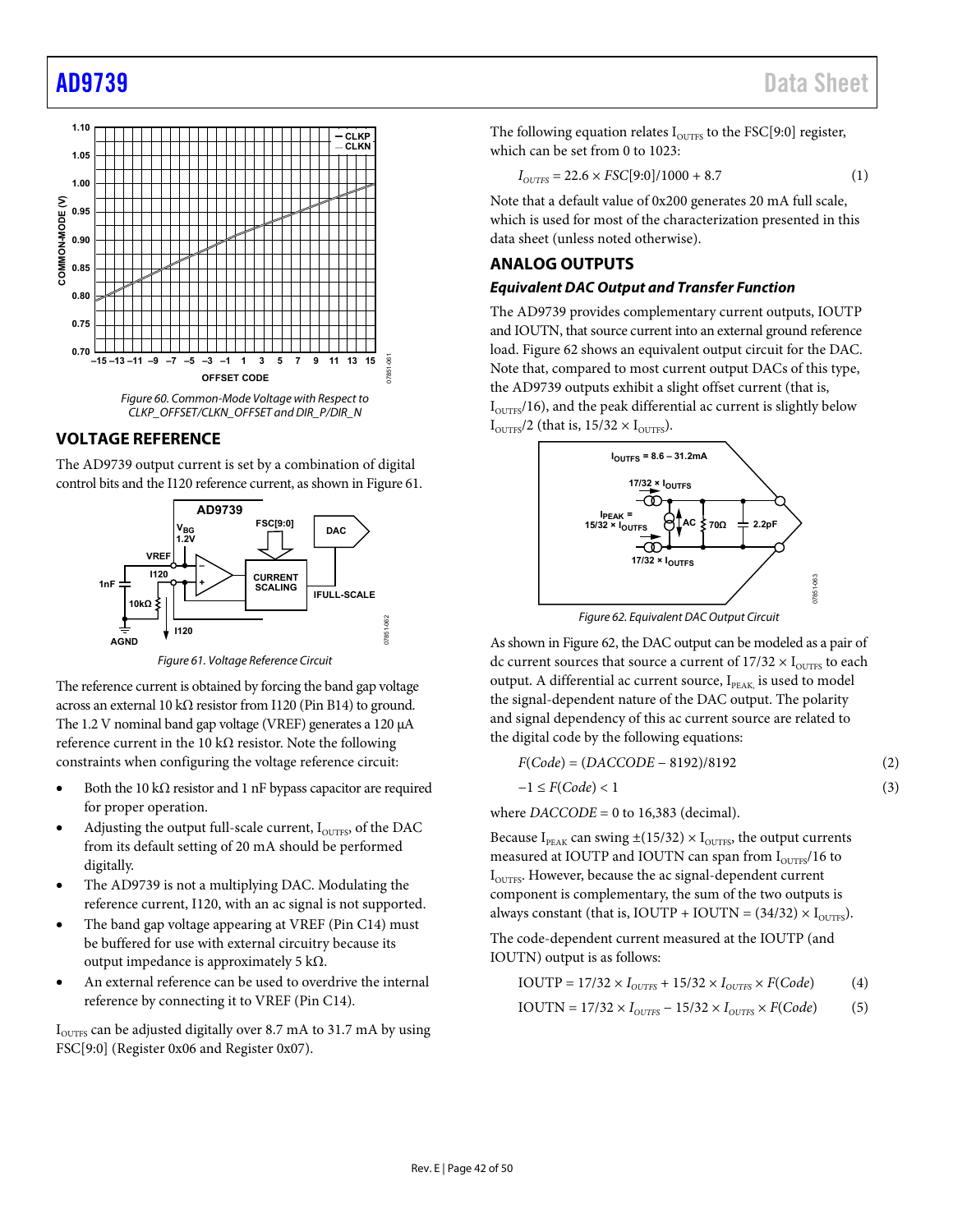# Data Sheet **[AD9739](http://www.analog.com/AD9739?doc=AD9739.pdf)**

[Figure 63](#page-42-0) shows the IOUTP vs. DACCODE transfer function when  $I_{\text{out}}$  is set to 19.65 mA.



*Figure 63. Gain Curve for FSC[9:0] = 512, DAC Offset = 1.228 mA*

#### <span id="page-42-0"></span>*Peak DAC Output Power Capability*

The maximum peak power capability of a differential current output DAC is dependent on its peak differential ac current,  $I_{PFAK}$ , and the equivalent load resistance it sees. Because the [AD9739](http://www.analog.com/AD9739?doc=AD9739.pdf) includes a differential 70  $\Omega$  resistance, it is best to use a doubly terminated external output network similar to what is shown in [Figure 64.](#page-42-1) In this case, the equivalent load seen by the ac current source of the DAC is 25  $Ω$ .

If the [AD9739](http://www.analog.com/AD9739?doc=AD9739.pdf) is programmed for  $I_{\text{OUTFS}} = 20 \text{ mA}$ , its peak ac current is 9.375 mA and its peak power delivered to the equivalent load is 2.2 mW (that is,  $P = I^2R$ ). Because the source and load resistance seen by the 1:1 balun are equal, this power is shared equally; therefore, the output load receives 1.1 mW or 0.4 dBm.

To calculate the rms power delivered to the load, the following must be considered:

- Peak-to-rms of the digital waveform
- Any digital backoff from digital full scale
- The DAC's sinc response and nonideal losses in external network

For example, a reconstructed sine wave with no digital backoff ideally measures −2.6 dBm because it has a peak-to-rms ratio of 3 dB. If a typical balun loss of 0.4 dBm is included, −3 dBm of actual power can be expected in the region where the sinc response of the DAC has negligible influence. Increasing the output power is best accomplished by increasing  $I<sub>OUTFS</sub>$  although any degradation in linearity performance must be considered acceptable for the target application.



<span id="page-42-1"></span>*Figure 64. Equivalent Circuit for Determining Maximum Peak Power to a 50 Ω Load*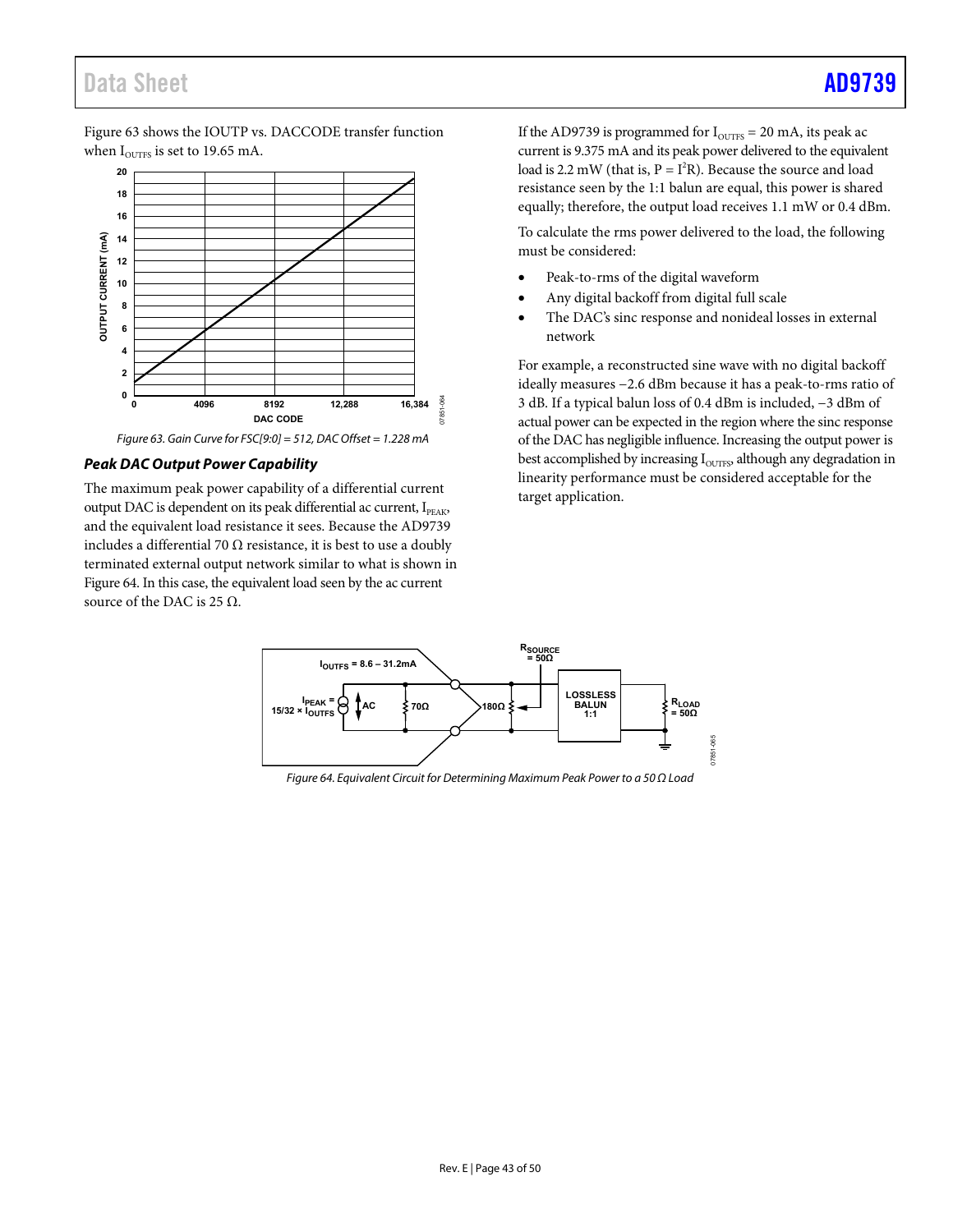## *Output Stage Configuration*

Th[e AD9739](http://www.analog.com/AD9739?doc=AD9739.pdf) is intended to serve high dynamic range applications that require wide signal reconstruction bandwidth (that is, DOCSIS CMTS) and/or high IF/RF signal generation. Optimum ac performance can only be realized if the DAC output is configured for differential (that is, balanced) operation with its output common-mode voltage biased to analog ground. The output network used to interface to the DAC should provide a near 0  $\Omega$ dc bias path to analog ground. Any imbalance in the output impedance between the IOUTP and IOUTN pins results in asymmetrical signal swings that degrade the distortion performance (mostly even order) and noise performance. Component selection and layout are critical in realizing the performance potential of the [AD9739.](http://www.analog.com/AD9739?doc=AD9739.pdf) 



<span id="page-43-0"></span>*Figure 65. Recommended Balun for Wideband Applications with Upper Bandwidths of up to 2.2 GHz*

Most applications requiring balanced-to-unbalanced conversion can take advantage of the Ruthroff 1:1 balun configuration shown in [Figure 65.](#page-43-0) This configuration provides excellent amplitude/phase balance over a wide frequency range while providing a 0  $\Omega$  dc bias path to each DAC output. Also, its design provides exceptional bandwidth and can be considered for applications requiring signal reconstruction of up to 2.2 GHz. The characterization plots shown in this data sheet are based on the [AD9739](http://www.analog.com/AD9739?doc=AD9739.pdf) evaluation board, which uses this configuration[. Figure 66](#page-43-1) compares the measured frequency response for normal and mix mode using the [AD9739](http://www.analog.com/AD9739?doc=AD9739.pdf) evaluation board vs. the ideal frequency response.



<span id="page-43-1"></span>*Figure 66. Measured vs. Ideal Frequency Response for Normal (Baseband) and Mix Mode Operation Using a TC1-33-75G Transformer on th[e AD9739](http://www.analog.com/AD9739?doc=AD9739.pdf) Evaluation Board*

[Figure 67](#page-43-2) shows an interface that can be considered when interfacing the DAC output to a self-biased differential gain block. The inductors shown serve as RF chokes (L) that provide the dc bias path to analog ground. The value of the inductor, along with the dc blocking capacitors (C), determines the lower cutoff frequency of the composite pass-band response. An RF balun should also be considered before the RF differential gain stage and any filtering to ensure symmetrical common-mode impedance seen by the DAC output while suppressing any common-mode noise, harmonics, and clock spurs prior to amplification.



<span id="page-43-2"></span>*Figure 67. Interfacing the DAC Output to the Self-Biased Differential Gain Stage*

For applications operating th[e AD9739](http://www.analog.com/AD9739?doc=AD9739.pdf) in mix mode with output frequencies extending beyond 2.2 GHz, the circuits shown in [Figure 68](#page-43-3) should be considered. The circuit in [Figure 68](#page-43-3) uses a wideband balun with a configuration similar to the one shown in [Figure 67](#page-43-2) to provide a dc bias path for the DAC outputs. The circuit i[n Figure 69](#page-43-4) takes advantage of ceramic chip baluns to provide a dc bias path for the DAC outputs while providing excellent amplitude/phase balance over a narrower RF band. These low cost, low insertion loss baluns are available for different popular RF bands and provide excellent amplitude/ phase balance over their specified frequency range.



<span id="page-43-3"></span>*Figure 68. Recommended Mix Mode Configuration Offering Extended RF Bandwidth Using a TC1-1-43A+ Balun*



<span id="page-43-4"></span>*Figure 69. Lowest Cost and Size Configuration for Narrow RF Band Operation*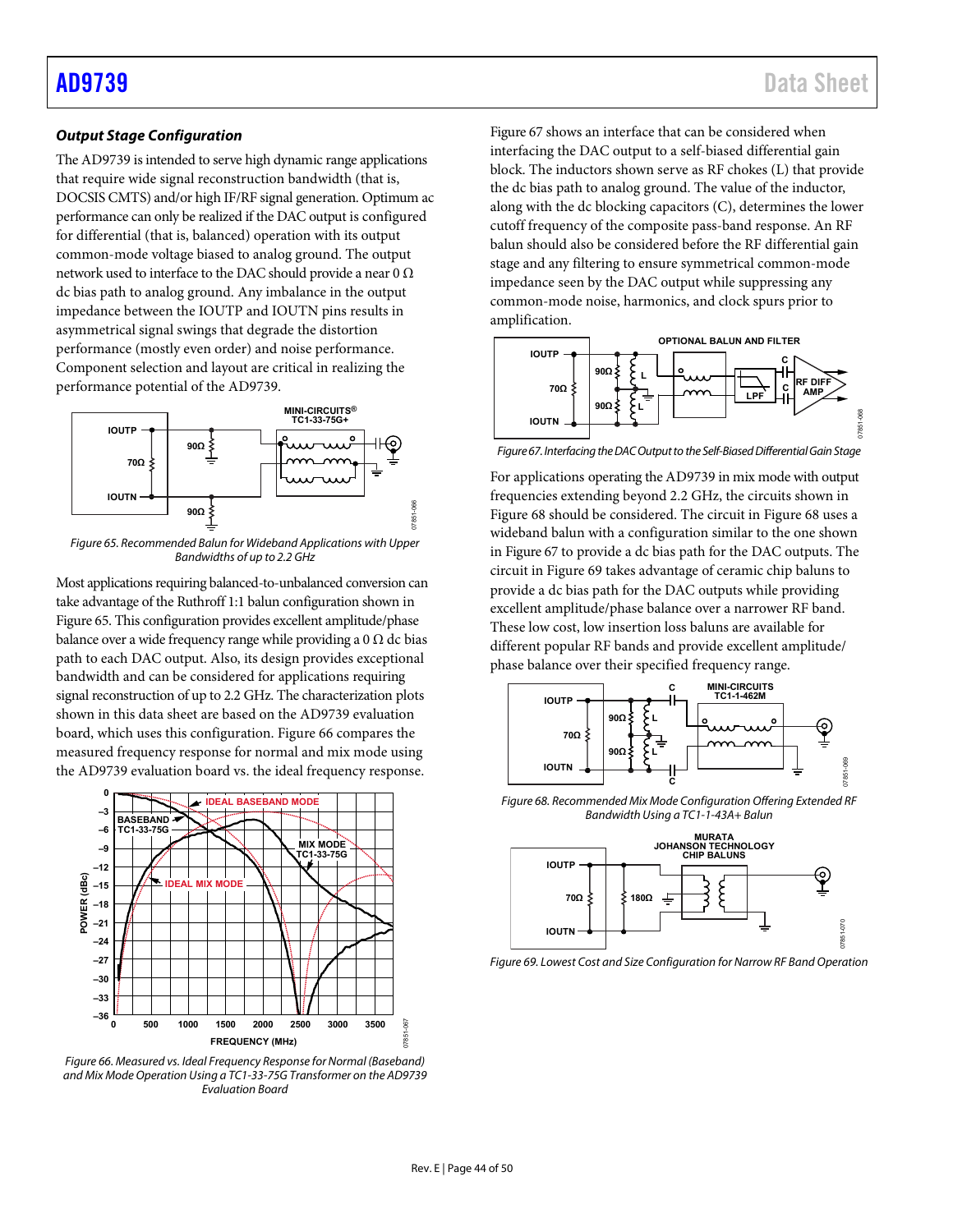# <span id="page-44-0"></span>**NONIDEAL SPECTRAL ARTIFACTS**

The [AD9739](http://www.analog.com/AD9739?doc=AD9739.pdf) output spectrum contains spectral artifacts that are not part of the original digital input waveform. These nonideal artifacts included harmonics (including alias harmonics), images, and clock spurs. [Figure 70](#page-44-1) shows a spectral plot of the [AD9739](http://www.analog.com/AD9739?doc=AD9739.pdf) within the first Nyquist zone (that is, dc to  $f_{\text{DAC}}/2$ ) reconstructing a 650 MHz, 0 dBFS sine wave at 2.4 GSPS. Besides the desired fundamental tone at the −7.8 dBm level, the spectrum also reveals these nonideal artifacts that also appear as spurs above the measurement noise floor. Because these nonideal artifacts are also evident in the second and third Nyquist zones during mix mode operation, the effects of these artifacts should also be considered when selecting the DAC clock rate for a target RF band.



<span id="page-44-1"></span>Note the following important observations pertaining to these nonideal spectral artifacts:

- 1. A full-scale sine wave (that is, single-tone) typically represents the worst-case condition because it has a peak-to-rms ratio of 3 dB and is unmodulated. Harmonics and aliased harmonics of a sine wave are easy to identify because they also appear as discrete spurs. Significant characterization of a high speed DAC is performed using single (or multitone) signals for this reason.
- 2. Modulated signals (that is, AM, PM, or FM) do not appear as spurs but rather as signals whose power spectral density is spread over a defined bandwidth determined by the modulation parameters of the signals. Any harmonics from the DAC spread over a wider bandwidth determined by the order of the harmonic and bandwidth of the modulated signal. For this reason, harmonics often appear as slight bumps in the measurement noise floor and can be difficult to discern.
- 3. Images appear as replicas of the original signal, therefore, can be easier to identify. In the case of th[e AD9739,](http://www.analog.com/AD9739?doc=AD9739.pdf) internal modulation of the sampling clock at intervals related to  $f_{\text{DAC}}/4$  generate image pairs at  $\frac{1}{4} \times f_{\text{DAC}}$ ,  $\frac{1}{2} \times f_{\text{DAC}}$ , and  $\frac{3}{4} \times f_{\text{DAC}}$ . Both upper and lower sideband images associated with  $\frac{1}{4} \times$  $f_{\text{DAC}}$  fall within the first Nyquist zone, while only the lower image of  $\frac{1}{2} \times f_{\text{DAC}}$  and  $\frac{3}{4} \times f_{\text{DAC}}$  fall back. Note that the lower images appear frequency inverted. The difference in dBc between the fundamental and various images remains mostly signal independent because the mechanism causing these images is related to corruption of the sampling clock.
- 4. The magnitude of these images for a given device is dependent on several factors including DAC clock rate, output frequency, mu controller phase setting, and divide-by-4 clock divider phase (Register 0x14, bit [7:6]. [Table 30](#page-44-2) shows how the magnitude of these images vary as the phase is varied for the case represented i[n Figure 70.](#page-44-1) Because the phase varies at power up, the image magnitude varies making it difficult to compensate digitally through a one-time factory calibration procedure. Also, the image magnitude can vary a few decibels over temperature and between devices due to process dependencies. (Note that the [AD9739A](http://www.analog.com/AD9739A?doc=AD9739.pdf) is a viable option if factory calibration is considered acceptable for nonmultichip synchronization applications operating with clock rates in the 1.6 GSPS to 2.5 GSPS range).

#### <span id="page-44-2"></span>**Table 30. Image Magnitude vs. Phase (PHZ) Setting**

| <b>Image location</b>                                | PHZ <sub>0</sub> | PHZ <sub>1</sub> | PHZ <sub>2</sub> | PHZ3    |
|------------------------------------------------------|------------------|------------------|------------------|---------|
| $f_{\text{DAC}}/4 - f_{\text{OUT}}$                  | $-70.2$          | $-71.4$          | $-72.2$          | $-77.1$ |
| $f_{\text{DAC}}/2 - f_{\text{OUT}}$                  | $-80.2$          | $-71.3$          | $-69.9$          | $-74.9$ |
| $\frac{3}{4} \times f_{\text{DAC}} - f_{\text{OUT}}$ | -69.9            | $-72.5$          | $-73.4$          | $-73.7$ |

- 5. A clock spur appears at  $f_{\text{DAC}}/4$  and integer multiples of this frequency. Similar to images, the spur magnitude is also dependent on the same factors that cause variations in image levels. However, unlike images and harmonics, clock spurs always appear as discrete spurs, albeit their magnitude shows a slight dependency on the digital waveform and output frequency. Note that the clock spur appearing at  $f_{\text{DAC}}/4$ can also be factory calibrated.
- 6. A large clock spur also appears at  $2 \times f_{\text{DAC}}$  in either normal or mix mode operation. This clock spur is due to the quad switch DAC architecture causing switching events to occur on both edges of  $f_{\text{DAC}}$ .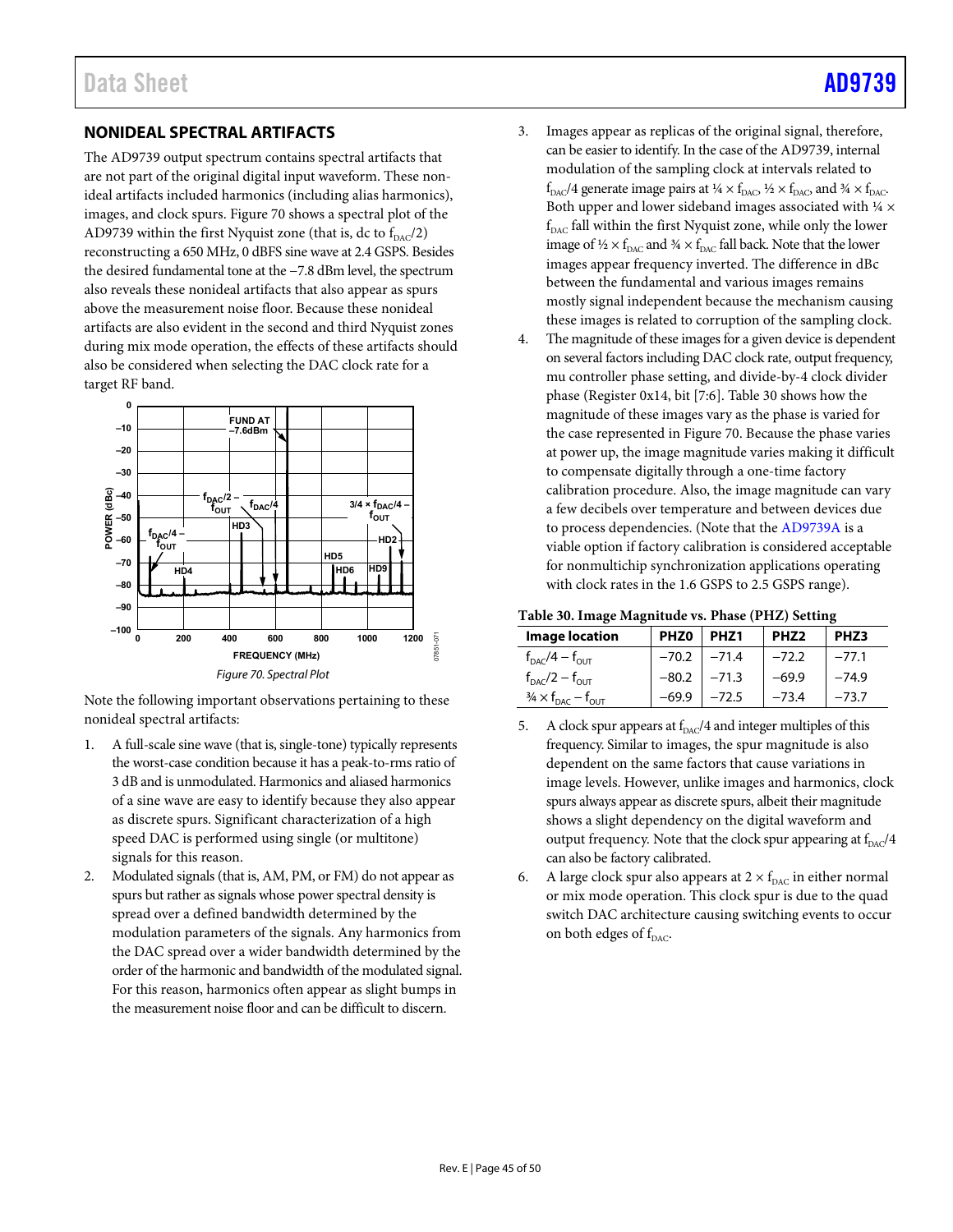# <span id="page-45-0"></span>**LAB EVALUATION OF TH[E AD9739](http://www.analog.com/AD9739?doc=AD9739.pdf)**

[Figure 71](#page-45-2) shows a recommended lab setup that was used to characterize the performance of the [AD9739.](http://www.analog.com/AD9739?doc=AD9739.pdf) The DPG2 is a dual port LVDS/CMOS data pattern generator available from Analog Devices, Inc., with an up to 1.25 GSPS data rate. The DPG2 directly interfaces to th[e AD9739](http://www.analog.com/AD9739?doc=AD9739.pdf) evaluation board via Tyco Z-PACK HM-Zd connectors. A low phase noise/jitter RF source, such as an R&S SMA100A signal generator, is used for the DAC clock. A 5 V power supply is used to power up the [AD9739](http://www.analog.com/AD9739?doc=AD9739.pdf) evaluation board, and SMA cabling is used to interface to the supply, clock source, and spectrum analyzer. A USB 2.0 interface to a host PC is used to communicate to both the AD9739 evaluation board and the DPG2.

A high dynamic range spectrum analyzer is required to evaluate the [AD9739](http://www.analog.com/AD9739?doc=AD9739.pdf) reconstructed waveform's ac performance. This is especially the case when measuring ACLR performance for high dynamic range applications, such as multicarrier DOCSIS CMTS applications. Harmonic, SFDR, and IMD measurements pertaining to unmodulated carriers can benefit by using a sufficiently high RF attenuation setting because these artifacts are easy to identify above the spectrum analyzer noise floor. However, reconstructed waveforms having modulated carrier(s) often benefit from the use of a high dynamic range RF amplifier and/or passive filters to measure close-in and wideband ACLR performance when using spectrum analyzers of limited dynamic range.



<span id="page-45-2"></span>*Figure 71. Lab Test Setup Used to Characterize th[e AD9739](http://www.analog.com/AD9739?doc=AD9739.pdf)*

## <span id="page-45-1"></span>**POWER DISSIPATION AND SUPPLY DOMAINS**

The power dissipation of th[e AD9739](http://www.analog.com/AD9739?doc=AD9739.pdf) is dependent on the DAC clock rate as shown i[n Figure 72](#page-45-3) an[d Figure 73.](#page-45-4) The current consumption from the 3.3 V supply remains relatively constant because it is used for biasing the DAC core (that is, VDDA) and differential input receivers (that is, VDD33). However, the current consumption from the 1.8 V supply is clock rate dependent and increases linearly with frequency because this supply is used by the digital path (that is, VDD) as well as the clock distribution circuitry (that is, VDDC).

Treat the VDDC supply as an analog supply because the clock distribution circuitry has poor power supply rejection; therefore, noise on this supply can induce clock jitter. To ensure low noise on this sensitive supply, use a separate 1.8 V regulator powered from the 3.3 V analog supply rail that is also used to power VDDA. This supply rail can also be used to power-up VDD33 via an LC filter network. The digital 1.8 V supply, VDD, can be supplied via a well-filtered switching regulator.

<span id="page-45-3"></span>

<span id="page-45-4"></span>*Figure 73. Current Consumption vs.*  $f_{DAC}$  *@ 25°C*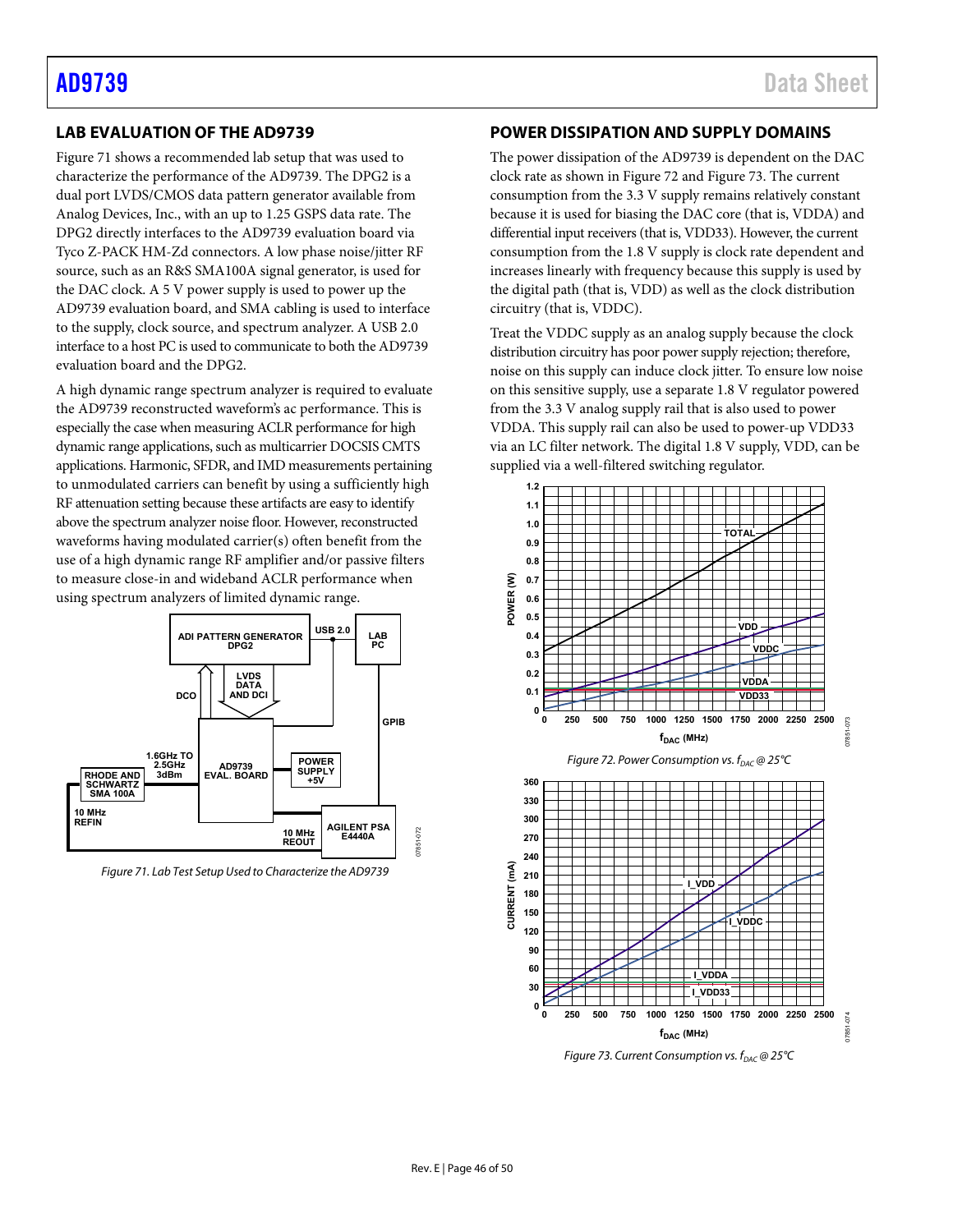07851-075

# <span id="page-46-0"></span>**RECOMMENDED START-UP SEQUENCE**

Upon power-up of th[e AD9739,](http://www.analog.com/AD9739?doc=AD9739.pdf) a host processor is required to initialize and configure th[e AD9739](http://www.analog.com/AD9739?doc=AD9739.pdf) via its SPI port. [Figure 74](#page-46-1) shows a flowchart of the sequential steps required, while [Table 31](#page-47-0) an[d Table 32](#page-48-0) provides more detail on the SPI register write/read operations required to implement the flowchart steps. Note the following:

- A software reset is optional because the [AD9739](http://www.analog.com/AD9739?doc=AD9739.pdf) has both an internal POR circuit and a RESET pin.
- The SYNC controller is optional because it is only required to synchronize two or more devices. If synchronization is

required, validate that DCI\_DEL values between devices are sufficiently matched**.**

- The mu controller must be first enabled (and in track mode) before the data receiver controller is enabled because the DCO output signal is derived from this circuitry.
- A wait period is related to f<sub>DATA</sub> periods.
- Limit the number of attempts to lock the controllers to three; locks typically occur on the first attempt.
- Hardware or software interrupts can be used to monitor the status of the controllers.

<span id="page-46-1"></span>

*Figure 74. Flowchart for Initialization and Configuration of the [AD9739](http://www.analog.com/AD9739?doc=AD9739.pdf)*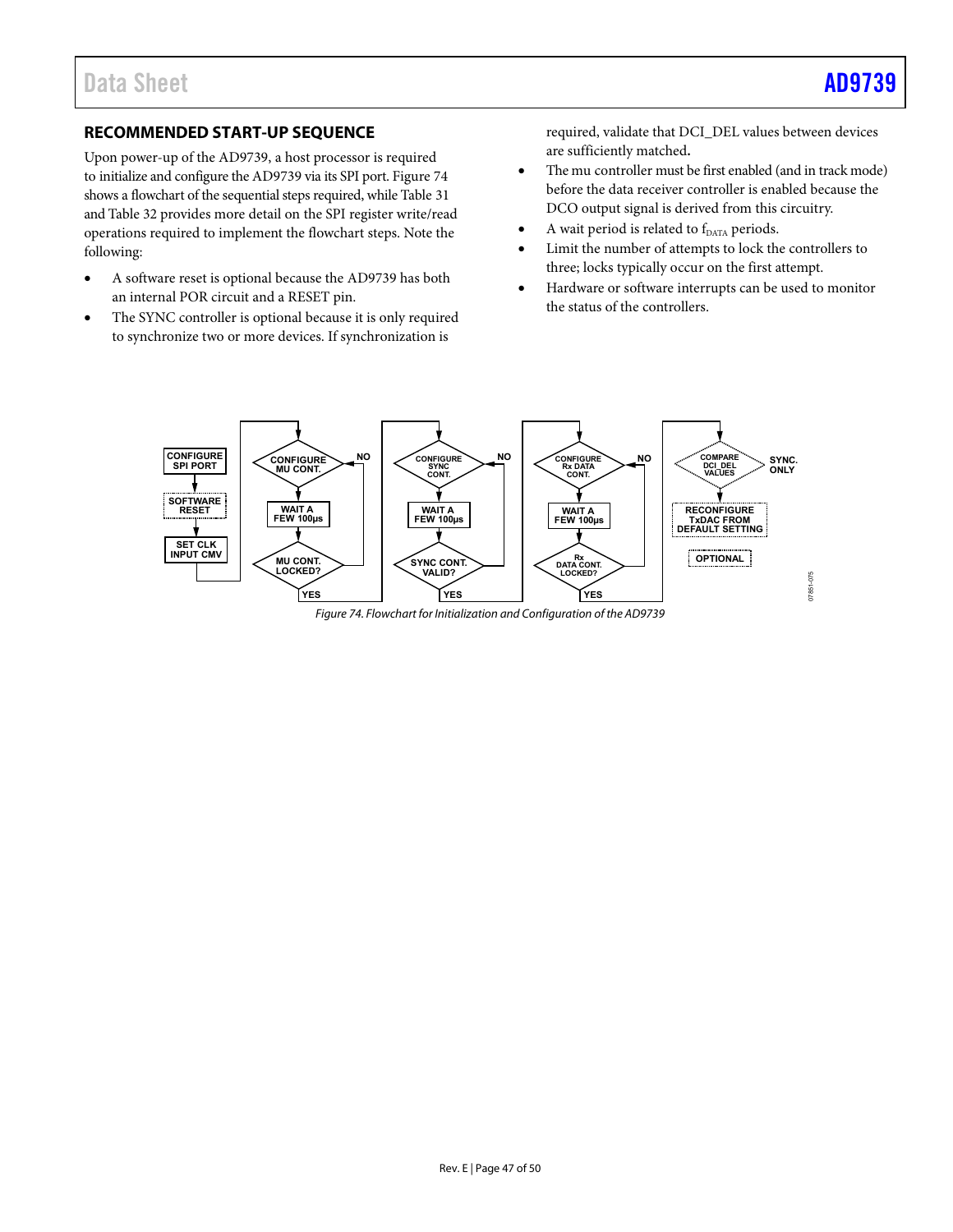| <b>Step</b>    | <b>Address (Hex)</b> | <b>Write Value</b> | <b>Comments</b>                                                                                                                                                                                                                                                                                                                                                       |
|----------------|----------------------|--------------------|-----------------------------------------------------------------------------------------------------------------------------------------------------------------------------------------------------------------------------------------------------------------------------------------------------------------------------------------------------------------------|
|                | 0x00                 | 0x00               | Configure for the 4-wire SPI mode with MSB. Note that Bits[7:5] must be mirrored onto<br>Bits[2:0] because the MSB/LSB format can be unknown at power-up.                                                                                                                                                                                                             |
| $\overline{2}$ | 0x00                 | 0x20               | Software reset to default SPI values.                                                                                                                                                                                                                                                                                                                                 |
| $\overline{3}$ | 0x00                 | 0x00               | Clear the reset bit.                                                                                                                                                                                                                                                                                                                                                  |
| $\overline{4}$ | 0x22                 | 0x0F               | Set the common-mode voltage of DACCLK_P and DACCLK_N inputs.                                                                                                                                                                                                                                                                                                          |
| 5              | 0x23                 | 0x0F               |                                                                                                                                                                                                                                                                                                                                                                       |
| 6              | 0x24                 | 0x30               | Configure the mu controller. Refer to Table 28 for recommended target mu slope and                                                                                                                                                                                                                                                                                    |
| $\overline{7}$ | 0x25                 | 0x80               | phase settings vs. clock rate.                                                                                                                                                                                                                                                                                                                                        |
| 8              | 0x27                 | 0x44               |                                                                                                                                                                                                                                                                                                                                                                       |
| 9              | 0x28                 | 0x6C               |                                                                                                                                                                                                                                                                                                                                                                       |
| 10             | 0x29                 | 0xCB               |                                                                                                                                                                                                                                                                                                                                                                       |
| 11             | 0x26                 | 0x02               |                                                                                                                                                                                                                                                                                                                                                                       |
| 12             | 0x26                 | 0x03               | Enable the mu controller search and track mode.                                                                                                                                                                                                                                                                                                                       |
| 13             | Not applicable       | Not applicable     | Wait for $160k \times 1/f_{DATA}$ cycles.                                                                                                                                                                                                                                                                                                                             |
| 14             | 0x2A                 |                    | Read back Register 0x2A and confirm that it is equal to 0x01 to ensure that the DLL loop<br>is locked. If it is not locked, proceed to Step 10 and repeat. Limit attempts to three<br>before breaking out of the loop and reporting a mu lock failure.                                                                                                                |
| 15             | Not applicable       | Not applicable     | Ensure that the AD9739 is fed with DCI clock input from the data source.                                                                                                                                                                                                                                                                                              |
| 16             | 0x13                 | 0x72               | Set FINE_DEL_SKEW to 2.                                                                                                                                                                                                                                                                                                                                               |
| 17             | 0x10                 | 0x00               | Disable the data Rx controller before enabling it.                                                                                                                                                                                                                                                                                                                    |
| 18             | 0x10                 | 0x02               | Enable the data Rx controller for loop and IRO.                                                                                                                                                                                                                                                                                                                       |
| 19             | 0x10                 | 0x03               | Enable the data Rx controller for search and track mode.                                                                                                                                                                                                                                                                                                              |
| 20             | Not applicable       | Not applicable     | Wait for 135 K $\times$ 1/f <sub>DATA</sub> cycles.                                                                                                                                                                                                                                                                                                                   |
| 21             | 0x21                 |                    | Read back Register 0x21 and confirm that it is equal to 0x09 to ensure that the DLL loop<br>is locked and tracking. If it is not locked and tracking, advance the CLKDIVPH[1:0] phase<br>in Register 0x14, Bit[7:6] before proceeding to Step 17 to repeat attempt. Limit attempts<br>to three before breaking out of the loop and reporting an Rx data lock failure. |
| 22             | 0x06, 0x07           | 0x00, 0x02         | Optional: modify the TxDAC I <sub>OUTFS</sub> setting (the default is 20 mA).                                                                                                                                                                                                                                                                                         |
| 23             | 0x08                 | 0x00               | Optional: modify the TxDAC operation mode (the default is normal mode).                                                                                                                                                                                                                                                                                               |

#### <span id="page-47-0"></span>**Table 31. Recommended SPI Initialization with SYNC Controller Disabled**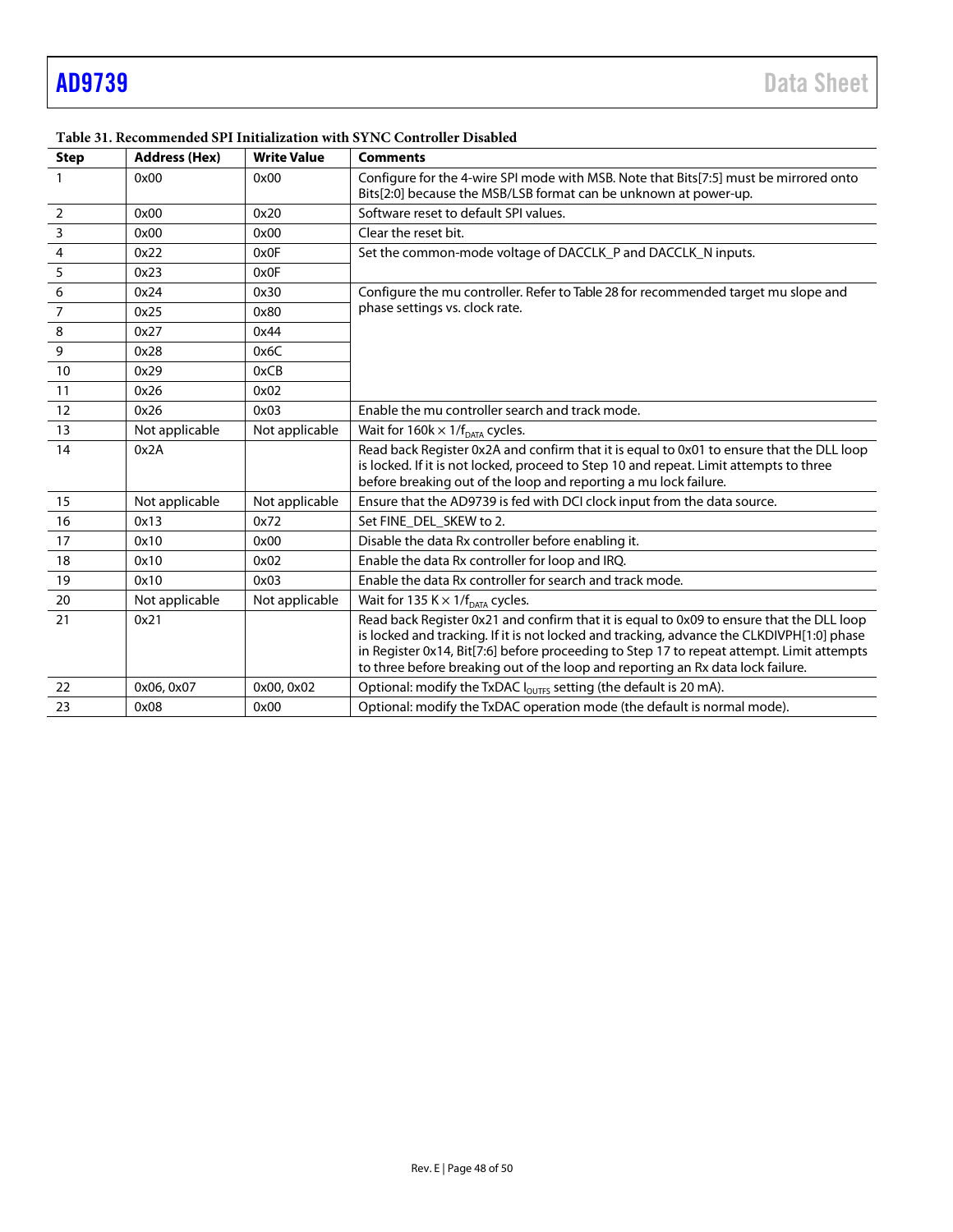L

| <b>Step</b>             | <b>Address (Hex)</b> | <b>Write Value</b> | <b>Comments</b>                                                                                                                                                                                                                                                                        |
|-------------------------|----------------------|--------------------|----------------------------------------------------------------------------------------------------------------------------------------------------------------------------------------------------------------------------------------------------------------------------------------|
| $\mathbf{1}$            | 0x00                 | 0x00               | Configure for the 4-wire SPI mode with MSB. Note that Bits[7:5] must be mirrored onto<br>Bits[2:0] because the MSB/LSB format can be unknown at power-up.                                                                                                                              |
| $\overline{2}$          | 0x00                 | 0x20               | Software reset to default SPI values.                                                                                                                                                                                                                                                  |
| $\overline{\mathbf{3}}$ | 0x00                 | 0x00               | Clear the reset bit.                                                                                                                                                                                                                                                                   |
| $\overline{4}$          | 0x22                 | 0x0F               | Set the common-mode voltage of DACCLK_P and DACCLK_N inputs.                                                                                                                                                                                                                           |
| $\sqrt{5}$              | 0x23                 | 0x0F               |                                                                                                                                                                                                                                                                                        |
| 6                       | 0x24                 | 0x30               | Configure the mu controller. Refer to Table 28 for recommended target mu slope and phase                                                                                                                                                                                               |
| $\overline{7}$          | 0x25                 | 0x80               | settings vs. clock rate.                                                                                                                                                                                                                                                               |
| 8                       | 0x27                 | 0x44               |                                                                                                                                                                                                                                                                                        |
| 9                       | 0x28                 | 0x6C               |                                                                                                                                                                                                                                                                                        |
| 10                      | 0x29                 | 0xCB               |                                                                                                                                                                                                                                                                                        |
| 11                      | 0x26                 | 0x02               |                                                                                                                                                                                                                                                                                        |
| 12                      | 0x26                 | 0x03               | Enable the mu controller search and track mode.                                                                                                                                                                                                                                        |
| 13                      | Not applicable       | Not applicable     | Wait for $160k \times 1/f_{DATA}$ cycles.                                                                                                                                                                                                                                              |
| 14                      | 0x2A                 |                    | Read back Register 0x2A and confirm that it is equal to 0x01 to ensure that the DLL loop is<br>locked. If it is not locked, proceed to Step 10 and repeat. Limit attempts to three before<br>breaking out of the loop and reporting a mu lock failure.                                 |
| 15                      | 0x15                 | 0x42               | Configure sync controller.                                                                                                                                                                                                                                                             |
| 16                      | 0x10                 | 0x00               | Disable sync controller before enabling it.                                                                                                                                                                                                                                            |
| 17                      | 0x10                 | 0x60 or 0x40       | Enable sync controller for loop and IRQ.                                                                                                                                                                                                                                               |
|                         |                      |                    | $0x60$ = master mode.                                                                                                                                                                                                                                                                  |
|                         |                      |                    | $0x40 =$ slave mode.                                                                                                                                                                                                                                                                   |
| 18                      | 0x10                 | 0x70 or 0x50       | Enable sync controller:                                                                                                                                                                                                                                                                |
|                         |                      |                    | $0x70$ = master mode.                                                                                                                                                                                                                                                                  |
|                         |                      |                    | $0x50 =$ slave mode.                                                                                                                                                                                                                                                                   |
| 19                      | Not applicable       | Not applicable     | Wait for 160k $\times$ 1/f <sub>DATA</sub> for DLL to lock.                                                                                                                                                                                                                            |
| 20                      | 0x21                 |                    | Read back Register 0x21 to confirm proper operation:                                                                                                                                                                                                                                   |
|                         |                      |                    | $0x90$ = master mode.                                                                                                                                                                                                                                                                  |
|                         |                      |                    | $0x00 =$ slave mode.                                                                                                                                                                                                                                                                   |
|                         |                      |                    | If not, proceed to Step 15 and repeat. Limit to three attempts before breaking out of loop<br>and reporting sync lock failure.                                                                                                                                                         |
| 21                      | 0x0D                 |                    | Read back Register 0x0D and confirm Bits[5:4] = 10. If not, proceed to Step 2 and repeat.                                                                                                                                                                                              |
|                         |                      |                    | Limit to three attempts before breaking out of loop and reporting sync lock failure.                                                                                                                                                                                                   |
| 22                      | Not applicable       | Not applicable     | Ensure that the AD9739 is fed with DCI clock input from the data source.                                                                                                                                                                                                               |
| 23                      | 0x13                 | 0x72               | Set FINE_DEL_SKEW to 2.                                                                                                                                                                                                                                                                |
| 24                      | 0x10                 | 0x70 or 0x50       | Disable the data Rx controller before enabling it.                                                                                                                                                                                                                                     |
|                         |                      |                    | $0x70$ = master mode.                                                                                                                                                                                                                                                                  |
|                         |                      |                    | $0x50 =$ slave mode.                                                                                                                                                                                                                                                                   |
| 25                      | 0x10                 | 0x72 or 0x52       | Enable the data Rx controller for loop and IRQ.                                                                                                                                                                                                                                        |
|                         |                      |                    | $0x72$ = master mode.                                                                                                                                                                                                                                                                  |
|                         |                      |                    | $0x52$ = slave mode.                                                                                                                                                                                                                                                                   |
| 26                      | 0x10                 | 0x73 or 0x53       | Enable the data Rx controller for search and track mode.                                                                                                                                                                                                                               |
|                         |                      |                    | $0x73$ = master mode.                                                                                                                                                                                                                                                                  |
|                         |                      |                    | $0x53$ = slave mode.                                                                                                                                                                                                                                                                   |
| 27                      |                      |                    | Wait for $135k \times 1/f_{DATA}$ cycles.                                                                                                                                                                                                                                              |
| 28                      | 0x21                 |                    | Read back Register 0x21 and confirm that it is equal to 0x09 to ensure that the DLL loop is<br>locked and tracking. If it is not locked and tracking, proceed to Step 16 and repeat. Limit<br>attempts to three before breaking out of the loop and reporting an Rx data lock failure. |
| 29                      | Not applicable       | Not applicable     | Readback DCI_DEL value in Register 0x13 and Register 0x14 for master and slave. If slave                                                                                                                                                                                               |
|                         |                      |                    | devices are not within 40 codes of each other, re-specify target DCI_DEL value to be average                                                                                                                                                                                           |
|                         |                      |                    | between master and readback DCI_DEL value.                                                                                                                                                                                                                                             |
| 30                      | 0x06, 0x07           | 0x00, 0x02         | Optional: modify the TxDAC I <sub>OUTFS</sub> setting (the default is 20 mA).                                                                                                                                                                                                          |

# <span id="page-48-0"></span>**Table 32. Recommended SPI Initialization with SYNC Controller Enabled**

31 0x08 0x00 0x00 0ptional: modify the TxDAC operation mode (the default is normal mode).